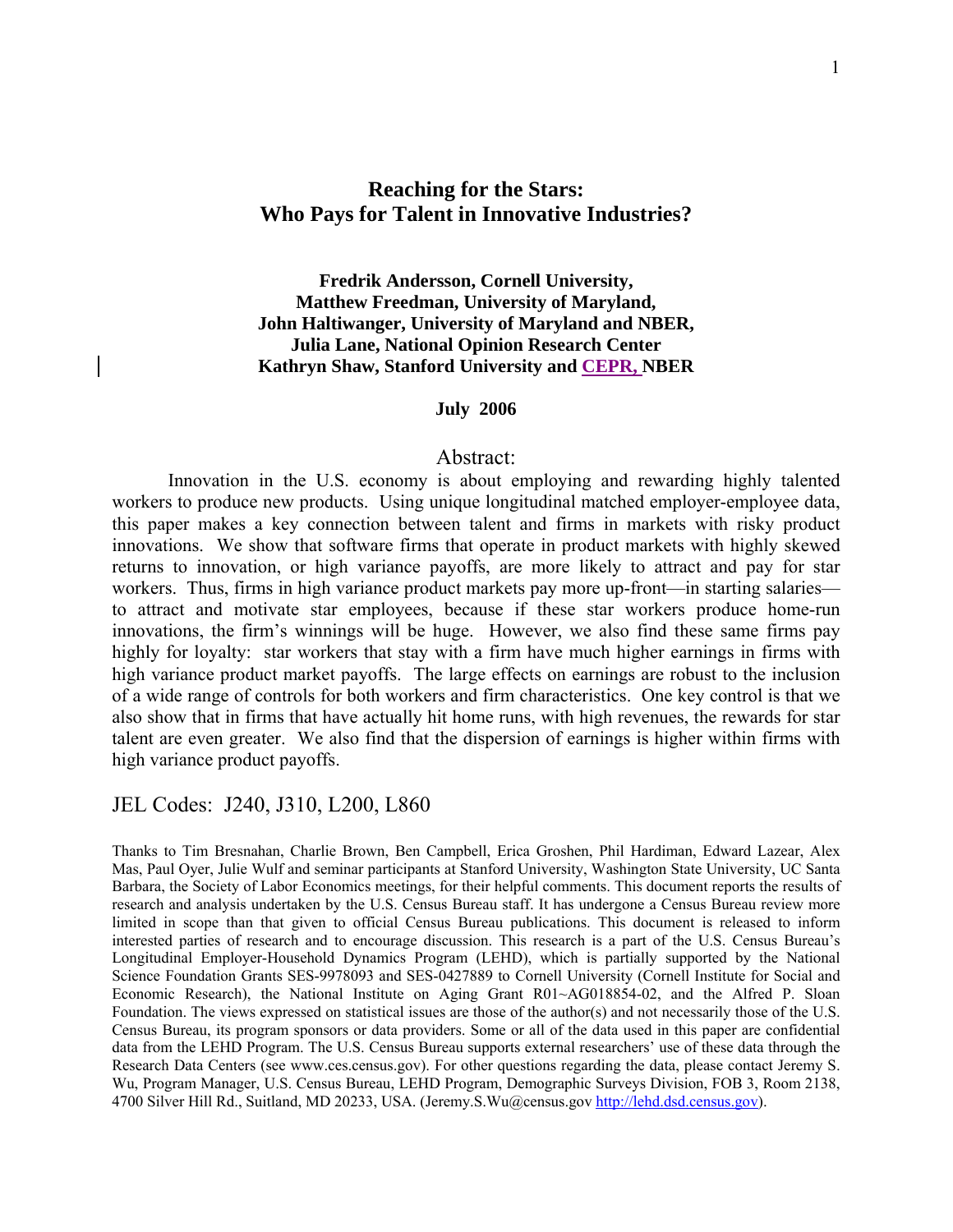## **1. Introduction**

Innovation occurs because firms employ and reward highly talented workers to produce new products. Yet innovation is inherently risky – particularly in the production of information goods and services. This paper makes a key connection between the riskiness of the product markets in which firms operate and the distribution of earnings for workers. It also finds that firms in high risk markets pay highly for loyalty: employees that stay with a firm have much higher earnings in firms with high variance product market payoffs.

The basic insight of our approach is that we recognize that cost of developing a new information product is very high in both time and worker skill. If the new product is widely adopted, the payoff to the firm can be enormous, but if the new product languishes with little use, the loss can be commensurately large. Software products are the poster child for this phenomenon. Video games are at or near the top of the list for high stakes product development: the latest release of Grand Theft Auto (Vice City) has had more than \$200 million in revenues, while many games make much less. By contrast, in the same industry, business applications software (e.g., database software) is much less risky: once applications have been adopted, software producers have an installed client base that provides a degree of stability for future product development. Our approach examines how these very different potential payoffs in the product market translate into how firms hire and retain "star" software developers.

Our focus is to investigate the link between the differential payoff distribution for different types of products and the earnings distribution of workers in the software industry. We examine how firms in a product line where "home run" products matter, attract, motivate, and retain star employees. We do this using a rich new longitudinal matched employer-employee data source that permits tracking of outcomes for both firms and workers in the software industry over time. On the firm side, we have rich information about the detailed product mix and revenue outcomes for each firm so that we can measure both its actual payoff and its potential payoff distribution based upon its product mix. On the worker side, we measure both earnings levels (including the contribution of exercised stock options and bonuses) and earnings growth due to both within firm pay increases and job-hopping between firms. We use this rich data source to investigate the connection between the payoff to high stakes products and the rewards to stars in the software industry.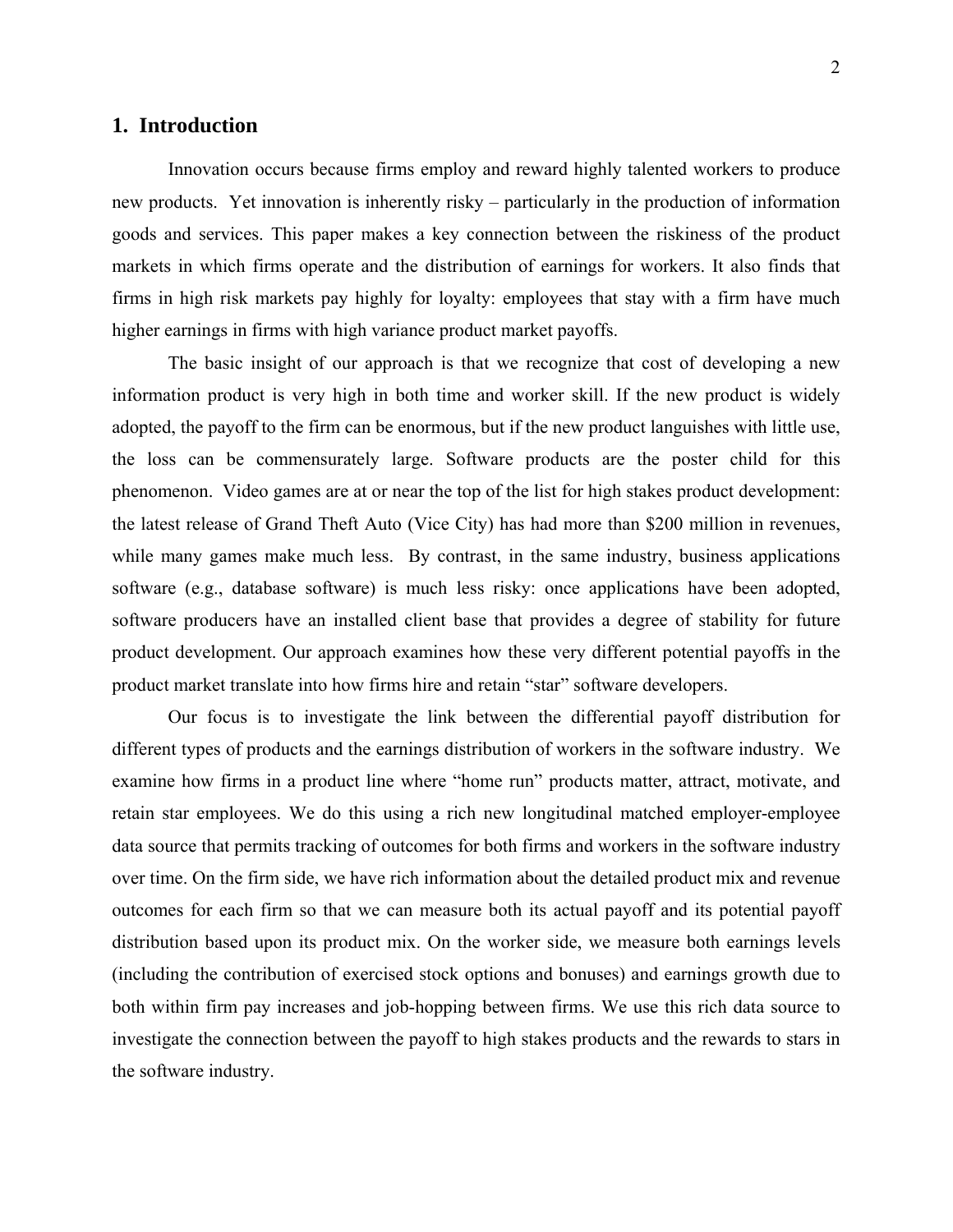The theoretical motivation for the empirical analysis begins with the assumption that all innovative firms want workers who are good at designing or picking new projects. The key insight of the model is that some firms value this talent much more than other firms do (Lazear 2005). If the firm is operating in a product market in which innovation is rarely rewarded, or in which even a great project has little return, then the payoff distribution is low variance and the value of talent is low. On the other hand, if the firm is operating in a product market in which the payoff distribution has a high variance, as it does in the video game example above, then the firm values talent highly because talented workers who pick projects well can win the most in markets where there are huge potential payoffs. The prediction is that those firms operating in high variance payoff markets will hire more talent, and that they will therefore pay higher wages.

Our unique microeconomic data enable us to look inside firms and observe what innovative high potential payoff firms do to attract and reward star talent. First, we show that the high potential payoff firms pay more in starting salaries than other firms. These firms select star software workers who themselves have a history of prior success (i.e., selecting workers who have a personal history of high wage levels and high wage growth rates). Second, we show that high potential payoff firms reward workers for loyalty; that is, they reward workers for staying with the firm. Our findings show that star software workers, who achieve the highest pay levels, do so through loyalty – these workers stay with their firm and receive higher levels of performance pay. There is also an institutional side that produces this loyalty – firms in the software industry tie workers with deferred pay in the form of stock options that fully vest after four years.

It has been rare for researchers to have data that link the product market strategy of the firm to the compensation or human resource management practices of the firm. This has been done largely in the literature on CEO pay, where data are available, and the literature documents CEO pay-for-performance as a function of firm size or underlying strategies. There have been isolated instances in which researchers have done "insider" studies in some firms in which they have documented a link between strategy and performance (Baker and Hubbard 2003; Stern 2004; Wulf 2002, 2005; Garicano and Hubbard 2005), or have used survey data to do so (MacLeod and Parent 1999). There has also been some research on workers in the information industry, as it has become an increasingly dominant part of the U.S. economy (Chevalier and Ellison 1999, Garicano and Hubbard 2005, Fallick et al. 2005, Lerner and Wulf 2005). Typically,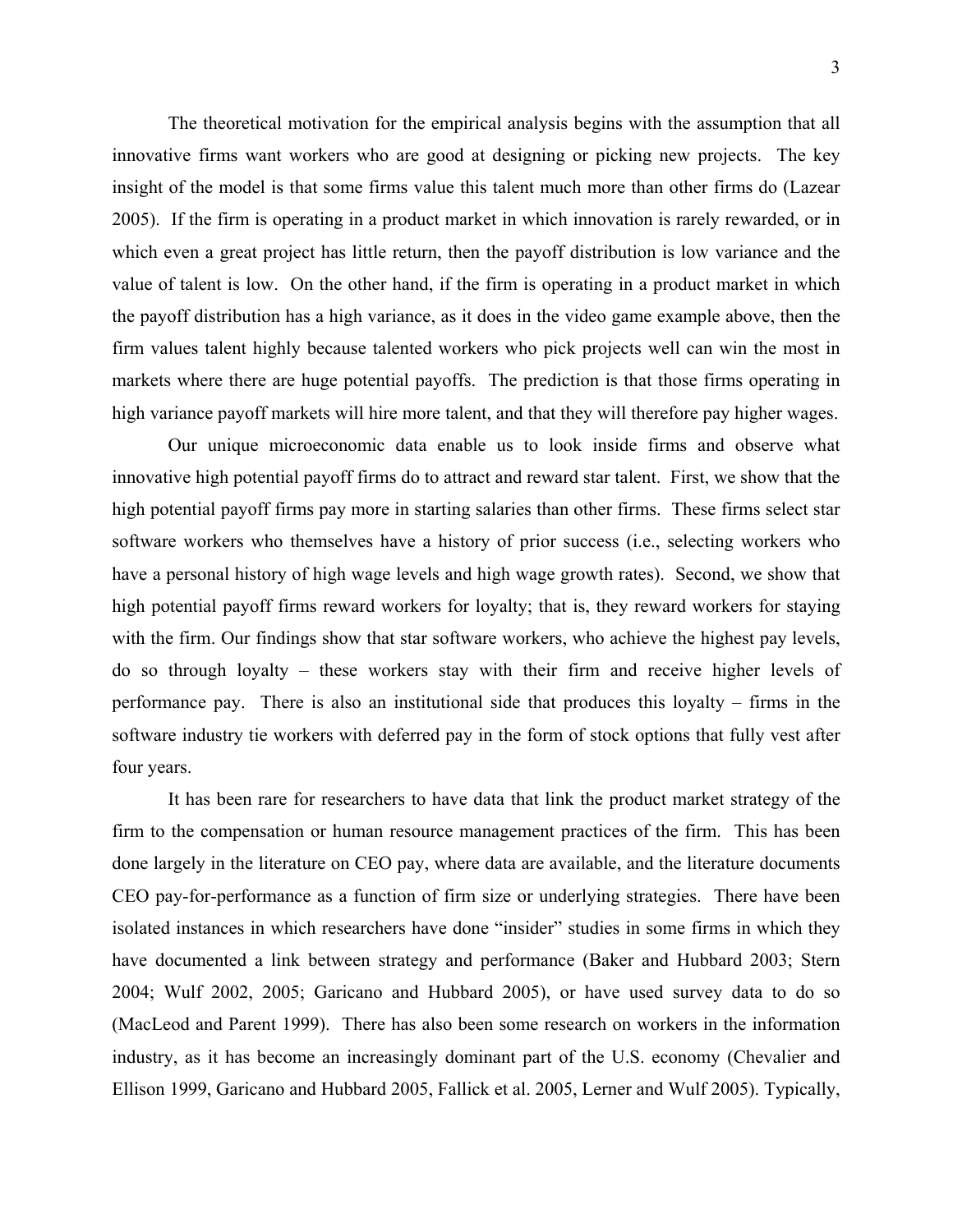however, there has been a major gap between the theoretical models and the empirical models of incentive contracts and sorting. That is, each theoretical model of some form of incentive pay states the assumptions under which that form of pay is optimally adopted, but empirical researchers may, at best, show that some firms succeed with incentive pay, but do not empirically model its adoption. We show that incentive pay plans and sorting aimed at high talent are optimal when the firm's strategy is to operate in high potential payoff product markets.

In short, our analysis reveals that firms that operate in innovative high payoff product markets will select star workers and will pay stars both higher starting salaries and higher performance pay. These innovating firms put substantial sums of money up front in the form of salaries for talent because they are betting on a high stakes game of producing winning highpayoff products. Of course, these high-stakes firms control the probabilistic outcomes: they pay for performance by sorting workers, or by paying high wages to attract the best talent so the probability of winning is higher for them. They also pay for stars with performance pay with experience and with requirements of loyalty, which increases the probability that they will win the game. As a result, the firms playing in the high-stakes market for innovations cause earnings inequality to rise. When one of their projects hits it big, customers around the world buy that project and it is enormously profitable. That makes the talent at innovative firms enormously valuable, and hence not only increases the variance of pay dramatically for starting salaries but also increases pay *ex post* for experienced workers for winning the innovation competition. The highest skilled stars are much more highly valued and paid than those who are slightly less skilled.

The paper proceeds as follows. In the next section, we provide some background basic facts about the software industry that help motivate our approach and analysis. Our application of the Lazear (2005) model is sketched in Section 3. A detailed description of the data is provided in section 4. The empirical specifications we explore and the results from these specifications are presented in Sections 4 and 5. Concluding remarks are provided in section 6.

## **2. Background Facts**

We present some basic facts in this section that help motivate the approach and analysis that follows. These facts are aimed at describing the revenue payoff distribution for firms and the wage distribution for workers in the software industry.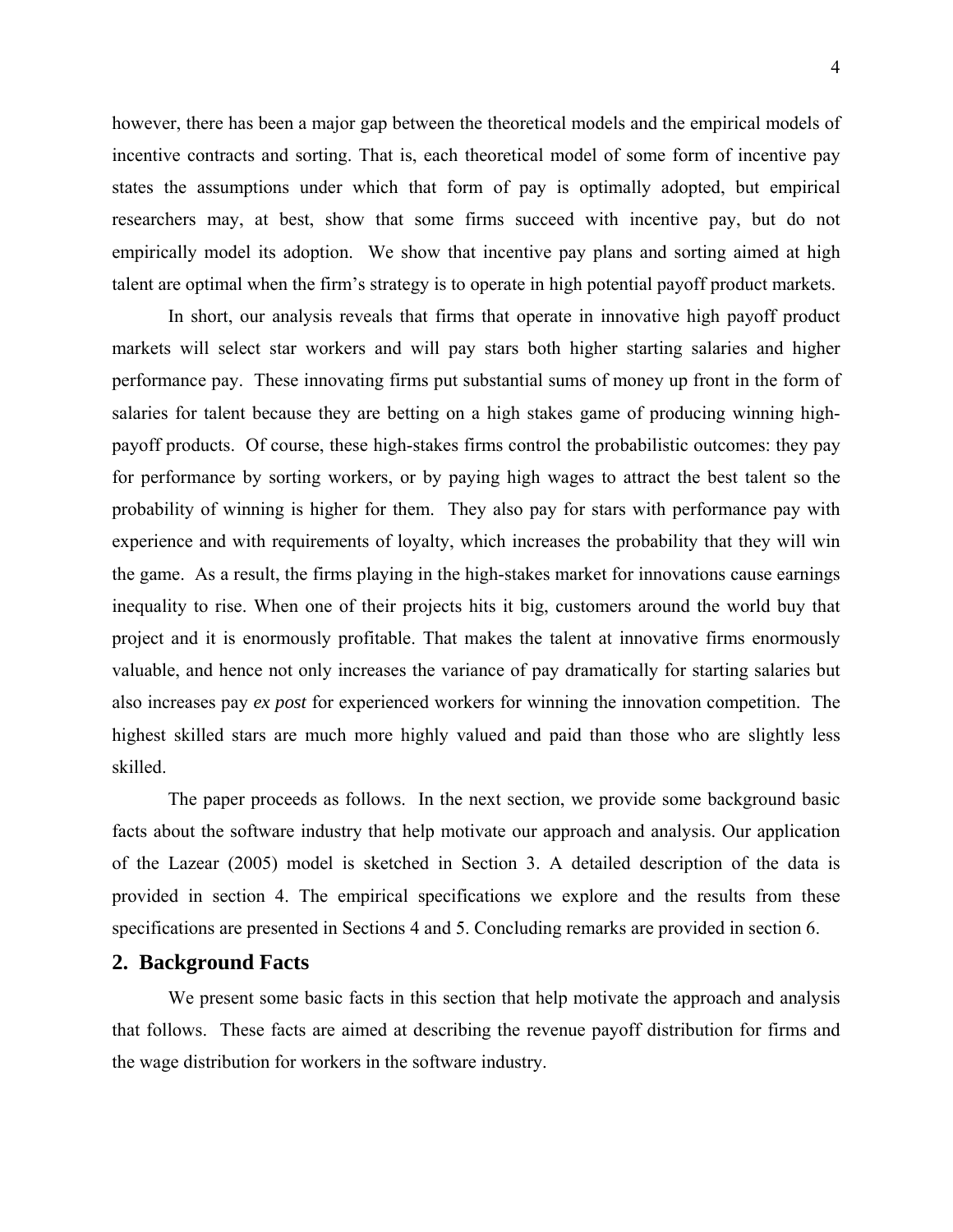5

<span id="page-4-0"></span>First, software firms on average pay relatively high salaries, but a small subset of workers in the industry receive particularly high wages. The top half of Table 1 provides summary statistics about the distribution of income from the 2000 Decennial Census Public-Use Microdata Sample (PUMS) for workers in all industries and in the software industry.<sup>[1](#page-4-0)</sup> Workers in the software industry as a whole earn more than twice what workers in all other industries earn (looking at either the mean or median).

The PUMS data suggest that, while the variance of pay in software is relatively large, compensation is not appreciably more skewed to the right for workers in software than in other industries. However, these data do not measure earnings that are important in software – performance bonuses and stock options. Thus, in the bottom half of Table 1, we use data for workers in the software industry from employer-filed Unemployment Insurance (UI) records, which contain data on all earnings including bonuses and stock options. $2$  Because these UI data do not contain hours of work or occupation information, we limit our sample to workers earning at least \$50,000 in the software industry.<sup>[3](#page-4-0)</sup> Moreover, we focus on job spells in the software industry that are ongoing in 1997 since this sample of spells is useful for our later analysis exploiting firm level characteristics. Four different measures of earnings related to this spell are reported. The earnings at the start of the job spell, the earnings for experienced workers measured as the earnings at the end of the observed spell in the software industry, the earnings of workers one year prior to the end of the observed spell in the software industry and the earnings in the last quarter of the prior spell (conditional of course on the prior spell being observed). There are left and right censoring issues that we deal with in the standard ways in our econometric analysis below, but even with these limitations there are interesting patterns observed in the lower panel of Table 1. The earnings levels for end of spell are much higher than

 $\overline{a}$ 

<sup>&</sup>lt;sup>1</sup> We focus on full-time workers between 21 and 44 years of age.

<sup>&</sup>lt;sup>2</sup> These data are from the Longitudinal Employer-Household Dynamics (LEHD) Program and are described in detail in our data section below.

<sup>&</sup>lt;sup>3</sup> The \$50,000 cutoff is discussed in more detail below, but note that based on Decennial Census PUMS data, twothirds of all software workers and four-fifths of software engineers (Census occupation code 102) have total earnings of at least \$50,000. When we replicate the mean of total earnings in Table 1 using only those software engineers, it is little changed, rising from \$90,668 in the table to \$103,881. Note finally that the \$50,000 is the worker's earnings when we last observed him or her in the data – 36 percent of those earning \$50,000 or more when we last observe them have starting salaries less than \$50,000. Fortunately, Table 1 (as well our robustness analysis discussed in more detail below) shows that by using a relatively simple income cutoff, we can identify the software developers and managers in the administrative data. That is, focusing on workers earning more than \$50,000 annually in constant 2001 dollars yields workers that are well identified as software developers and managers.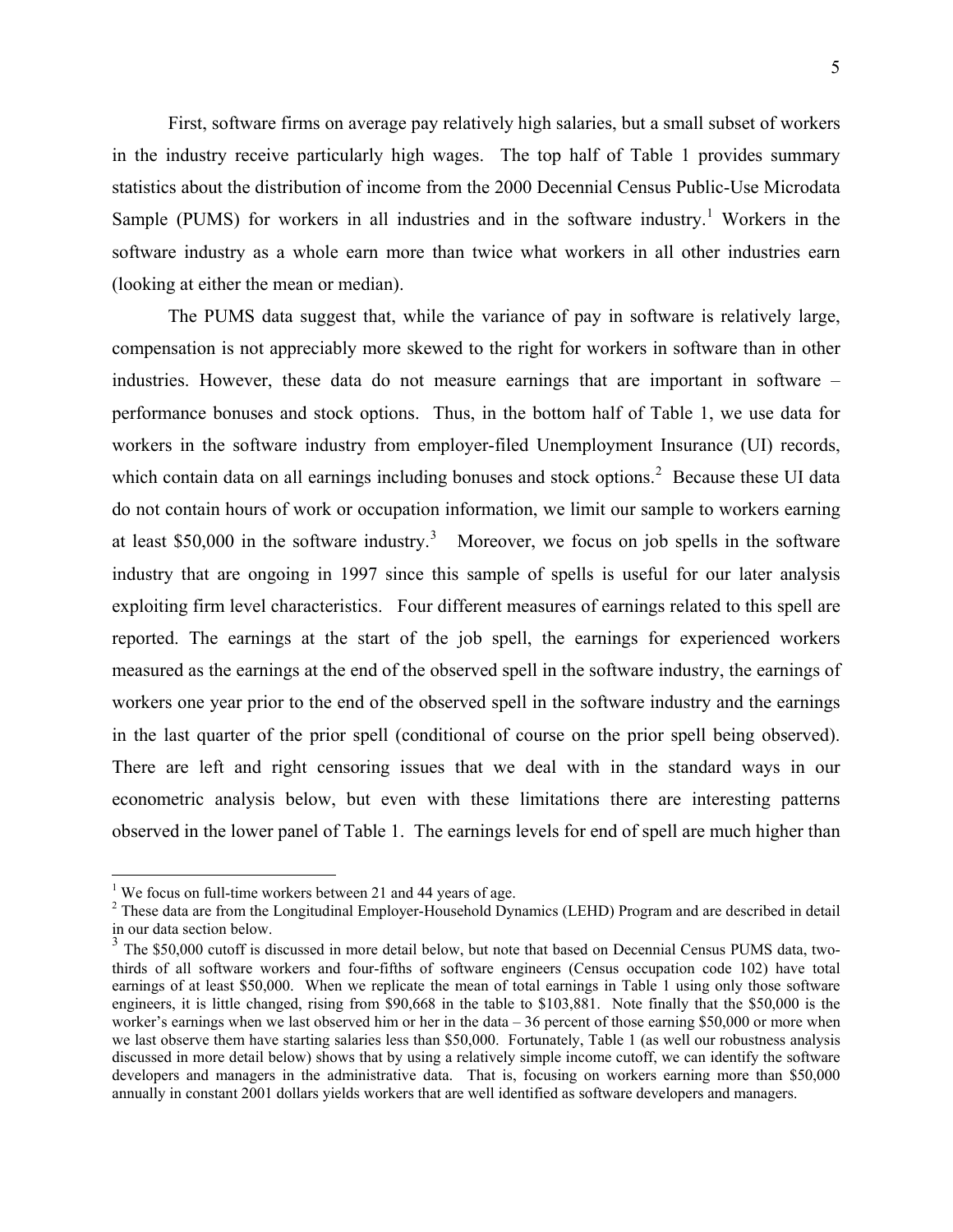beginning of spell and are very skewed to the right. The skewness is especially pronounced for the most highly paid workers (the top decile in terms of end-of-spell earnings). The median for the top decile is  $$670K$  and the  $90<sup>th</sup>$  percentile \$6.7 million at end of spell with a median of \$81K and a  $90<sup>th</sup>$  percentile of \$174K at the beginning of spell. Clearly, this top group has enormous average within spell wage growth at both the median and especially at the  $90<sup>th</sup>$  percentile. Much of this high end-of-spell earnings could be bonuses and/or exercised options upon leaving the firm (since it is end-of-spell), so examining the patterns one year prior to the end of spell is also of interest.

|                                                                                                | Mean      | Median    | 90 <sub>th</sub>            | <b>SD</b>         |  |  |  |
|------------------------------------------------------------------------------------------------|-----------|-----------|-----------------------------|-------------------|--|--|--|
| 2000 Decennial Census - Workers 21-44, 35+ Hours/Week & 35+ Weeks/Year                         |           |           |                             |                   |  |  |  |
| <b>All Industries</b>                                                                          |           |           |                             |                   |  |  |  |
| <b>Total Earnings</b>                                                                          | 40,918    | 31,891    | 70,160                      | 183,134           |  |  |  |
| Wage and Salary Income                                                                         | 38,685    | 31,466    | 69,097                      | 173,449           |  |  |  |
| Software Publishing Industry (NAICS 5112)                                                      |           |           |                             |                   |  |  |  |
| <b>Total Earnings</b>                                                                          | 80,787    | 63,782    | 127,563                     | 334,906           |  |  |  |
| Wage and Salary Income                                                                         | 80,006    | 63,782    | 127,563                     | 333,669           |  |  |  |
| Computer Software Engineers (102) in the Software Publishing Industry (NAICS 5112)             |           |           |                             |                   |  |  |  |
| <b>Total Earnings</b>                                                                          | 90,668    | 70,691    | 138,193                     | 369,374           |  |  |  |
| Wage and Salary Income                                                                         | 90,496    | 70,160    | 138,193                     | 369,777           |  |  |  |
|                                                                                                | Mean      | $Median*$ | $90th*$                     | <b>SD</b>         |  |  |  |
| Unemployment Insurance (UI) Data - Workers 21-44, Earning \$50,000+ Annualized                 |           |           |                             |                   |  |  |  |
| Software Publishing Industry (NAICS 5112)                                                      |           |           |                             |                   |  |  |  |
| Starting Annualized Earnings (Excludes Left-Censored)                                          | 69,353    | 59,665    | 108,692                     | 82,432            |  |  |  |
| Ending Spell Annualized Earnings (Censored and Uncensored)                                     | 344,268   | 95,508    |                             | 310,644 2,051,985 |  |  |  |
| One-Year Prior Annualized Earnings (Censored and Uncensored)**                                 | 199,172   | 86,796    |                             | 220,760 1,101,658 |  |  |  |
| Prior-Spell End-of-Spell Annualized Earnings***                                                | 60,951    | 51,532    | 100,987                     | 133,153           |  |  |  |
| Top Decile of Workers (by Last Observed Earnings) in Software Publishing Industry (NAICS 5112) |           |           |                             |                   |  |  |  |
| Starting Annualized Earnings (Excludes Left-Censored)                                          | 107,660   | 80,899    | 184,951                     | 142,526           |  |  |  |
| Ending Spell Annualized Earnings (Censored and Uncensored)                                     | 2,532,500 |           | 670,993 6,688,470 6,064,204 |                   |  |  |  |
| One-Year Prior Annualized Earnings (Censored and Uncensored)**                                 | 750,551   |           | 171,642 1,338,380 2,862,843 |                   |  |  |  |
| Prior-Spell End-of-Spell Annualized Earnings***                                                | 98,467    |           | 73,434 164,194              | 150,428           |  |  |  |

**Table 1: Summary Information about the Earnings Distribution** 

\* Average within a 10% band around the true percentile. \*\* Annualized earnings three quarters prior to last observed full quarter.

\*\*\* Includes only individuals for whom we observe a prior spell in the data.

Second, the pay of software workers rises markedly with tenure. Figure 1 compares the earnings distribution for starting-workers salaries to the distribution for experienced-workers earnings (based on the UI data containing options, and exact values are given in the bottom half of Table 1). While 70% of starting earnings are below \$75,000, only 29% of experienced workers earn below \$75,000 (experienced workers have an average tenure of five years). Similarly, only 4% of starting salaries are above \$150,000, but 21% of experienced workers earn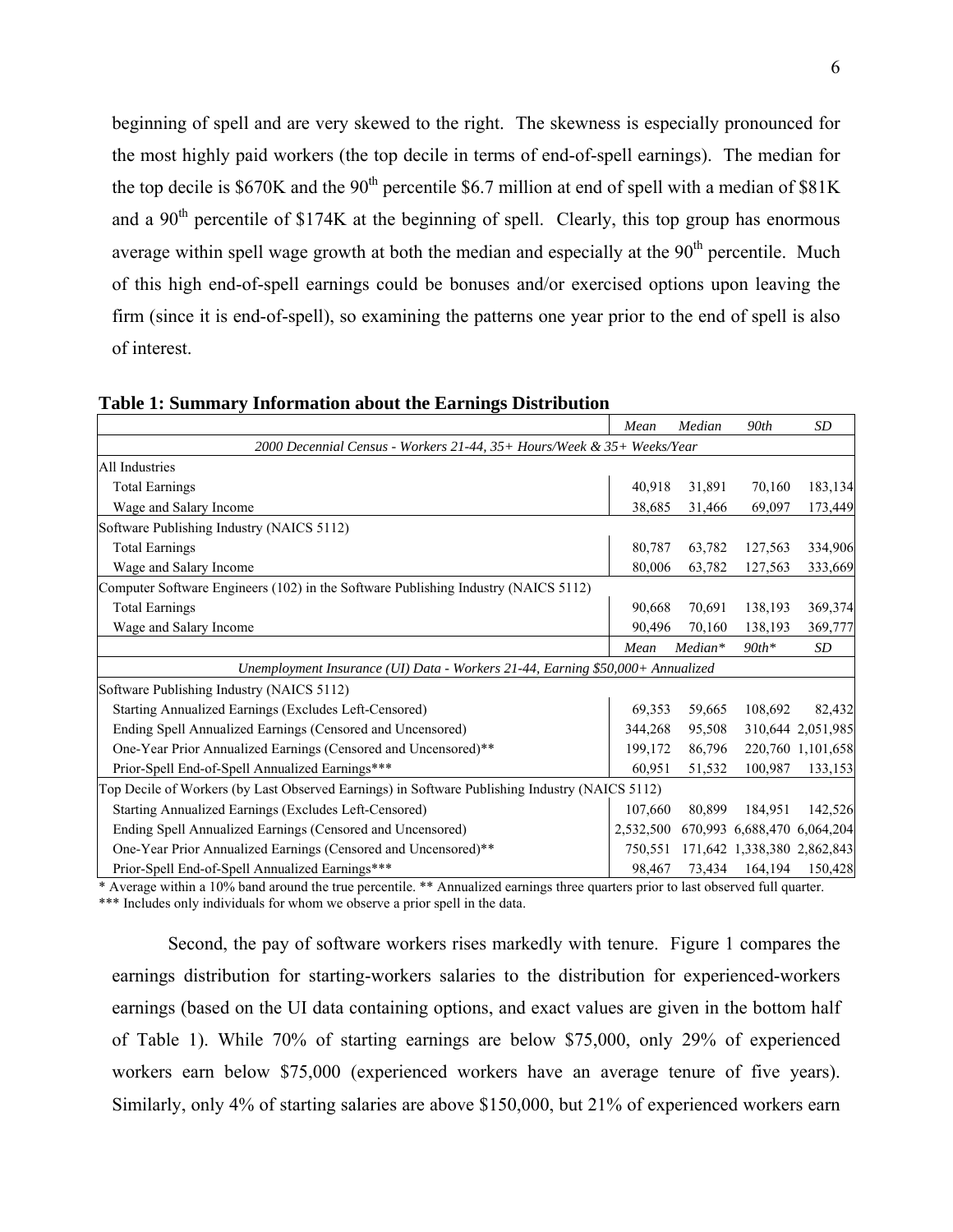<span id="page-6-0"></span>above that amount. Since starting salaries include the salaries paid to new but experienced workers, earnings rise markedly with tenure.<sup>[4](#page-6-0)</sup>

#### **Figure 1**

 $\overline{a}$ 



Third, there appears to be a high variance to the gains to innovation in the software industry. We present the distribution of revenues for the top ten video games in Table 2. The distribution is highly skewed; even restricting attention to the top ten games of 2002, the top game earned nearly five times as much as the bottom. We have selected video games as an illustrative example; as mentioned in the introduction, not all software firms have such a skewed payoff distribution for their products. In the consumer video game market, the costs of consumers switching to a new "hot" game is minimal and hence firms in this market have enormous potential gains if the product does 'hit' in the market. However, the same is not true for firms that produce enterprise resource software for large mainframe computers; these firms have a lower variance payoff. Since large firms have locked into a software provider and purchase it year after year, the provider is profitable, but software product innovations do not have enormous upside potential gains. A good example of this is the SAS Institute, which produces statistical software for businesses. SAS sells its software through licenses to firms, and have about a 97% renewal rate (Stanford GSB Case 1997).

 $4 By$  experienced earnings, we are referring to end of spell earnings (see data appendix for details). On average, the experienced earners have more than five years of tenure. For now, we include both censored and uncensored spells for experienced earnings but exclude left-censored spells for starting earnings. In subsequent sections, we control for censoring in all of the empirical specifications relating earnings outcomes.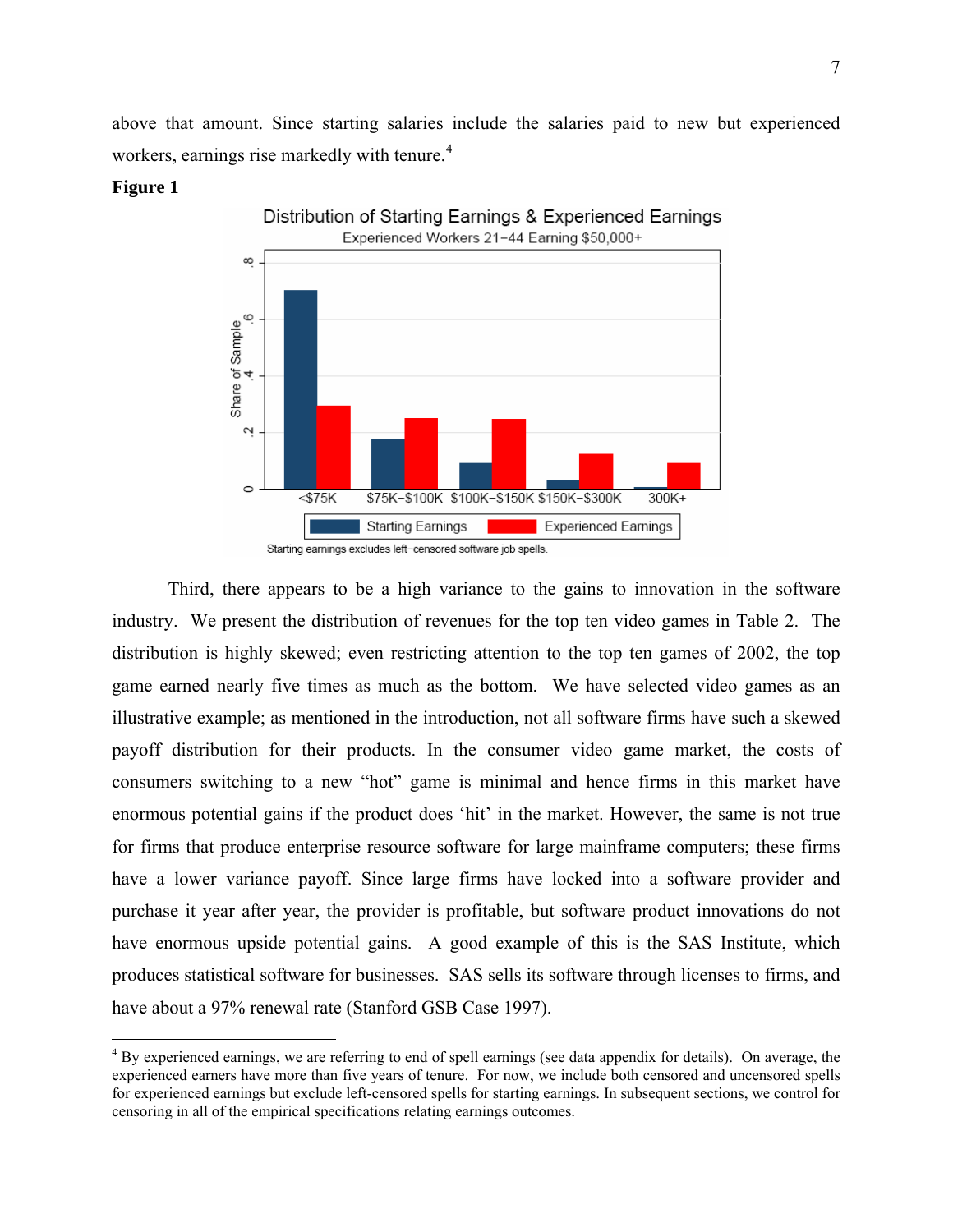| Game                       | Firm                   | 2002 Revenues (Millions) |
|----------------------------|------------------------|--------------------------|
| Grand Theft Auto Vice City | Take 2                 | \$218                    |
| Grand Theft Auto 3         | Take 2                 | \$120                    |
| Madden NFL 2003            | <b>Electronic Arts</b> | \$119                    |
| Medal of Honor             | Electronic Arts        | \$73                     |
| Kingdom Hearts             | Square Enix            | \$59                     |
| Spider Man                 | Activision             | \$54                     |
| Halo                       | Microsoft              | \$51                     |
| <b>SOCOM Seals</b>         | Sony                   | \$50                     |
| Super Mario Sunshine       | Nintendo               | \$49                     |
| Tony Hawks                 | Activision             | \$46                     |

<span id="page-7-0"></span>**Table 2: Top Video Games, Ranked by 2002 Sales Revenues**

Source: Merrill Lynch, "Reinstating Coverage of Video Game Industry," *In-depth Report.* January 21, 2004.

In what follows, we provide a model that links the skewness of firms' payoff distributions to the skewness and high pay of software workers. Although our empirical analysis encompasses firms from different software product lines, we use the video game product line to illustrate some prima facie evidence.

## **3. Model of Innovation**

We model the process of producing innovative software products, though this process may well apply to innovations undertaken by most knowledge workers. The fundamental characteristic of software production is uncertainty — not knowing whether an innovative product will pay off.<sup>[5](#page-7-0)</sup> In software innovation, two groups of employees must select projects: software developers must begin working on a new software project not knowing whether they will develop a great product, and software managers must allocate funds to research projects not knowing whether the product will succeed in the market. Thus, a model of project selection pertains to the work of managers and software programmers (or developers).

Given the uncertainty about whether projects will be successful, the key role of an employee seeking to make innovations is to create or pick the best projects. The model by Lazear (2005) demonstrates how employees who are the best at creating or picking projects should be sorted among firms operating in high variance payoff markets. $6$  Assume that projects can have

<sup>&</sup>lt;sup>5</sup> There are other related forms of uncertainty about product payoff that have similar predictions. Suppose that a component of the uncertainty is about whether the new idea is implemented well. In this latter case, the star programmers may be those that implement the idea well (e.g., without problematic bugs or other product market features that would have an adverse impact on the returns from the product).

 $6$  Similar ideas have been raised before, notably by Prendergast (2000, 2002).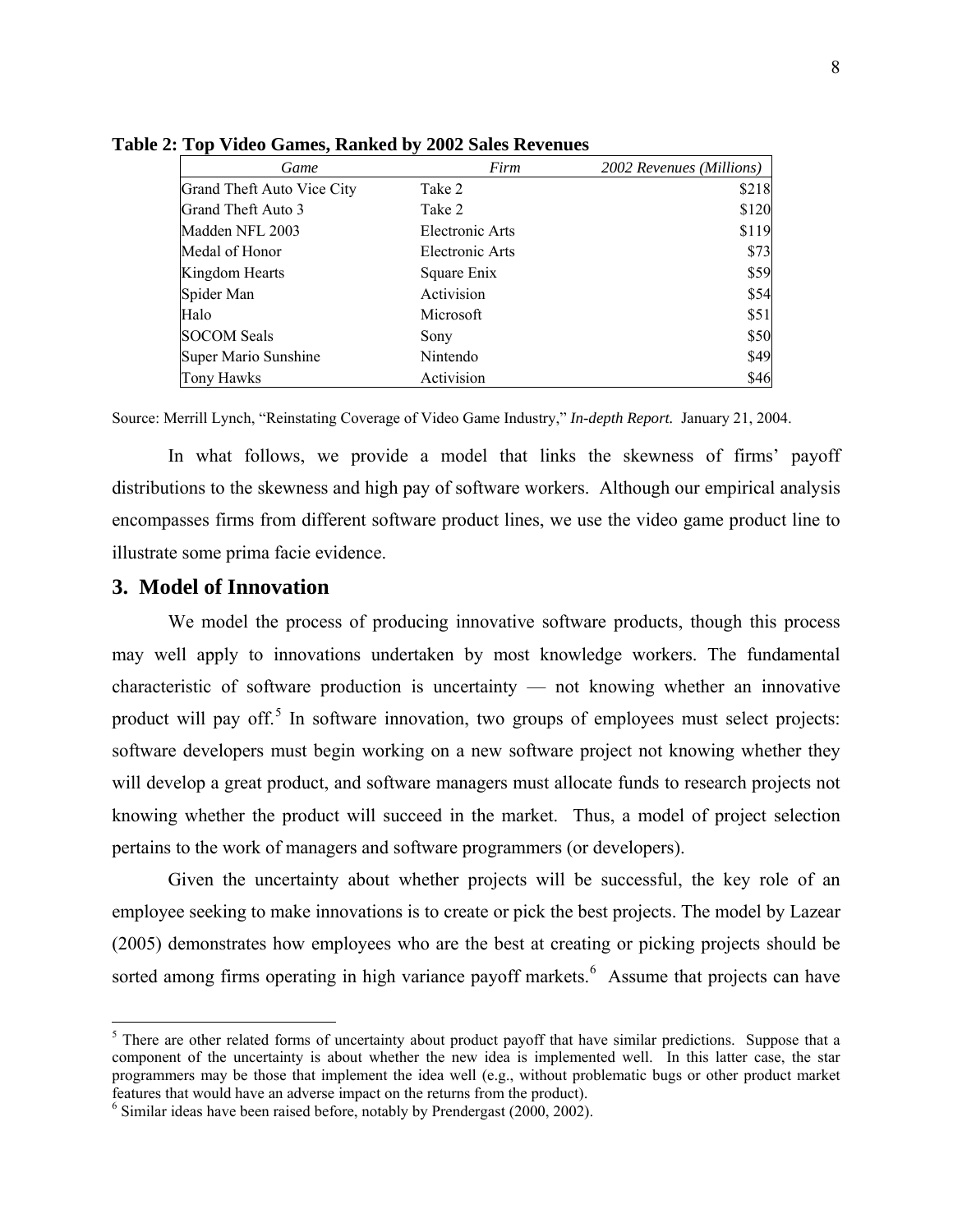two outcomes, a good outcome with probability P, and a bad outcome with probability (1-P). The uncertainty derives from the fact that software engineers and managers do not know which projects are good and which are bad. As a result, they can make two types of error: "false positive errors" in accepting projects that they believe are good, H', but that later turn out to be bad; and "false negative errors", 1-H, in which they can reject a project that would have turned out to be a good project. More specifically,

 $1-H \equiv 1$ -Probability (accepting a project | project it is actually good)  $\equiv$  false negative

 $H' \equiv$  Probability (accepting a project | project it is actually bad)  $\equiv$  false positive

If the firm chooses to undertake a good project and it pays off, the firm earns \$X. If, on the other hand, the firm chooses to undertake a project that turns out to be a bad one, it costs the firm -\$Y. The firm has zero costs and zero revenue if rejects projects early. Given these probabilities and net revenues, the expected payoff for the firm is

$$
E(payoff) = PHX - (1-P)H'Y + P(1-H)*0 + (1-P)(1-H')*0
$$

$$
E(payoff) = PHX - (1-P)H'Y
$$

Firms that achieve a high payoff are those that have a high value of PHX. Firms that fail, meanwhile, are those that have a high value of the losses (1-P)H'Y.

So what is the value of talent or skills in these firms? Lazear (2005) defines a star as one who has a higher probability of accepting good projects when they really are good, and a lower probability of accepting bad projects. This star ability could come from innate talent, or it could be developed as human capital on the job through learning, or it could arise from higher effort in response to incentives. In any event, star managers must pick or accept projects and star programmers must develop (or create) great projects. Both sets of skills are important determinants of success in the software industry. Thus,

 $(H + \varepsilon)$  = Star worker's Probability (accepting or developing a project | project is actually good)

(H' -  $\varepsilon$ ) = Star worker's Probability (accepting or developing a project | project is actually bad)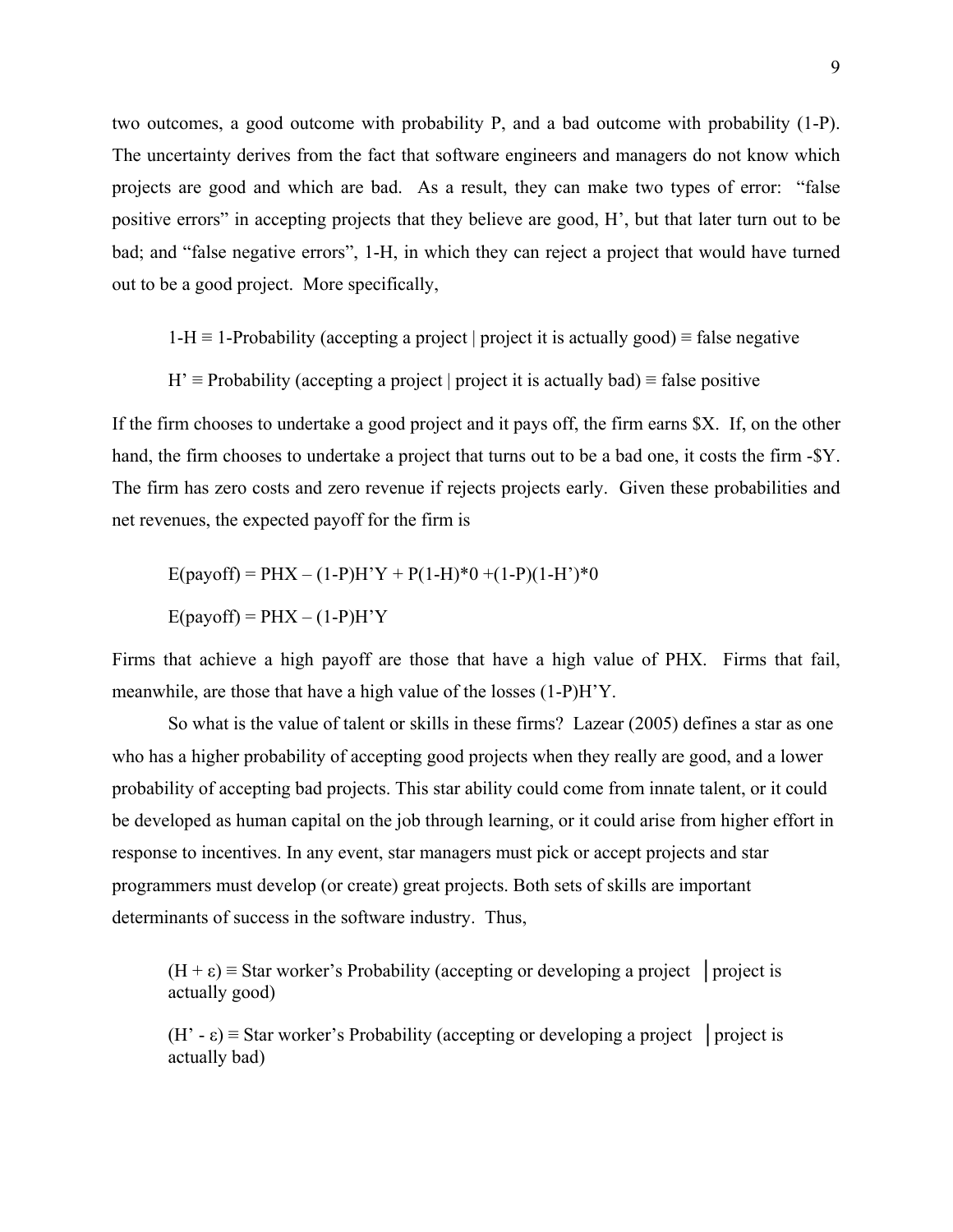where high  $\varepsilon$  is the measure of the quality of the star – the talent that person has in picking projects relative to non-stars.

Therefore, the value of selecting a star employee relative to a non-star employee is the incremental expected payoff, Δ:

 $\Delta$  = value of selecting a star

$$
\Delta = [P(H + \varepsilon) X - (1-P) (H' - \varepsilon)Y] - [PHX - (1-P)H'Y]
$$

$$
\Delta = \varepsilon [PX - (1-P)Y]
$$

Hence, firms in high variance payoff markets value star talent the most, since firms that have either high potential payoffs from good project selection (large \$X), or large potential losses from bad project selection (large -\$Y), gain from having stars with extra talent ε.

This implication is illustrated using a continuous distribution of payoffs in Figure 2. The continuous distribution of payoffs is consistent with the model above; one can think about any given firm having a range of projects with different payoffs but with each project having the type of payoffs and probabilities previously described. The bold line in the Figure 2A shows a high variance payoff distribution and the bold line in Figure 2B shows a low-variance payoff distribution. The dotted (or blue) line is the change in the distribution from star talent. The left tail shifts right due to stars because there are reductions in false positives; that is, for any given project, the star reduces by  $\varepsilon$  the probability H' of losing  $(1-P)Y$  (so the star does not approve or produce projects that later fail because they were "truly" not good projects). The right tail shifts right because the star reduces the number of false negatives; that is, for any given project, the star increases by ε the probability H of accepting a project that is good and has payoff PX. Thus, by shifting the payoff distribution to the right, the mean payoff rises from  $PA_1$  to  $PA_2$  in the payoff distribution of Figure 2A. This is the gain to paying for or hiring stars—and that gain must exceed the cost of the star employee. Figure 2B depicts a narrower underlying project payoff distribution, which would arise when projects are less risky and thus losses and gains are smaller. When a star shifts this low-risk payoff distribution due to their talent or project assessment, the mean gains are smaller; in that case, the gains are  $PB<sub>2</sub> - PB<sub>1</sub>$ . As is evident in the figures, the gains to stars are smaller in low-risk product markets than in high risk:  $(PB_2 - PB_1)$  <  $(PA<sub>2</sub> - PA<sub>1</sub>)$ . In sum, stars are more valuable in high-risk product markets of Figure 2A than in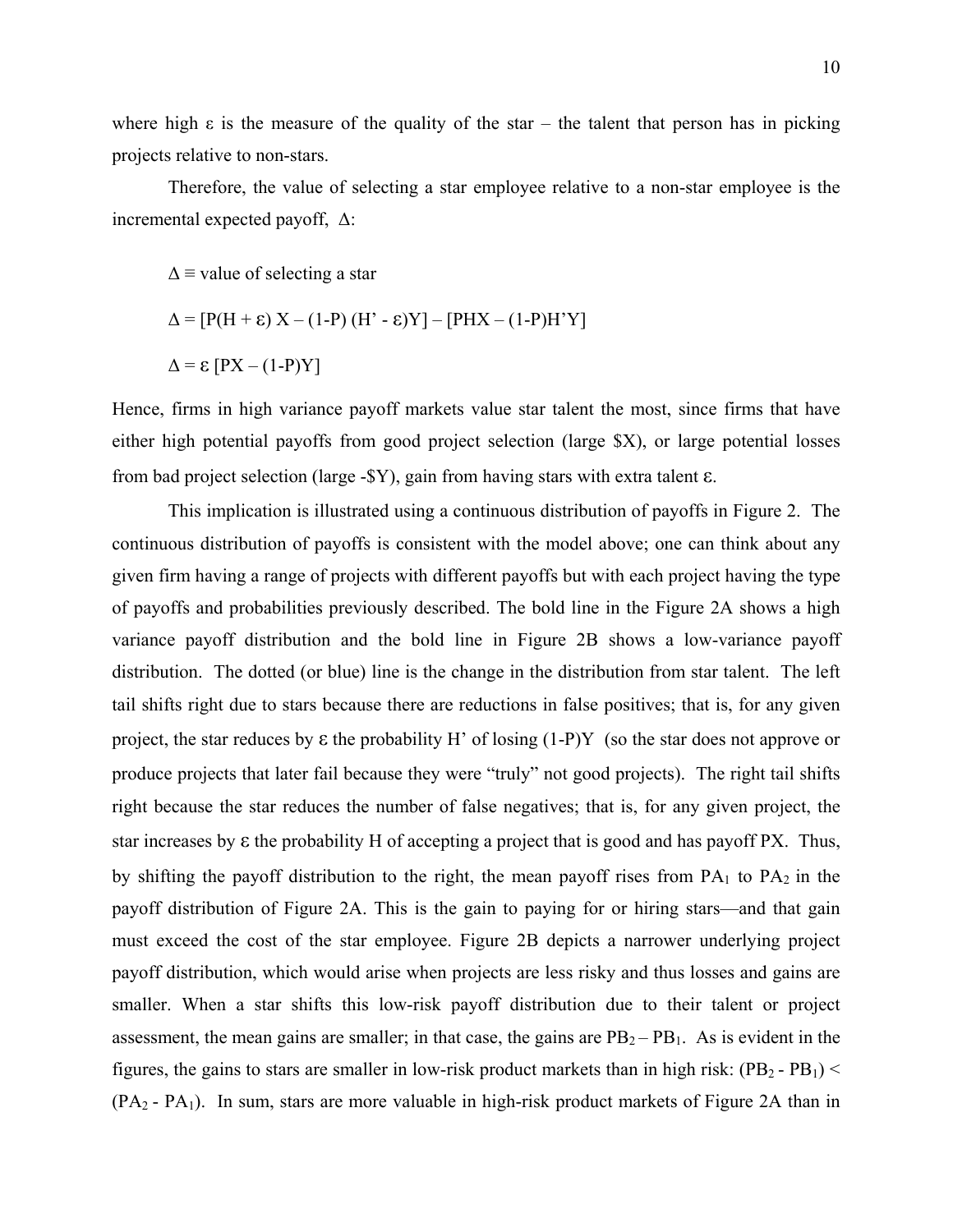low-risk product markets of Figure 2B, because there are bigger gains (or lower losses) to the assessment or discovery of great projects in high-risk markets.

## **Figure 2: Shifts in the Payoff Distribution Due to Reductions in False Positive or False Negative Errors**



**Figure 2A: More Risky Payoff Distribution**

**Figure 2B: Less Risky Payoff Distribution** 

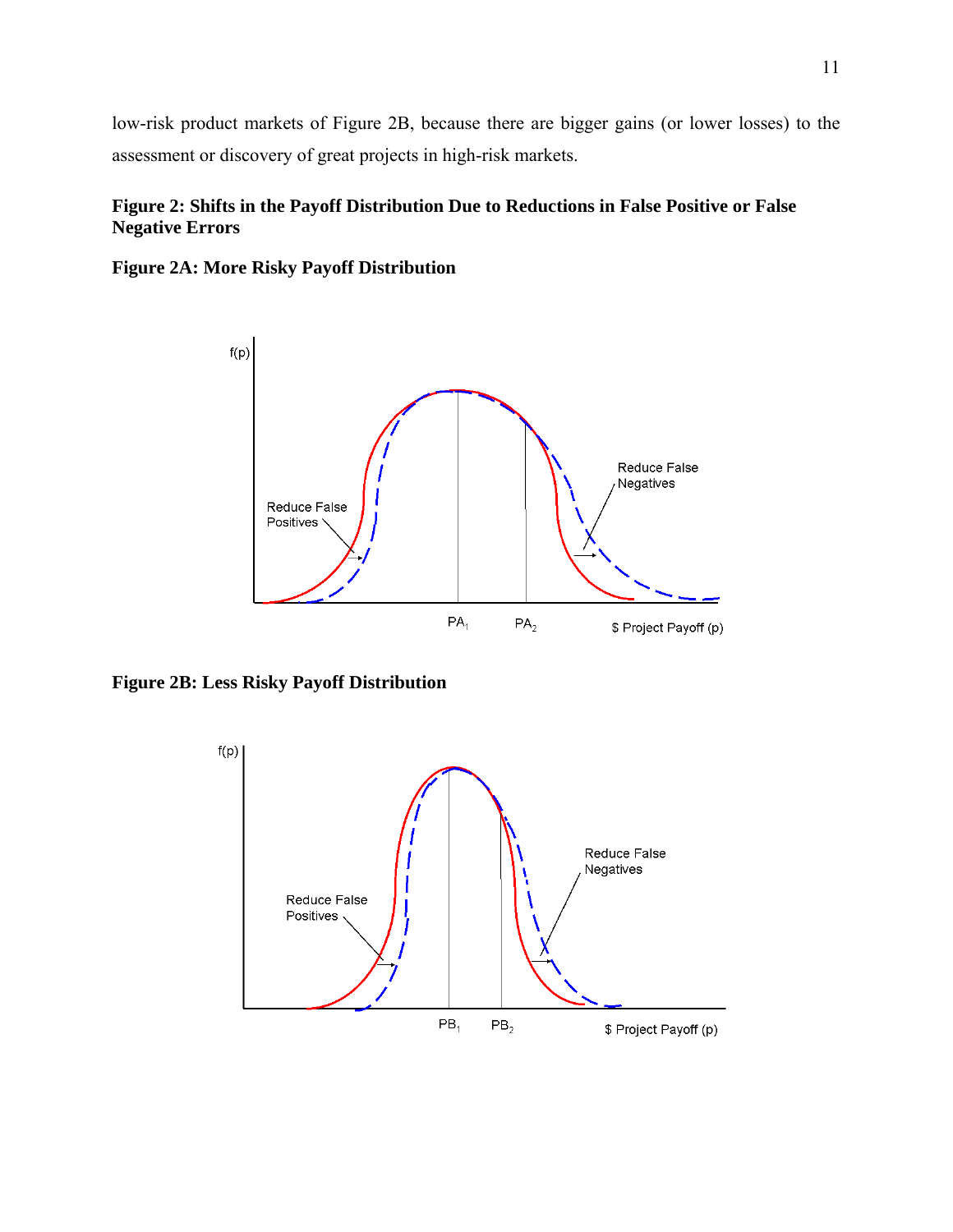<span id="page-11-0"></span>*Primary Hypothesis: Firms operating in product markets that have high variance payoffs should pay higher wages, because these firms hire and reward more highly talented software workers.* 

Underlying this hypothesis is the idea that firms in high variance product markets have human resource practices that select, develop, and reward highly skilled software workers. We do not observe firms' human resource practices, but we do observe in our data all the wages within each software firm, which in turn reflect these practices. We explore the relationship between the variance of product market payoffs and various dimensions of the wage structure.

Given this primary hypothesis, an open question is what mechanisms firms with high variance product markets will use to attract and retain stars. For example, do firms spend a lot of resources selecting star workers very carefully, or they do they spend a lot of resources training workers on the job and providing strong incentives that reward (and sort) star workers over time as they gain experience with the firm?<sup>[7](#page-11-0)</sup> The simple model above is silent about whether such firms will reward star workers though high initial wages or through sharply rising wage-tenure profiles (potentially via bonuses or stock options). However, as is evident from Table 1 and the discussion in Section 2, our data permit us to make these distinctions, and we examine the differences in our empirical analysis. In our discussion of the results, we provide some interpretation and suggestions on the ways this type of model could be extended to address these issues.

## **4. Data**

 $\overline{a}$ 

In order to study the connection between the structure of firm's product strategies and skill demand, it is necessary to build a data set with detailed information on the earnings and employment histories of workers as well as on the product market characteristics for the firms at which these workers are employed. We take advantage of the existence of a unique employeremployee matched data set constructed and maintained by the U.S. Census Bureau's Longitudinal Employer-Household Dynamics (LEHD) Program, and augment it with highly detailed firm characteristics from the Economic Census and worker characteristics from the 2000 Decennial Census. Appendix 1 provides further details on each of these data sets as well as on our approach to integrating the data.

<sup>&</sup>lt;sup>7</sup> Note that an additional way firms can reward star performers is by putting them on the best projects, or giving them time to do their own publishable work. Stern (2004) shows that star scientist 'pay' to be on the best projects by taking lower wages in exchange for preferred work.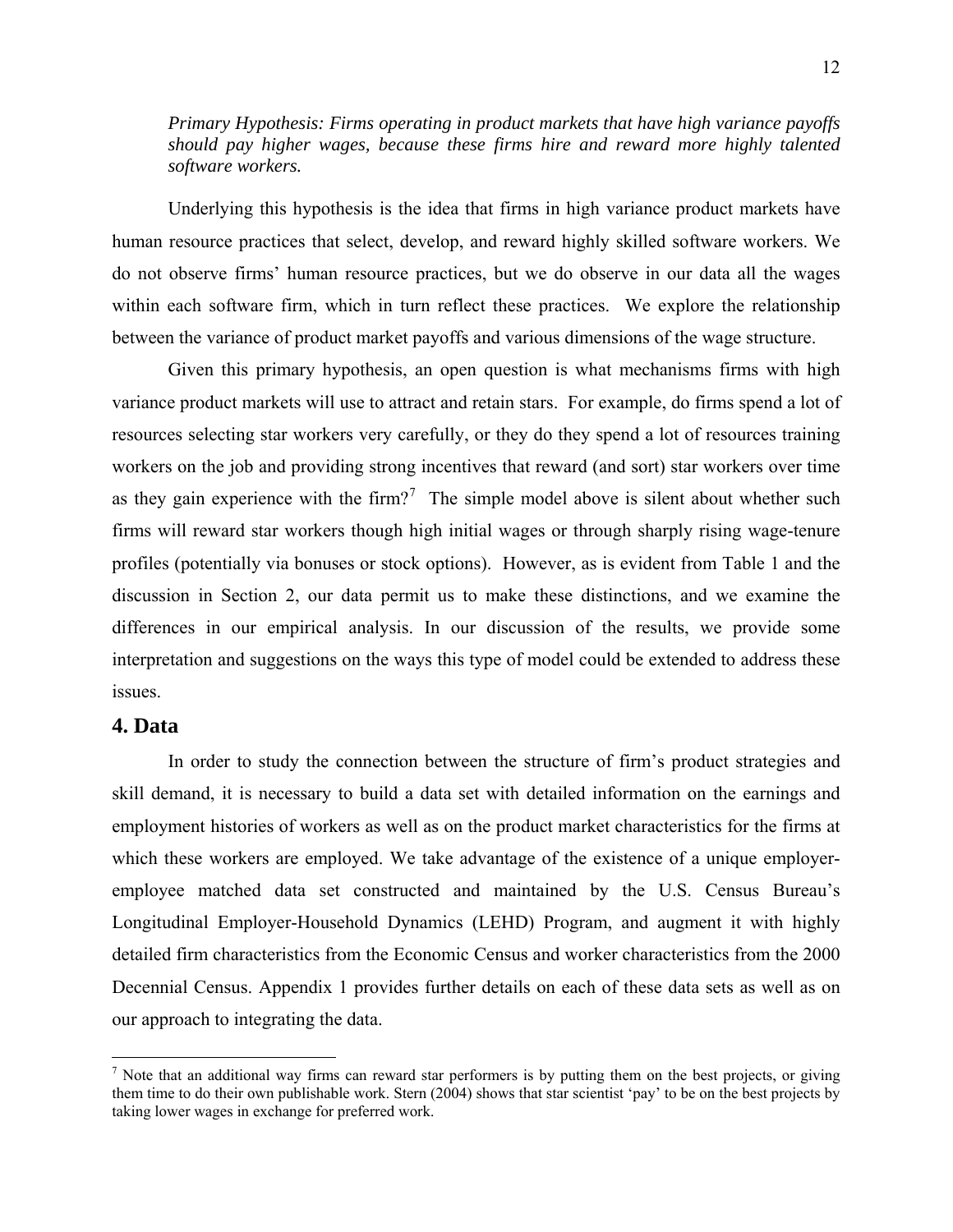## <span id="page-12-0"></span>*The Prepackaged Software Industry*

We test the hypotheses of our model by focusing on the prepackaged software industry, which corresponds to the four-digit SIC 7372 (NAICS 5112). This narrow focus has a number of key advantages. The first is the payoff structure: the software industry is characterized by high variance, which is vividly illustrated by the video game example in Table 2. As we show below in our results, there are substantial rewards to producing "hot" products. The second is the link between the firm and the product, which are closely intertwined in this industry. The software firm is an R&D intensive unit with a potentially high variance payoff to innovation; by contrast, many traditional industries, such as automobile manufacturing, while characterized by R&D intensive segments, are not innovative across the board. An additional related advantage of studying the software industry is the ability to trace directly the performance of its primary employees, including software developers and managers, and to link employee performance to the payoff structure of the firm. In other industries, the "knowledge" workers are a smaller component of employment and have a less direct impact on the output of their firms.

 A final advantage of studying software is the richness of the available data. In the Economic Census surveys it conducts every five years, the Census Bureau collects a broad array of information on firms that produce software. The data collected for the software industry include detailed product-line information (described below) that we use to construct a measure capturing the variation in the payoff structure by product. These data also provide measures of the size and age of software firms.<sup>[8](#page-12-0)</sup> These are likely to be important controls that are correlated with product market strategies.

## *The Dataset on Software Workers and Establishments*

 $\overline{a}$ 

The data on software workers is derived from the larger database of individual records within firms created by the Longitudinal Household-Employer Dynamics (LEHD) project housed at the Census Bureau. The LEHD's longitudinal wage database is derived from the quarterly records of the employment and earnings of individuals from the unemployment insurance (UI) systems data, matched to internal administrative records containing information on workers' date of birth, race, and sex.

<sup>&</sup>lt;sup>8</sup> We thank Ron Jarmin for kindly sharing information on firm and establishment ages with the LEHD Program for this project.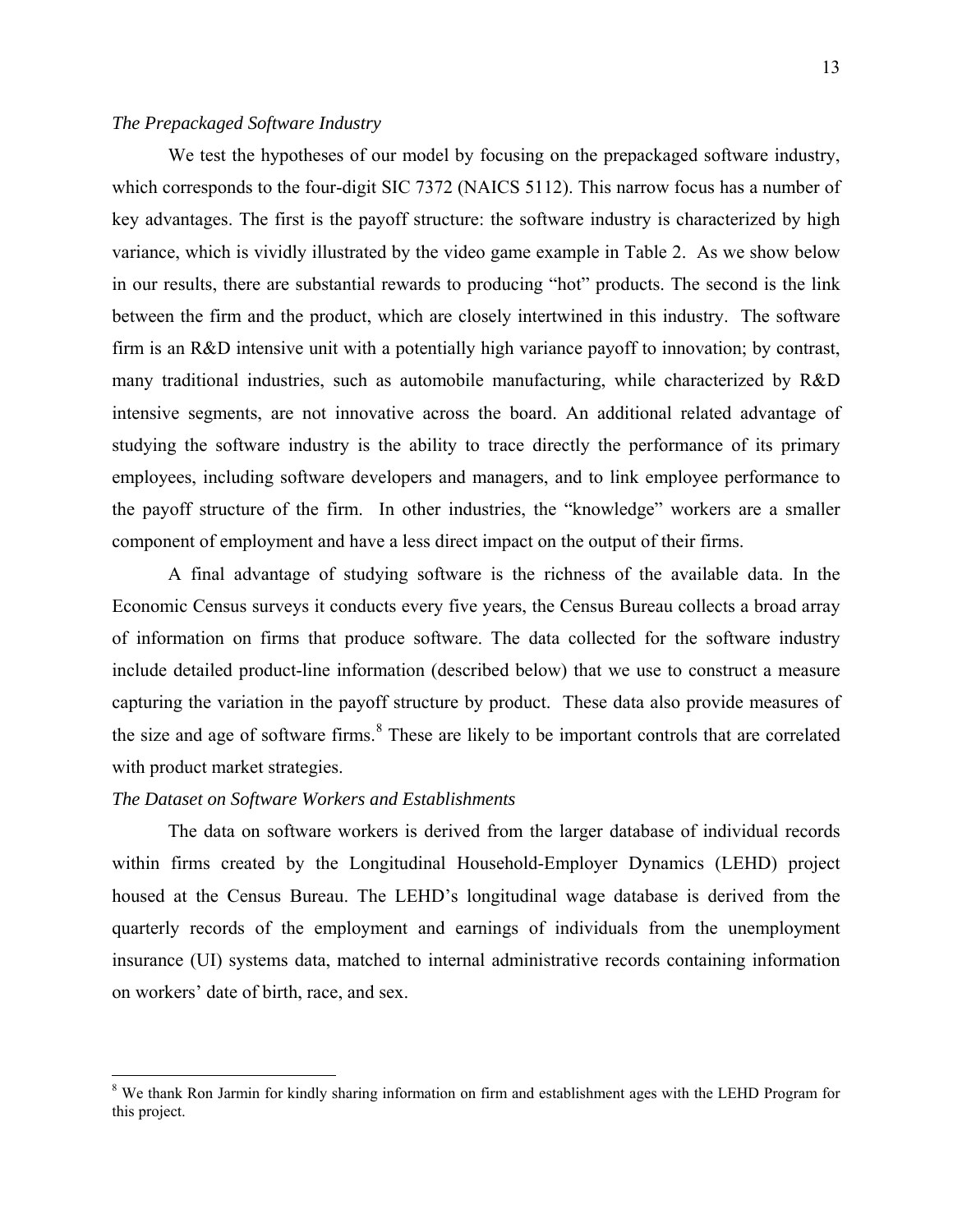<span id="page-13-0"></span>These data have several advantages. First, since the scope of the LEHD data is virtually the full universe of employers and workers, the movements of workers through the earnings distributions within firms as well as across firms can be tracked accurately. Second, the earnings data represent the earnings that workers are actually paid, not workers' memories of their earnings.

A third key advantage of these administrative data is that the earnings measures are quarterly and include bonuses and exercised stock options.<sup>[9](#page-13-0)</sup> Although the earnings information does not include fringe benefits, bonuses are included. Obviously, valuing stock options is quite difficult: in this case, the options are valued when they are exercised, or when the employee cashes in the options and receives the value. We do not have data on when options are granted to employees. However, our sense is that the exercised options available in our data are the preferred measure of pay for our analysis, rather than options granted to employees. Indeed, as Oyer and Schaefer (2002) point out, it takes four years for stock options to be fully vested, and as Russell (2005) notes, for a typical software company, options are worth nothing for the employee's first two years, and then are vested at a rate of two percent a month for the remaining three years.<sup>[10](#page-13-0)</sup> Thus, the value of options granted depend on two uncertain outcomes – on whether the employee stays with the firm until the options are vested, and on the growth of the stock price of the company.

It is important to emphasize that the LEHD data capture the full universe of covered employers and workers; they are not merely a sample of software workers or firms.<sup>[1](#page-13-0)1</sup> However, when we look at certain specific features of workers or of firms in the software industry, our data set becomes a smaller sample of the population of workers and firms.

 Our basic universe of data workers follows 83,497 employment spells of workers who were employed in the software industry in ten states in the U.S. from approximately 1992 to 2001 (the exact starting years vary by state). This length of time enables us to construct

 $\overline{a}$ 

<sup>&</sup>lt;sup>9</sup> No previous studies have included stock options data for a wide range of workers across firms. The nature of our data permit us to exploit the fact that in most employment contracts, employees must exercise all options within 90 days of leaving the firm. We are able to track the earnings of employees for those 90 days and we can thus capture the value of all exercised options.

 $10$  For very detailed analysis of options granted and other forms of pay within a large software company, see Russell (2005). She shows, for example, that people who have large option grants are also likely to have exercised options (because they are older).

 $11$  There are important exceptions. Most federal employment, and some agricultural and nonprofit employment is not covered. Independent contractors and self employed workers are similarly not covered. See Stevens (2002) for a full discussion of coverage issues.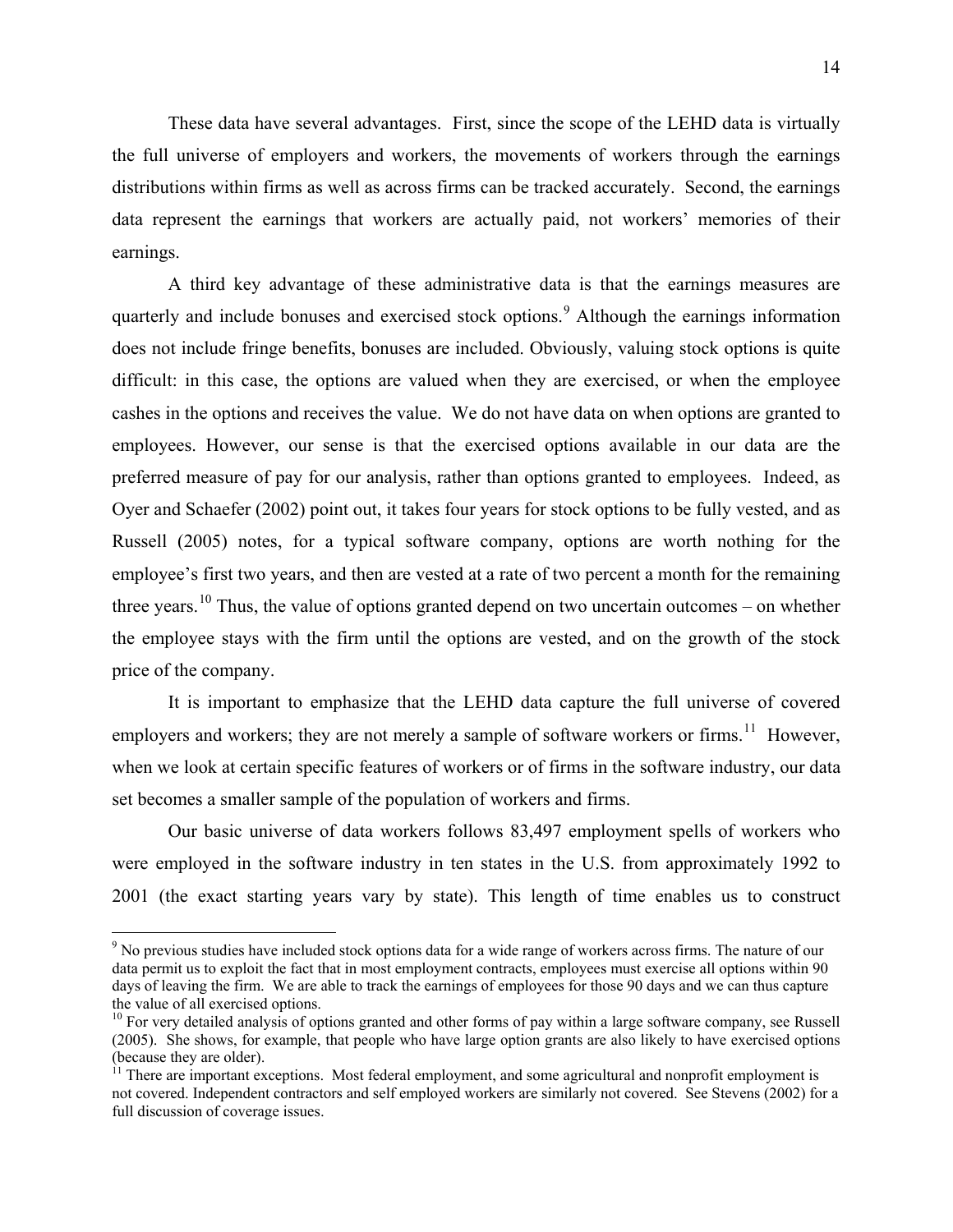<span id="page-14-0"></span>sufficiently long worker earnings histories to address our research questions. Our primary results are based on two analytical datasets: one consisting of 51,589 employment spells and one of 26,276 spells. These subsets are based on a number of decisions. First, we limit the data to workers between the ages 21 and 44 in order to model the demand for a fairly homogeneous collection of workers in the prime of their careers with similar educational vintages. This reduces the sample from 83,497 to 67,452. Second, we limit we limit our data to those workers making more than \$50,000 at the end of their 1997 spell. The rationale for this is that UI data do not contain information on hours of work or occupation. Therefore, to limit the data to workers who are likely to be full-time and in the more skilled occupations, we choose those making more than \$50,000. Appendix 1 contains an extensive discussion supporting our decision to limit the sample in this way. Together, the age and earnings limitations reduce the sample to 51,589 spells. Finally, while most businesses in our sample of workers could be successfully matched to the Economic Census, a smaller subset had complete information on the establishment, including size, age, sales, and detailed product line information. There are 26,276 spells for which we have complete information regarding firm characteristics as well as worker characteristics. All told, 688 software firms are represented in this sample.<sup>[12](#page-14-0)</sup>

 Lastly, we also construct a subset of data of employees in software occupations based on the occupational information in the 2000 Decennial Census. For this sample, we limit or data to those individuals in the software industry who are software engineers, developers, or managers (irrespective of earnings)**,** dropping those who are in other occupations within the software industry. Because the Decennial Census is a 1 in 6 sample of the population in 2000, our sample falls to 2,638 workers in software occupations. This smaller dataset is used to check our results using the larger data set discussed above, and thus the results using these data are referred to in footnotes below.

#### *Measuring Earnings Levels and Earnings Growth*

 $\overline{a}$ 

<sup>&</sup>lt;sup>12</sup> Throughout this paper, when we refer to a firm, we are referring to a firm defined at the State Employer Identification Number (the SEIN, or UI account number), which is the unit of observation in the UI-Wage data. It is an 11-digit number used for reporting taxes at the state level. For single-unit firms, this reflects the entire firm, but for multi-unit firms, the SEIN reflects activity of the firm within a given state. We are able to match the workers to information in to the Economic Censuses since the UI files also include the federal Employer Identification Number (the EIN is on the ES-202 data that is part of the related administrative data system). The EIN is a nine-digit number assigned by Internal Revenue Service (IRS) and used for federal tax purposes by employers, sole proprietors, corporations, partnerships, non-profit organizations, trusts, estates of decedents, government agencies, certain individuals, and other business entities.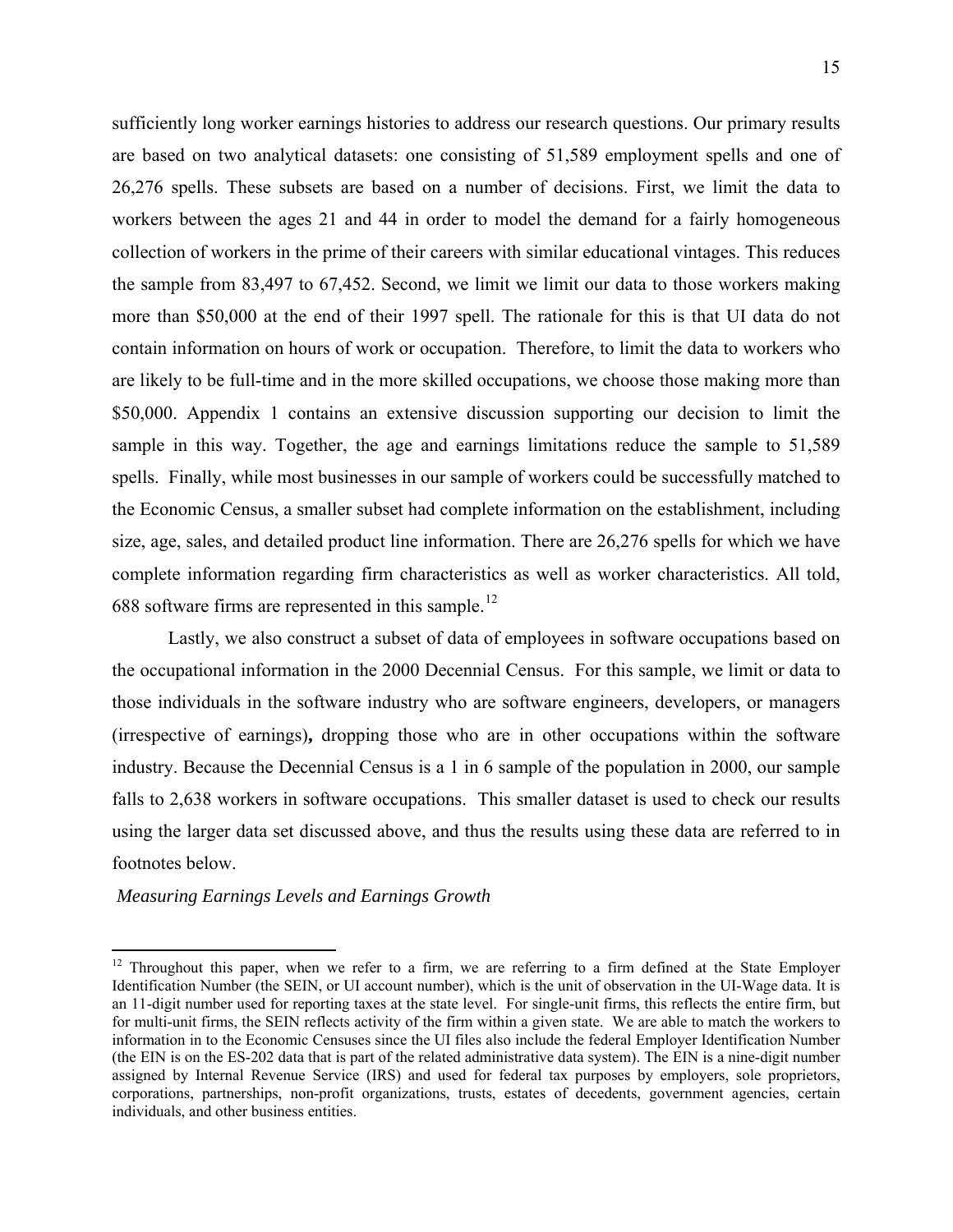<span id="page-15-0"></span> A major advantage of the administrative data is that they are longitudinal in both workers and firms. In other words, the data have information about spells of employment with a firm and the associated earnings over long periods of time. These unique data permit us to capture multiple facets of worker earnings profiles. In modeling the link between product markets and compensation, we use information on workers' earnings trajectories within firms, earnings growth associated with transitions between firms, and earnings levels for new and old workers in the firm.

 We use four measures of earnings in the empirical analysis. One measure is beginningof-spell earnings, which corresponds to a given worker's total earnings in the first full quarter of employment with each employer (with the dollar values at annualized 200[1](#page-15-0) dollars).<sup>13</sup> The next set of measures is for experienced workers: one includes end-of-spell earnings,<sup>[1](#page-15-0)4</sup> which potentially contain exercised stock options, as workers must exercise their options within 90 days of quitting. Another, which does not include exercised stock options, is earnings one year prior to the end of the spell. Finally, for those same workers for whom we observe a prior spell, we measure the level of earnings in the last full quarter of his or her prior job.

 We use two measures of earnings growth. Earnings growth within the firm, or within-job earnings growth, is the difference between end-of-spell and beginning-of-spell earnings.<sup>[15](#page-15-0)</sup> Between-job earnings growth is the difference between earnings in the first full quarter of a given worker's new software job and the last full quarter of his or her prior job.<sup>[16](#page-15-0)</sup>

## *Measuring the Product Market Payoff Dispersion for Firms*

 $\overline{a}$ 

Investigating the other important component of the hypothesis requires estimates of the variance of the expected payoff for the product market in which each firm operates. For the prepackaged software industry, the 1997 Economic Census delineates 30 detailed product lines, ranging from consumer game and entertainment software to business graphics design and layout

<sup>&</sup>lt;sup>13</sup> Beginning-of-spell earnings capture new workers to the firm and censored data of new workers in our data. Sixteen percent of the beginning-of-spell earnings are censored.

<sup>&</sup>lt;sup>14</sup> We measure this as a worker's last full quarter of annualized earnings in a given spell. End-of-spell earnings captures workers leaving the firm and censored data when our observations end. Forty percent of the end-of-spell earnings are censored.

<sup>&</sup>lt;sup>15</sup> More specifically, within-job earnings growth is defined as log annualized end-of-spell earnings less log annualized beginning-of-spell earnings, divided by the number of full quarters that a worker was on the job.

<sup>&</sup>lt;sup>16</sup> More specifically, between-job earnings growth is defined as log annualized beginning-of-spell earnings in the new job less log annualized end-of-spell earnings in the old job, divided by the number of full quarters between jobs. Clearly, between-job earnings growth is only defined for those individuals in the sample for whom we observe them in a job prior to their software job (i.e., those whose software jobs are not left censored and those who are not recent entrants or re-entrants into the labor market).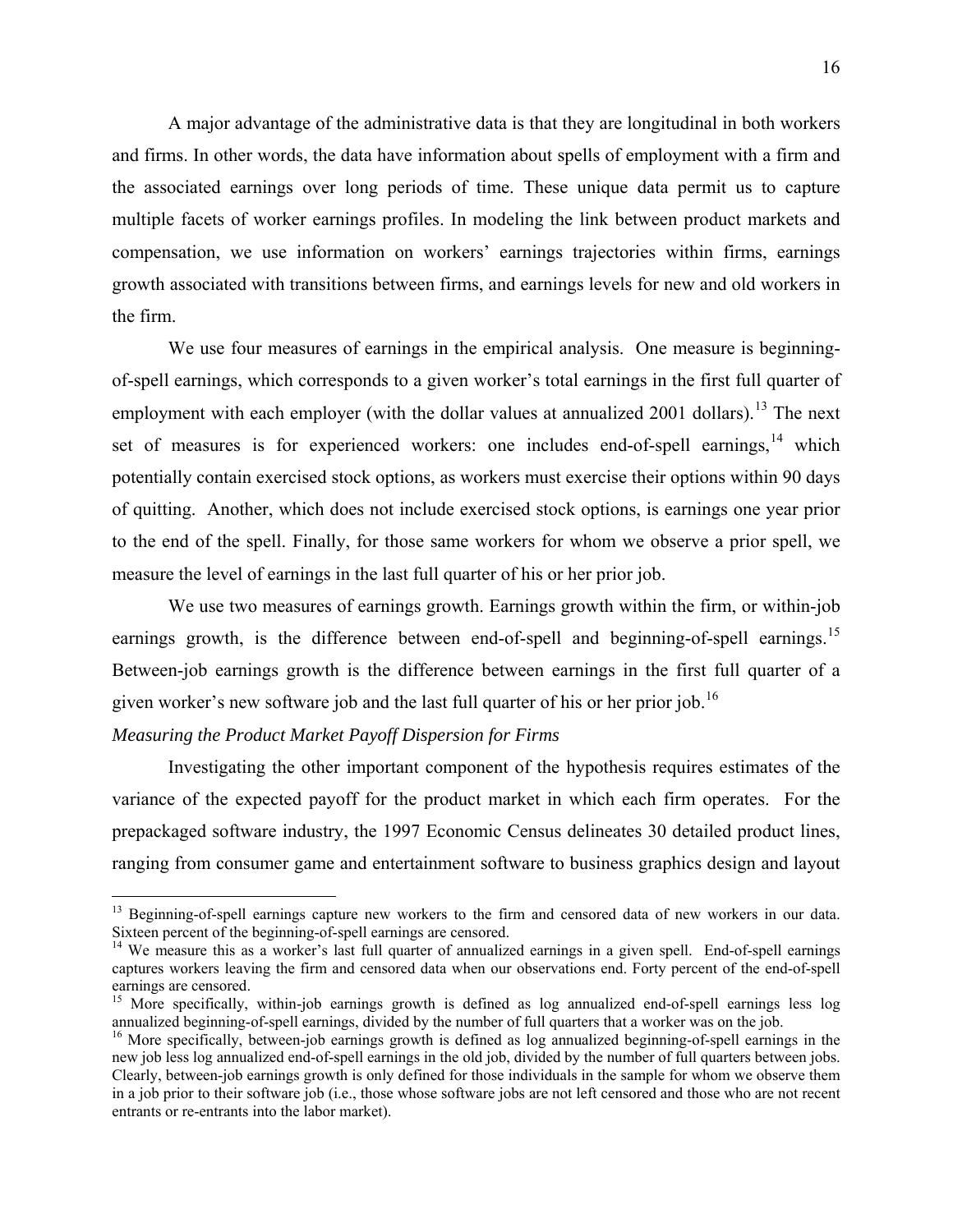software to vertical industry banking software to mainframe computer applications. Establishments in the Census are asked to provide data on its revenue for each of the thirty product lines, and we exploit this revenue information to order to construct a measure that reflects the variance of payoffs in each product category.

Each firm's *Product Payoff Dispersion* is created in two steps. First, for each of the thirty product classes, we calculate the 90/50 ratio of the log of revenue per worker. Because firms have multiple products, we treat each product within each firm as though it were a separate product revenue stream, and calculate the 90/50 ratio for the thirty product markets. Second, for each firm, we calculate its payoff dispersion in the product markets in which it is operating by weighting the product-specific 90/50 ratios for the thirty products by the percent of revenue that the establishment has in each product class. More specifically,

Product Payoff Dispersion<sub>j</sub> =  $\sum_{k=1}$  [%Revenue<sub>jk</sub>](Product Revenue Dispersion<sub>k</sub>)

where %Revenue<sub>ik</sub> is the percent of firm j's revenue coming from product class k, for product classes  $k = 1, 2, \ldots, 30$ . The variance specific to product k across firms is calculated as a 90-50 ratio of log revenue per worker:

Product Revenue Dispersion<sub>k</sub> =  $\sum_{j=1}$  [ln(revenue<sub>jk</sub>/worker<sub>jk</sub>)<sup>90</sup> - ln(revenue<sub>jk</sub>/worker<sub>jk</sub>)]<sup>50</sup>

where the *Product Revenue Dispersion* for product k is calculated across all firms producing in product class k, where each product line within each firm is treated as if it is its own independent firm. See Appendix 1 for details.

There are a few key features of the firm-specific *Product Payoff Dispersion* measure. First, this measure reflects each firm's actual product mix, but not its actual revenue. The payoff measure reflects the skewness of revenue per worker in the product classes in which the firm operates. A firm with a high *Product Payoff Dispersion* measure is not necessarily a high or low performing firm, but rather has a product mix with a right skewed distribution of payoffs. Also notably, the measure of revenue dispersion in a given product line is the 90-50 ratio, because the 90-50 ratio is a simple way of capturing the skewness of the upper tail of the revenue distribution. While our model in Section 3 refers to the variance of the entire distribution (thus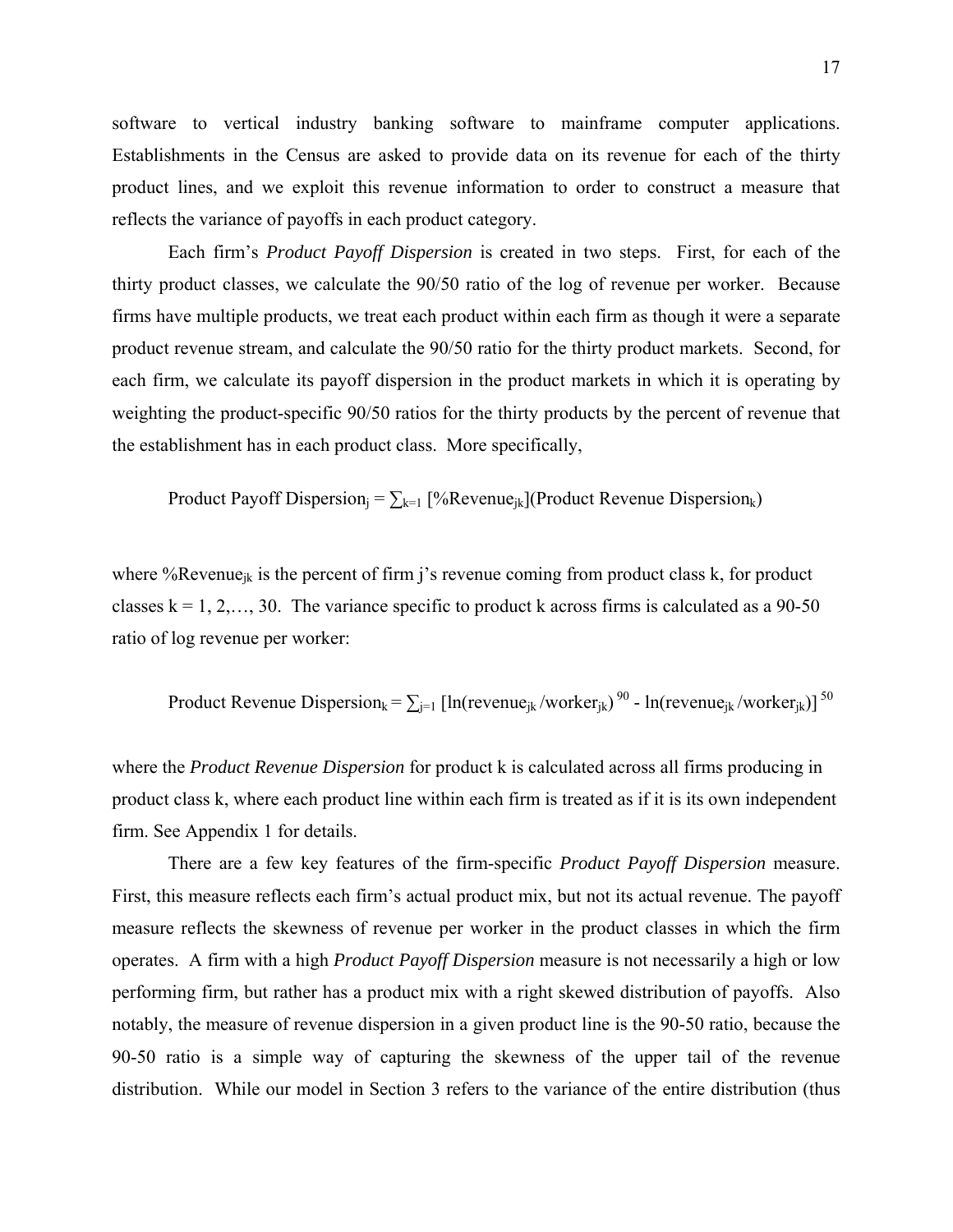<span id="page-17-0"></span>the lower tail as well), we focus on the upper tail because we do not observe firm's losses – revenues are truncated at zero.

| <b>Detailed</b><br><b>Product</b><br><b>Line Code</b> | <b>Detailed Product Line Description</b>                                                   | 90/50 Ratio of<br><b>Product Line</b><br>Sales/Worker |
|-------------------------------------------------------|--------------------------------------------------------------------------------------------|-------------------------------------------------------|
|                                                       | Detailed Product Lines in Software Publishing with Greatest Potential Payoffs/Risks        |                                                       |
| 1122                                                  | Game and Entertainment Software                                                            | 1.31                                                  |
| 1183                                                  | Networking Software                                                                        | 1.17                                                  |
| 1123                                                  | Home Productivity Software                                                                 | 1.03                                                  |
|                                                       | <b>Detailed Product Lines in Software Publishing with Smallest Potential Payoffs/Risks</b> |                                                       |
| 1161                                                  | Banking and Finance Software                                                               | 0.66                                                  |
| 1142                                                  | Distribution Software                                                                      | 0.57                                                  |
| 1184                                                  | Database Software                                                                          | 0.55                                                  |

**Table 3: Differences in Payoff Distributions By Product Line\***

\*Based on the national sample of firms.

The means of the *Product Payoff Dispersion* are reported in Table 3 for the highest risk and the lowest risk product lines. The means in Table 3 suggest that one element of our model is borne out: there is variation in the skewness of revenues across product classes.

## **5. Empirical Model**

The model in Section 3 implies that firms operating in product markets with highly dispersed payoffs will hire more highly talented (star) workers. This model generates several testable hypotheses for the empirical analysis.

#### *Product-Specific Payoffs*

 $\overline{a}$ 

A standard human capital wage equation takes the following form:

(1) 
$$
\ln(W)_{ijt} = a_0 + a_1 S_{ijt} + u_{ijt}
$$

where wages are a function of skills,  $S_{\text{lit}}$  (for person i, firm j, and time t), but the key skills in this case (like creativity and programming talent) are unobserved to the econometrician.<sup>[17](#page-17-0)</sup> We hypothesize that highly skilled workers will sort to the high potential payoff firms that value skills the most. Thus, the payoff dispersion will serve as a measure of unobserved skills in the wage regression:

 $17$  In this paper, we always control for observable skills, and in addition we select only workers earning more than \$50K.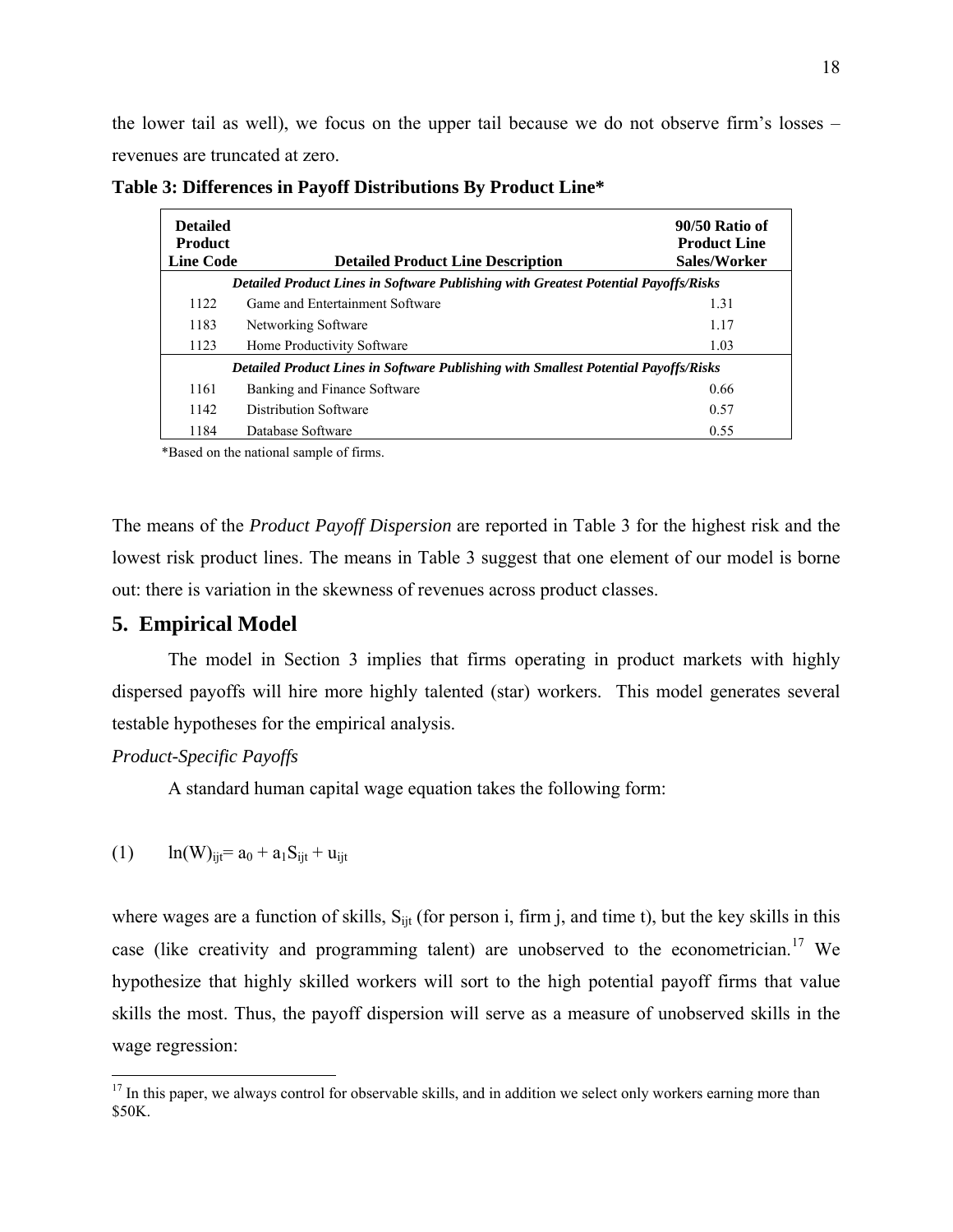<span id="page-18-0"></span>
$$
(2) \qquad ln(W)_{ijt} = \alpha_0 + \alpha_1(\sigma^p_j) + \epsilon_{ijt}
$$

where  $\sigma_{jt}^p$  is the payoff dispersion or variance that firm faces in its product market(s). The primary hypothesis in Section 3 implies that high payoff dispersion firms pay higher wages because they are selecting highly skilled star workers. It is important to remember that the payoff dispersion measure captures the variance of payoffs *in the firm's product class(es)*, and does not represent the firm's actual historical variance of success.

Two issues are important to bear in mind n the empirical estimation of equation (2). First,  $\sigma_{j}^{p}$  will not vary over time; it will be observed in one year and represent a firm-specific effect identifying the product class or classes of the firm. Second, a number of controls, discussed later, are included for other factors that may affect firm wages. Of these, perhaps the most important is the fact that we control for a measure of the actual payoff of the firm using output revenue per worker. It is thus less likely that the estimate of  $a_1$  reflects profit or rent sharing.

We consider a number of refinements of the benchmark specification (2). One is the incorporation of the idea that wages should be more sensitive to the firm's payoff dispersion for more highly skilled workers. In software companies, it is the top talent (or the brilliant programmers) who should be paid the most for their skills in the firms operating in product markets with high payoff dispersion. By contrast, pay for low-wage workers should not be a function of the firm's payoff dispersion (because worker sorting is irrelevant). This suggests estimating a quantile regression of the following form:

(2') 
$$
\ln(W)_{ijt} = \alpha_0 + \alpha_1^{skill}(\sigma^p_j) + \epsilon_{ijt}
$$

 $\overline{a}$ 

and examining  $\alpha_1$ <sup>skill</sup> to determine whether there is rising sensitivity to payoff potential with skill at each point in the wage distribution.<sup>[18](#page-18-0)</sup>

 $18$  This point is also made in Buchinsky's (1994) model of wages in which he shows that the returns to education are higher at high wage quantiles, though the returns to experience are lower at high wage quantiles. Hallock et al. (2004) show that among CEOs, the sensitivity of wages to firm performance rises as one moves up the earnings distribution.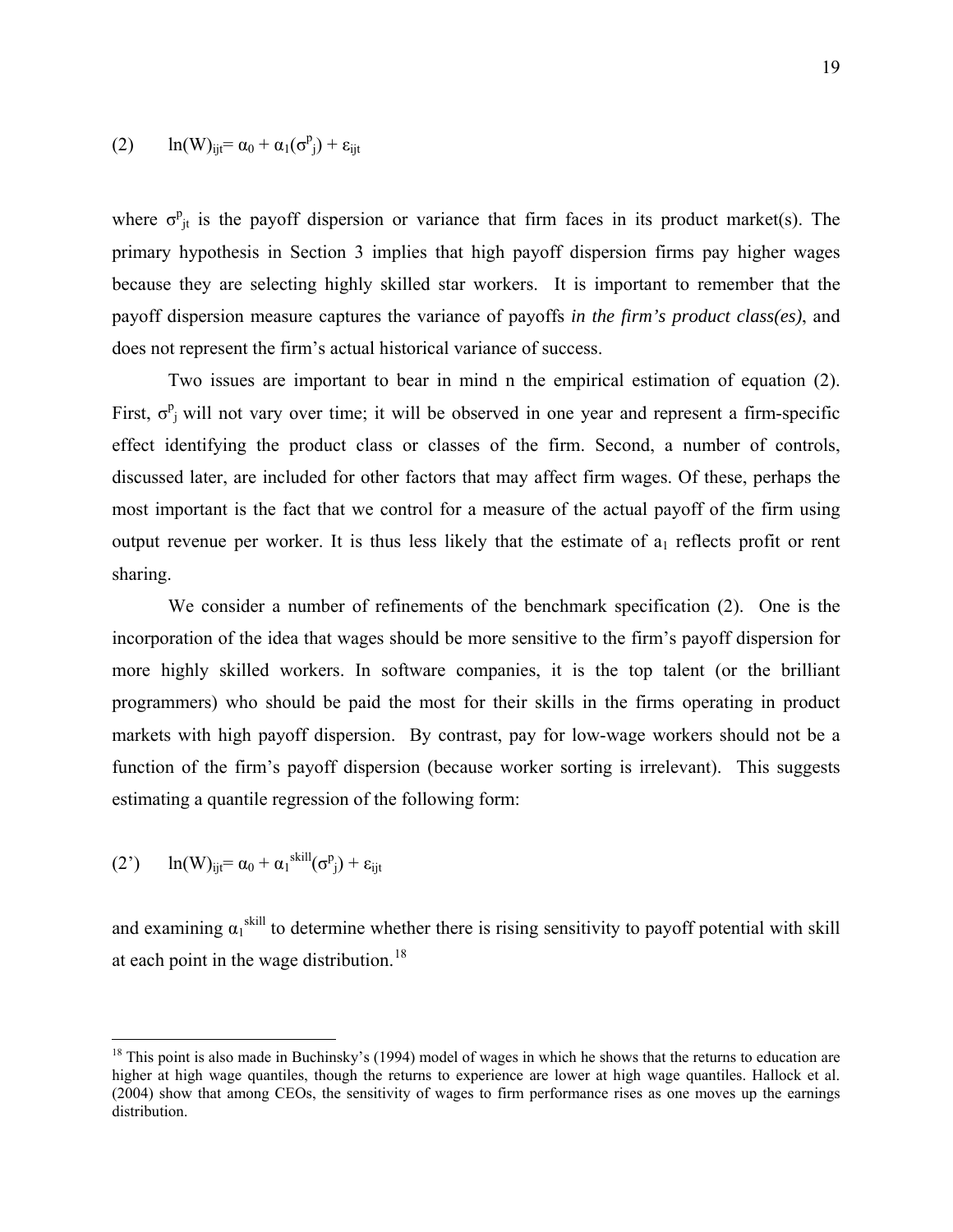<span id="page-19-0"></span>Another refinement of the model is the investigation of the impact of product variance on different facets of compensation – both in terms of levels and growth. There are a number of reasons why our current model would predict that high product variance firms would offer high base pay that rises sharply with tenure. Such firms might offer higher base pay because they value skills or talent more than do other firms and use this approach to select more highly talented people. Similarly, we would predict that pay should rise with tenure due to sorting; as in all matching models, the return to tenure would be high because stars are both retained and are paid more over time while the losers are fired. Greater human capital investment is another reason to expect wages to grow over time. Firms in high variance product markets may also pay more for effort; that is, firms may have steep incentive pay contracts.<sup>[1](#page-19-0)9</sup> Teamwork is another reason we might expect wages to rise over time; if people are working in teams in which their skills are likely to be complementary with the other team members, then it may take time before an employer can identify and reward individual star talent. Lastly, literature on the software industry suggests that firms in the sector want teams to stay together for the product cycle, that they do not want to lose star talent, and that they want to provide incentives for effort.<sup>[20](#page-19-0)</sup> Software firms therefore intentionally tie employees to the firm by granting stock options that vest slowly (typically over four years); this further steepens the wage-tenure profile for workers. In sum, it is likely that firms operating high variance product markets pay more for loyalty, compensating their employees for staying with the firm more so than firms in low-variance product markets.

We use the different measures of earnings in our dataset to investigate whether these outcomes occur. In particular, we examine what the rewards for talent are in terms of beginningof-spell earnings, end-of-spell earnings, one-year prior to end of spell (which is not likely to include exercised stock options), and prior spell earnings. In a closely related fashion, we also explore the relationship between product market payoff variance and earnings growth.<sup>[21](#page-19-0)</sup>

Could a positive coefficient,  $\alpha_1$  on  $\sigma_{j}^p$ , in (2) and the related specifications simply reflect a compensating differential for risk rather than a firm strategy to attract and retain stars? There are a number of different factors that suggest that this possibility is unlikely. Most importantly, risk differentials are not consistent with the typical structure of earnings in the software industry.

1

<sup>&</sup>lt;sup>19</sup> In fact, case study evidence suggests that they do – a larger percent of a workers' pay is performance based as the skill level rises (Russell 2005)<br> $^{20}$  See, for example, Russell (2005), Cusumano and Selby (1995), Hoch et al. (2000), and Stross (1997).

<sup>&</sup>lt;sup>21</sup> A particular advantage of using the latter as the dependent variable in (2) is that it permits us to abstract from unobserved fixed factors that influence the level of earnings.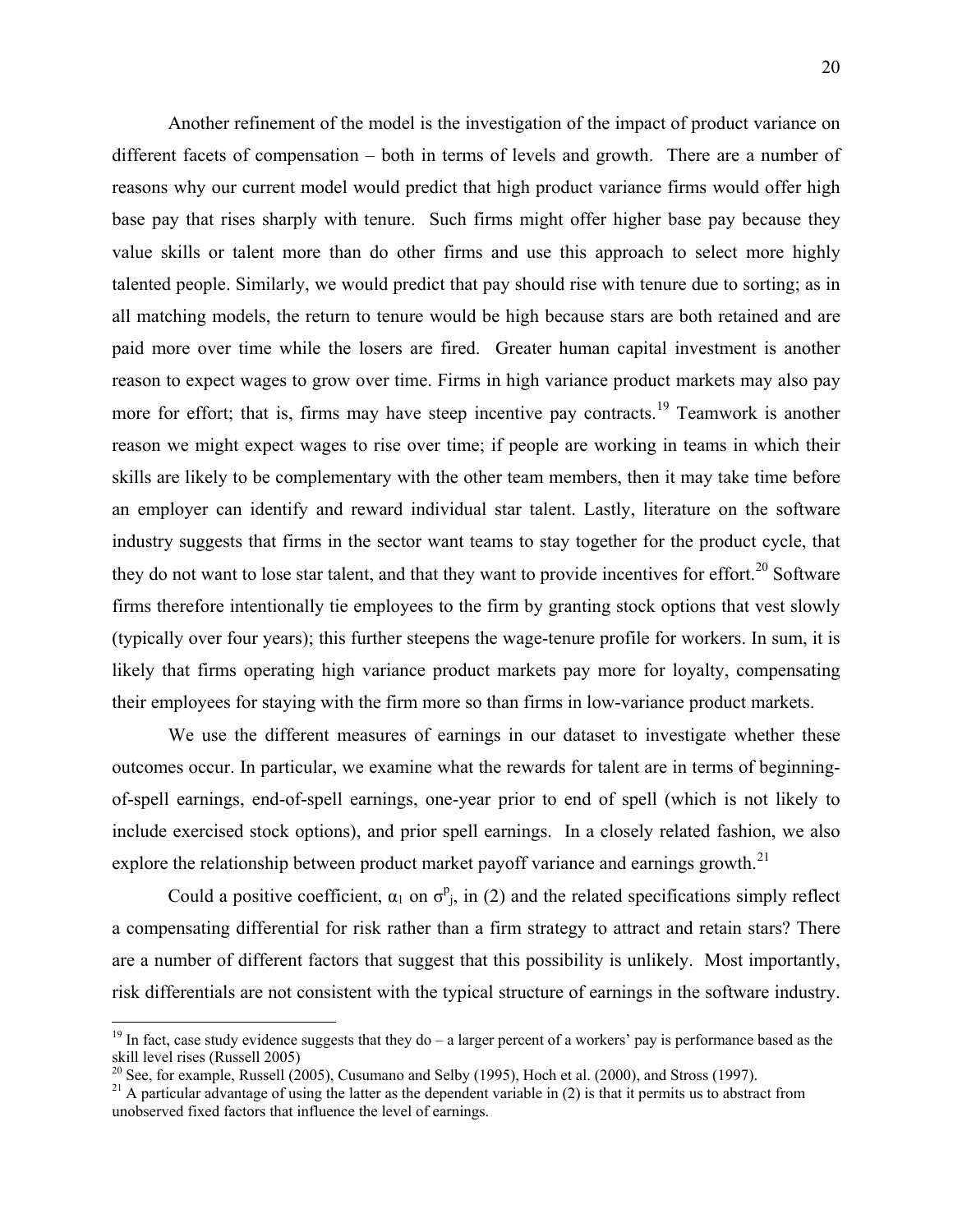<span id="page-20-0"></span>Typically, workers in software are rewarded for upside gains, but they are not penalized for losses – base pay typically does not fall when the firm loses money. Therefore, software workers usually choose between two alternative pay packages in job offers: (a) low base pay but high performance-based pay or (b) high base pay but little possibility of rewards if the worker or company does well. Firms operating in high variance product markets who want to induce high performance by offering incentive contracts would therefore offer contract (a), and hence high variance firms will have *lower* starting salaries, or base pay, than firms in low-variance product markets. By contrast, our model states that firms operating in high variance product markets will want to select the highest quality workers, and quality is unobserved to the econometrician, so these firms will have *higher* starting salaries (which are base pay) than firms in low-variance product markets. In sum, a positive value of  $\alpha_1$  resulting from estimating equation (2) with starting salaries as the dependent variable, is likely to reflect a return to skills, not a return to risk taking.<sup>[22](#page-20-0)</sup> However, high pay at the end of a job spell could reflect a return to risk taking – if the worker had taken a lower starting salary with the hope of future uncertain gains.<sup>[2](#page-20-0)3</sup>

1

 $22$  There is one way in which a firm's losses will translate into lower pay for the worker – the worker will get fired and lose their returns to firm-specific human capital if the firm fails. But this too should produce a compensating wage-risk differential for experienced workers, not for young workers who have yet to invest in firm-specific skills. The lore in this industry is that there are workers who are risk-takers – who seek firms who might produce big hits as in our model – and that these risk-takers accept jobs that offer lower starting salaries for their skills, but that might produce big income gains. Using extensive data for one large software company, Russell (2005) shows that within the firm, pay levels, bonuses, and options are highly correlated across individuals, reflecting the fact that more able workers have higher pay of every kind than the less skilled.

<sup>&</sup>lt;sup>23</sup> Note also that in jobs with a higher variance of returns for firms, some models would produce the conclusion that there should be less incentive pay in these high variance markets. Aggarwal and Samwick (1999) show that when the variance of stock market returns rises for a company, the percent of pay at risk (or performance pay) falls for top executives—there is a negative relationship between riskiness and pay. But they have a different kind of risk in mind, and their data measure a different kind of risk—their riskiness is the variance in stock returns due to noise or uncontrollable outcomes. It is true that in a tournaments model of incentive pay, increasing the amount of noise or luck reduces the use of incentive pay (Lazear and Rosen 1981). In our model, the variance of payoff outcomes could arise in part from an idiosyncratic shock representing noise or luck, but most importantly arises because some firms hire smarter people who select more successful products and should have pay tied to performance. In the data, we cannot identify whether the variance in the payoff arises from luck or effort, but our model of innovation proposes that it is high skill that produces high payoffs (not luck), so the coefficient  $\alpha_1$  on  $\sigma_{j}^p$ , should be positive, not negative. Prendergast (2000, 2002) also makes the point that higher risk environments may have more performance based pay, not less, because in those environments, the cost of determining what inputs to monitor is greater than the cost of utilizing output performance based pay. Since the source of the variance in payoffs cannot be identified (and we do not have time-series data product-specific variances or firm-specific variances), we turn to the data to determine the sign. For related empirical models of the risk-pay incentive relationships, for executives see Baker and Hall (2004), Core et al. (2003), Ittner et al. (2003), Murphy (1986), Schaefer (1998), and Wulf (2005); for reviews, see Hallock and Murphy (1999) and Murphy (1999).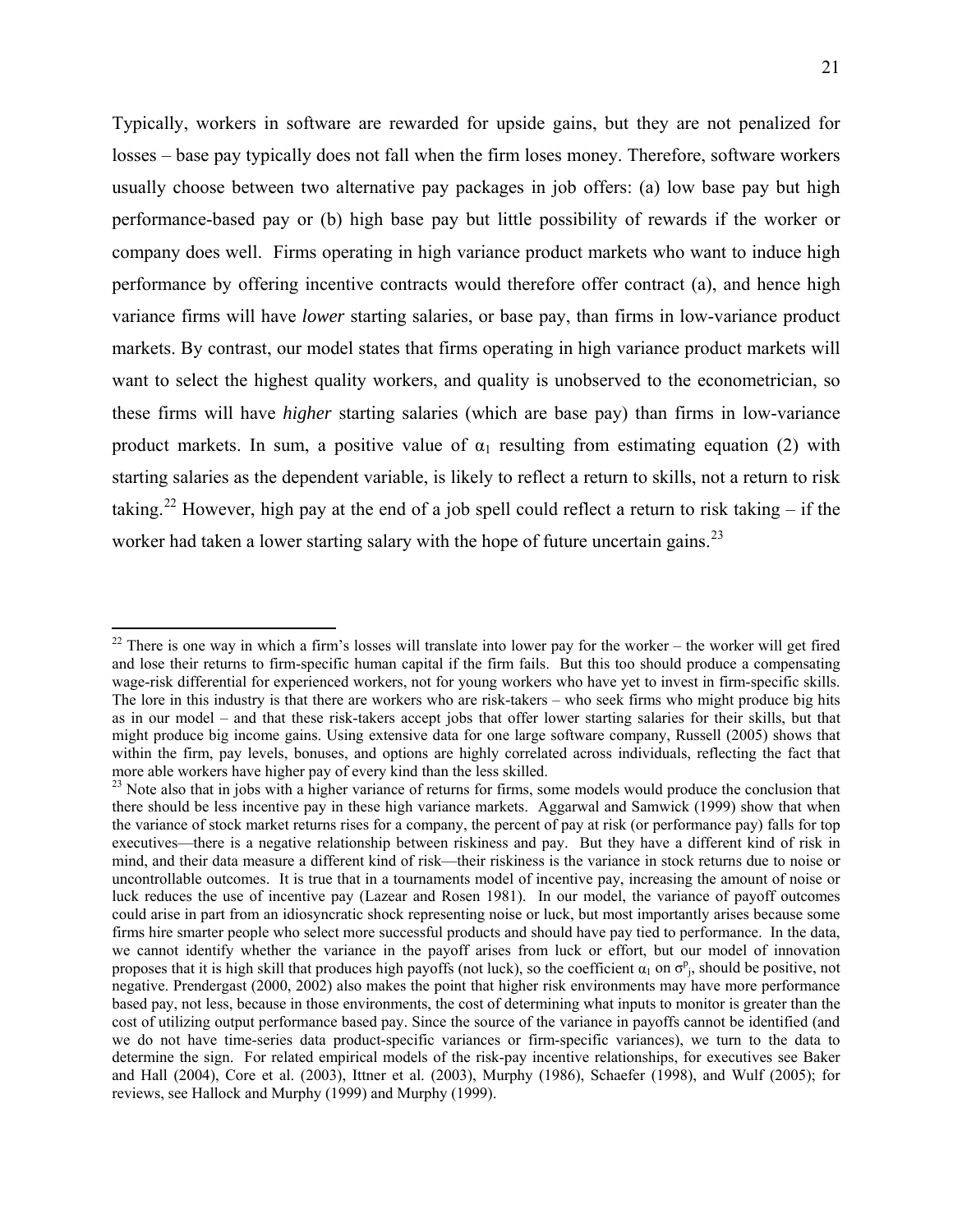<span id="page-21-0"></span>In addition to the conceptual argument above, there are two technical reasons why it is unlikely that a positive value of  $\alpha_1$  would reflect a compensating risk differential. For one, in all specifications we include as a control a measure of the worker turnover at the firm, which can be interpreted as a control for job security. For another, we consider alternative specifications that explore the worker's earnings on her prior job spell, reasoning that if firms are paying for talent rather than risk-taking, we should observe higher earnings on prior spell jobs.

## **5. Empirical Results**

1

### *The Earnings Levels of Software Workers*

The wage regression results in Table 4 explore the relationship between earnings levels and within-job earnings growth rates with the firm's product payoff dispersion (the revenueweighted 90-50 percentile ratio of revenue per person across the product markets in which the firm operates). All wage regressions control for the person's tenure, censoring of observed tenure, and age. Regressions in every second column also control for firm age, firm size, indicators of the density, education and industrial diversification of the county and in the worker outcome regressions dummies for quarters of accessions and separations to abstract from any macro effects, and the churning rate of jobs in the firm.<sup>[24](#page-21-0)</sup>

Looking at the regressions for *experienced workers earnings* (columns 1 and 2) and *starting salaries* (columns 3 and 4), it is clear that the *product payoff dispersion* variable has a very significant positive effect on each measure of earnings at all points of the earnings distribution except the very bottom. Thus, even among new hires, firms with high payoff dispersion pay higher wages, suggesting that they select more skilled workers. This is consistent with the extensive industry testimony that describes the software industry's very careful and deliberate hiring practices, all aimed at identifying the right talent and reflecting the highcommitment work environment of the industry (Hoch, et.al., 2000). As discussed above, the

 $24$  The dependent variable in these regressions is the earnings residual for each spell in the sample, where the residual is from a regression of log earnings on quadratics of tenure at job, tenure in industry, and age, fully interacted with each other and with appropriate left and right censoring dummies. See the wage regression results in Appendix 2. Using the residual is equivalent to introducing these controls in the wage regression, but the residual is more intuitively appealing than raw earnings because it reflects only that component of earnings that cannot be accounted for by basic observable worker characteristics. We also appeal to the residual in the star probability regressions used below. When the churning rate is added, it is defined as the accession rate plus the separation rate less the absolute value of the net growth rate of employment at the firm. This churning or excess worker turnover rate is included as a control, since churning may be part of the interaction of product mix and internal labor market strategies that in turn impact the structure of wages. For example, high-risk product strategies may be associated with a high worker turnover. By including this control, we mitigate concerns that the payoff potential variable is capturing a compensating differential for high turnover.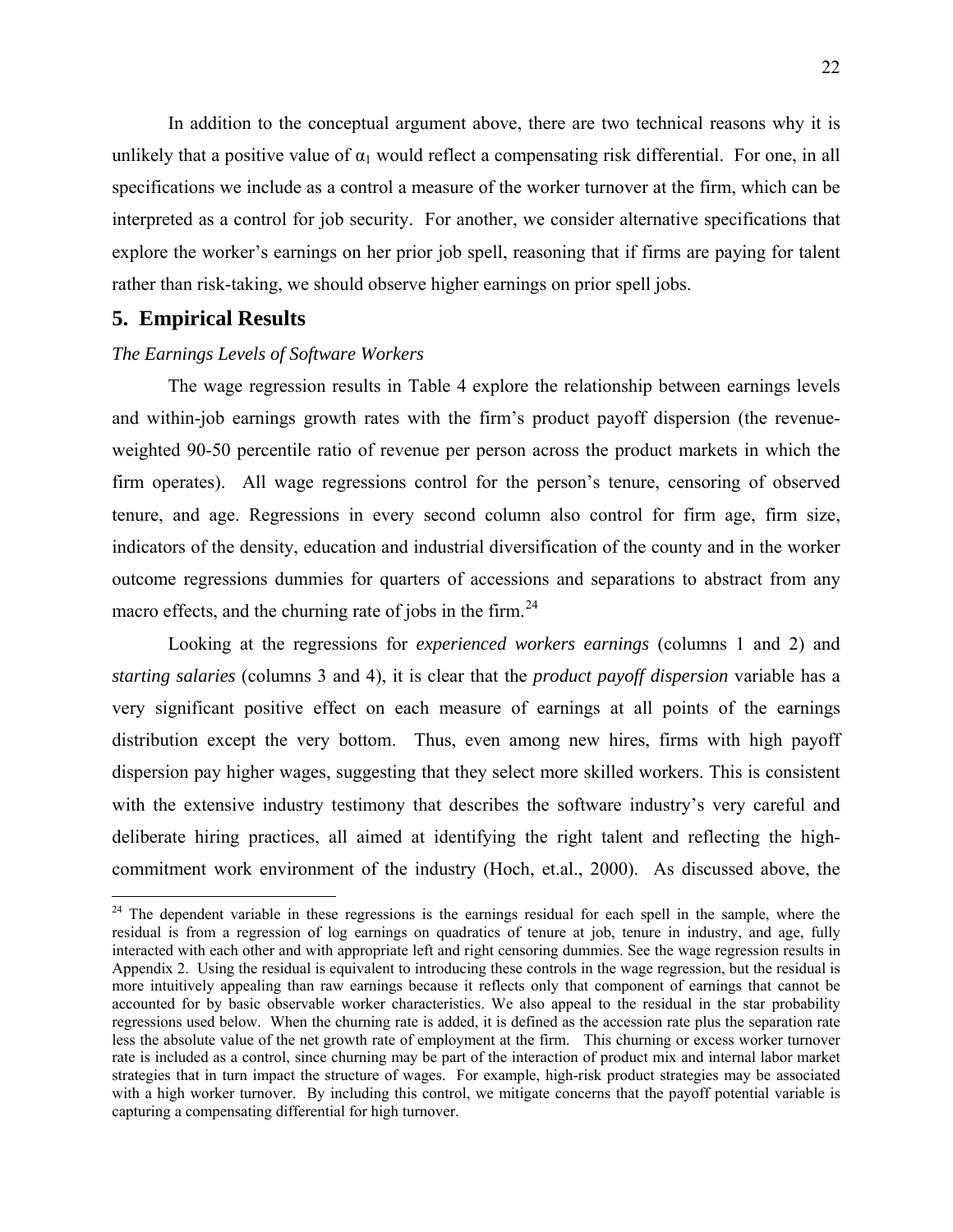<span id="page-22-0"></span>positive coefficient on dispersion for starting salaries is not consistent with the notion that firms pay a compensating wage differentials for risk taking: this would have resulted in a negative coefficient.

A comparison of the wage results for *experienced workers earnings* (columns 1 and 2) and *starting salaries* (columns 3 and 4) reveals that earnings are much more sensitive to the product payoff dispersion for experienced workers than for new hires. The earnings for experienced workers can be very large by the end of their spell with the firm: 10 percent of software workers earn more than \$310,000 at the end of their spells (Table 1). The very large wage payoffs for experienced workers could reflect a number of factors: higher marginal products (as in our model), a tournament reward structure, participation in a high-performance team, or improved selection of talented workers over time in the firm. We cannot identify the differences, but Russell (2005) provides very detailed evidence for one software company that suggests that all of these factors enter the earnings of software workers.<sup>[2](#page-22-0)5</sup> The point is that in each case, the person who can create or pick the best projects will have more skills and more incentive pay in firms with high product payoff dispersion.

The regression results for experienced workers may be heavily influenced by the inclusion of exercised stock options in the earnings measure. To test the sensitivity of our results to the inclusion of options, we run an additional regression in which experienced earnings are redefined as those for people one year before they quit their job or prior to dropping out of our sample due to censoring (since options are most likely to be exercised when departing a firm. The magnitudes of the coefficients in the experienced-earnings regressions decline somewhat, but the basic results remain.

1

 $^{25}$  All indications are that the firm in Russell's (2005) study looks very much like the typical large firm in our data – the median age is 33 and tenure ranges from 2.7 to 3.1 over 1996 to 1999, and about 65 percent were in research and development and 30 percent in management or administration. Though no previous studies are available describing in detail the forms of incentive pay for software workers, Russell (2005) provides evidence form a case study of one large software firm. She shows that pay is a function three things – base pay and the merit increases in base, bonuses, and stock options. In this firm, individual pay levels and individual deferred pay is very highly positively correlated within the firm (Russell 2005, Figure 23). This example suggests that software companies use a combination of promotion-based pay, as in a tournaments model, of individual-level incentive pay, and of groupbased incentive pay. Since these forms of performance pay rise with the grade level and rise the pay level in the firm, they suggest that performance bonuses are higher for star employees, both in their allocation (as in options granted) and in the realization (as in the value of bonuses and exercisable options). As a result, in our wage regressions, the wage growth or levels should contain a portion of wage gains that are attributable to performancebased pay (as will be described in more detail below).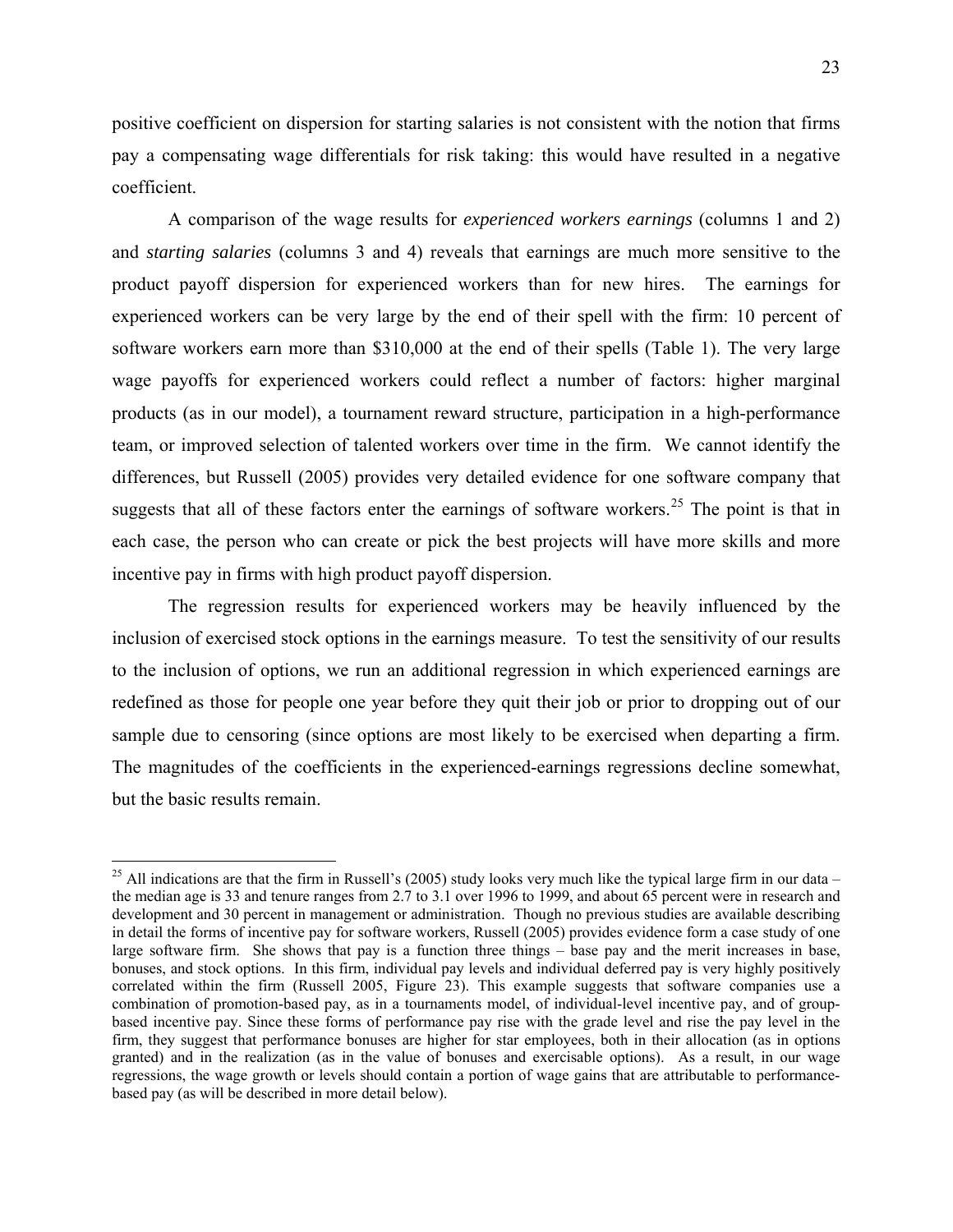<span id="page-23-0"></span>As a further check, we develop an entirely different measure of workers' underlying talent, by measuring talent based only on the worker's history prior to the current job. That is we regress each worker's pay from his job prior to 1997 on the characteristics of his job in 1997. The hypothesis is that if high payoff software firms in 1997 are sorting for the highest skilled workers when they hire them, then each worker's pay in his previous job will be a function of his future firm-type as a measure of his underlying talent. Therefore, we estimate wage regressions for the subsample of workers with an observed prior employment spell and examine relationship between current firm product payoff and prior spell earnings. The results here (columns (7) and (8)) are less strong, but at the median we find a positive and statistically significant impact that is quite similar in magnitude to the results for beginning of spell at the median. It makes sense that there is less of a systematic pattern for the low and high percentiles, as the theory is about how the risk-taking firm should especially compensate the most skilled workers. That is, the firm in the prior spell (which may be a firm of any type including a non-software firm) is unlikely to be rewarding especially skilled workers in the same fashion as the current risk-taking software firm. $26$  $26$ 

The findings in Table 4 show that the impact of the payoff potential rises with skill level; that is, software workers at the upper reaches of the earnings distribution gain the most from working in high variance payoff firms, though workers at the median gain as well.<sup>[2](#page-23-0)7</sup> The sharply increasing impact of the payoff potential is illustrated in Figure 3 for experienced workers the coefficient at the  $90<sup>th</sup>$  percentile is more than twice as large as the coefficient at the  $10<sup>th</sup>$ percentile.

 $\overline{a}$ 

<sup>&</sup>lt;sup>26</sup> There is an econometric concern for these specifications given sample selection (not all workers in our sample have an observed prior spell). We have considered in unreported results selection corrected results (using least squares methods instead of quantile regressions) and found results consistent with those for the median as reported in columns (7) and (8).

<sup>&</sup>lt;sup>27</sup> In Hallock et al. (2004, page 7), they point out that "higher ability managers [would have] higher pay for performance incentives than low ability managers" due to the lower cost of effort for high ability managers.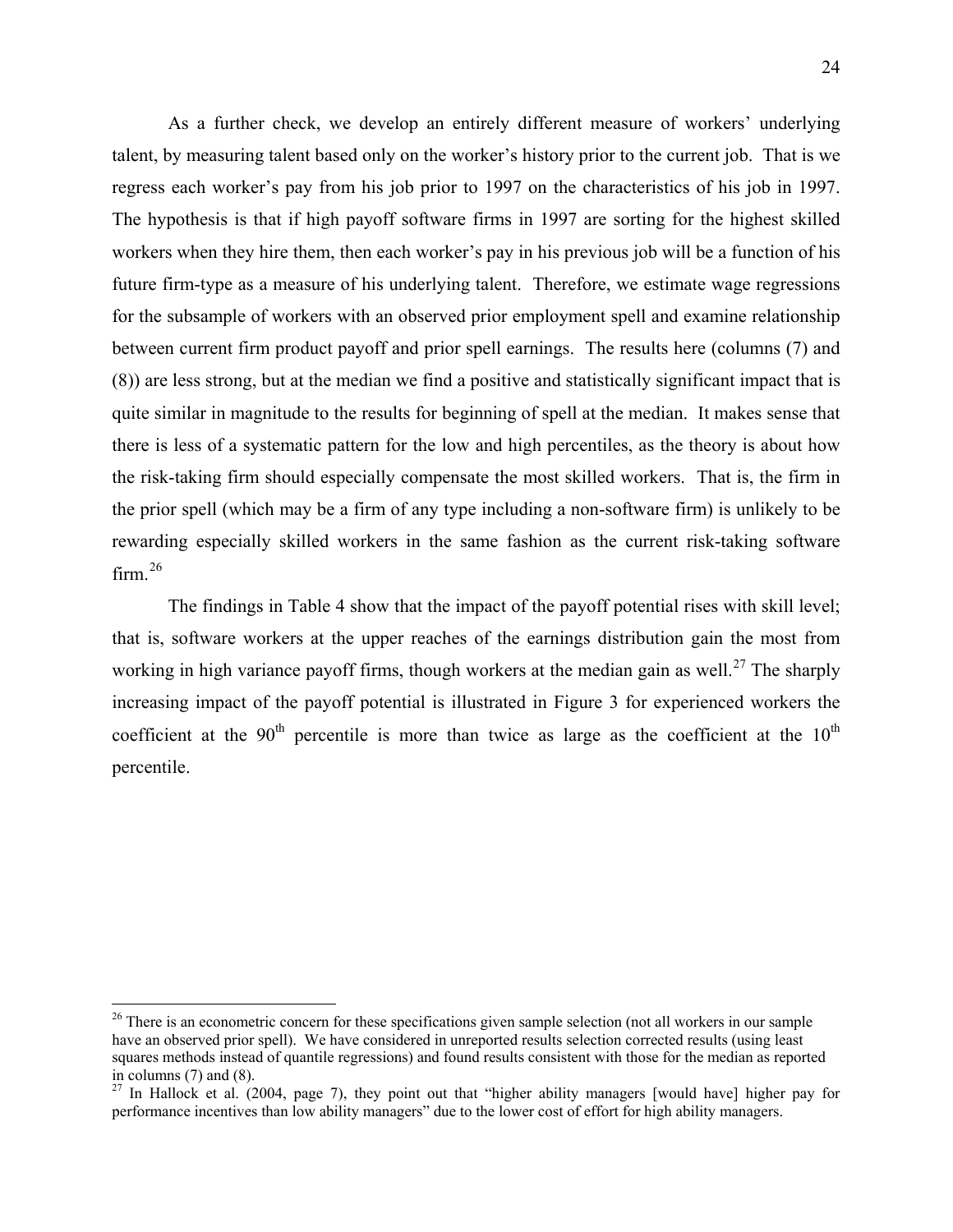| Table 4. Quantiful Inegressions for Earlings Level Incstations for Software Spens | <b>End of Spell Earnings</b><br>"Experienced Earnings" |               | <b>Beginning of Spell Earnings</b><br>"Starting Salaries" |                            |               | <b>One-Year Prior Earnings "Lagged</b><br>Earnings" |                | <b>Prior-Spell Ending Earnings</b><br>"Prior-Spell Earnings" |  |
|-----------------------------------------------------------------------------------|--------------------------------------------------------|---------------|-----------------------------------------------------------|----------------------------|---------------|-----------------------------------------------------|----------------|--------------------------------------------------------------|--|
|                                                                                   | (1)                                                    | (2)           | (3)                                                       | (4)                        | (5)           | (6)                                                 | (7)            | (8)                                                          |  |
|                                                                                   | All Firms                                              | All Firms     | All Firms                                                 | All Firms                  | All Firms     | All Firms                                           | All Firms      | All Firms                                                    |  |
|                                                                                   |                                                        |               |                                                           | Tenth Percentile           |               |                                                     |                |                                                              |  |
| Product Payoff Dispersion +                                                       | 0.3226                                                 | 0.3068        | $-0.1693$                                                 | $-0.0678$                  | 0.1070        | 0.0456                                              | $-0.0666$      | $-0.0309$                                                    |  |
|                                                                                   | $(0.0481)$ **                                          | $(0.0460)$ ** | $(0.0434)$ **                                             | (0.0570)                   | $(0.0453)*$   | (0.0494)                                            | (0.1304)       | (0.1335)                                                     |  |
| Log Revenue per Worker                                                            | 0.0622                                                 | 0.0288        | 0.0386                                                    | 0.0385                     | 0.0485        | 0.0290                                              | 0.0358         | 0.0841                                                       |  |
|                                                                                   | $(0.0045)$ **                                          | $(0.0104)$ ** | $(0.0045)$ **                                             | $(0.0066)$ **              | $(0.0043)$ ** | $(0.0079)$ **                                       | $(0.0140)*$    | $(0.0236)$ **                                                |  |
| Firm Average Worker Churn                                                         | 1.1692                                                 | 1.4403        | 0.9172                                                    | 0.4170                     | 0.5065        | 0.8833                                              | 0.4196         | 0.3350                                                       |  |
|                                                                                   | $(0.1354)$ **                                          | $(0.1534)$ ** | $(0.1651)$ **                                             | $(0.1691)^*$               | $(0.1293)$ ** | $(0.1441)$ **                                       | (0.4428)       | (0.4655)                                                     |  |
|                                                                                   |                                                        |               |                                                           | <b>Fiftieth Percentile</b> |               |                                                     |                |                                                              |  |
| Product Payoff Dispersion +                                                       | 0.3750                                                 | 0.3715        | 0.1469                                                    | 0.1631                     | 0.2701        | 0.2581                                              | 0.1487         | 0.1305                                                       |  |
|                                                                                   | $(0.0450)$ **                                          | $(0.0480)$ ** | $(0.0372)**$                                              | $(0.0346)$ **              | $(0.0513)$ ** | $(0.0515)$ **                                       | $(0.0566)$ **  | $(0.0583)*$                                                  |  |
| Log Revenue per Worker                                                            | 0.1477                                                 | 0.0874        | 0.0332                                                    | 0.0457                     | 0.0883        | 0.0634                                              | 0.0101         | 0.0315                                                       |  |
|                                                                                   | $(0.0043)$ **                                          | $(0.0079)$ ** | $(0.0026)$ **                                             | $(0.0057)$ **              | $(0.0037)$ ** | $(0.0076)$ **                                       | (0.0063)       | $(0.0107)$ **                                                |  |
| Firm Average Worker Churn                                                         | 2.7335                                                 | 3.3058        | 0.8869                                                    | 0.7091                     | 2.6445        | 2.8104                                              | 0.7588         | 0.8171                                                       |  |
|                                                                                   | $(0.1423)$ **                                          | $(0.1555)$ ** | $(0.0894)$ **                                             | $(0.1016)$ **              | $(0.1490)$ ** | $(0.1326)$ **                                       | $(0.1929)$ **  | $(0.1981)$ **                                                |  |
|                                                                                   |                                                        |               |                                                           | Ninetieth Percentile       |               |                                                     |                |                                                              |  |
| Product Payoff Dispersion +                                                       | 0.7420                                                 | 0.7218        | 0.2083                                                    | 0.2841                     | 0.6391        | 0.5398                                              | 0.2452         | 0.1252                                                       |  |
|                                                                                   | $(0.0962)$ **                                          | $(0.1180)$ ** | $(0.0457)$ **                                             | $(0.0563)$ **              | $(0.0930)**$  | $(0.1002)$ **                                       | $(0.0746)$ **  | (0.0811)                                                     |  |
| Log Revenue per Worker                                                            | 0.6406                                                 | 0.1469        | 0.0820                                                    | 0.0626                     | 0.2847        | 0.1372                                              | 0.0460         | 0.0473                                                       |  |
|                                                                                   | $(0.0171)$ **                                          | $(0.0168)$ ** | $(0.0041)$ **                                             | $(0.0078)$ **              | $(0.0116)$ ** | $(0.0128)$ **                                       | $(0.0082)$ **  | $(0.0149)$ **                                                |  |
| Firm Average Worker Churn                                                         | 1.3797                                                 | 3.9577        | 0.8751                                                    | 1.7865                     | 1.5848        | 3.1629                                              | 1.3327         | 1.7670                                                       |  |
|                                                                                   | $(0.2876)$ **                                          | $(0.2621)$ ** | $(0.1460)$ **                                             | $(0.1492)$ **              | $(0.2843)$ ** | $(0.2583)$ **                                       | $(0.2571)$ **  | $(0.2558)$ **                                                |  |
|                                                                                   |                                                        |               |                                                           | Ninety-Fifth Percentile    |               |                                                     |                |                                                              |  |
| Product Payoff Dispersion +                                                       | 1.0363                                                 | 0.6729        | 0.2803                                                    | 0.2902                     | 0.6727        | 0.6290                                              | 0.1156         | 0.0252                                                       |  |
|                                                                                   | $(0.2365)$ **                                          | $(0.1689)$ ** | $(0.0677)$ **                                             | $(0.0727)$ **              | $(0.1260)$ ** | $(0.1425)$ **                                       | (0.1181)       | (0.1140)                                                     |  |
| Log Revenue per Worker                                                            | 0.8205                                                 | 0.1378        | 0.1107                                                    | 0.0748                     | 0.4431        | 0.1137                                              | 0.0311         | 0.0486                                                       |  |
|                                                                                   | $(0.0166)$ **                                          | $(0.0322)**$  | $(0.0073)$ **                                             | $(0.0153)$ **              | $(0.0159)$ ** | $(0.0229)$ **                                       | $(0.0131)*$    | $(0.0207)^*$                                                 |  |
| Firm Average Worker Churn                                                         | 0.9527                                                 | 4.2284        | 0.6759                                                    | 2.0844                     | 1.3174        | 3.4670                                              | 1.1724         | 1.9094                                                       |  |
|                                                                                   | $(0.3737)*$                                            | $(0.4450)$ ** | $(0.2310)**$                                              | $(0.2331)$ **              | $(0.3657)$ ** | $(0.3663)$ **                                       | $(0.4161)$ **  | $(0.3594)$ **                                                |  |
| Controls++                                                                        | No                                                     | Yes           | No                                                        | Yes                        | No            | Yes                                                 | N <sub>0</sub> | Yes                                                          |  |
| Observations                                                                      | 26276                                                  | 26276         | 26276                                                     | 26276                      | 26276         | 26276                                               | 10803          | 10803                                                        |  |

## **Table 4: Quantile Regressions for Earnings Level Residuals for Software Spells** 25

All dependent variables are wage residuals from regression controlling for age and tenure (see Appendix 2). Standard errors in parentheses. \* significant at 5%; \*\* significant at 1%. Marginal Effects are reported.

+ Weighted 90/50 Ratio of Log Revenue per Worker in Firm's Product Lines ++ Controls include (log) firm employment; (log) firm employment squared; Dummies for firm age (<6 years old, 6-10 years old, 11+ years old, with <6 omitted); firm employment growth rate; a dummy for whether the firm is in a high density, high education, and industrially diversified county; and year and quarter job separation dummies.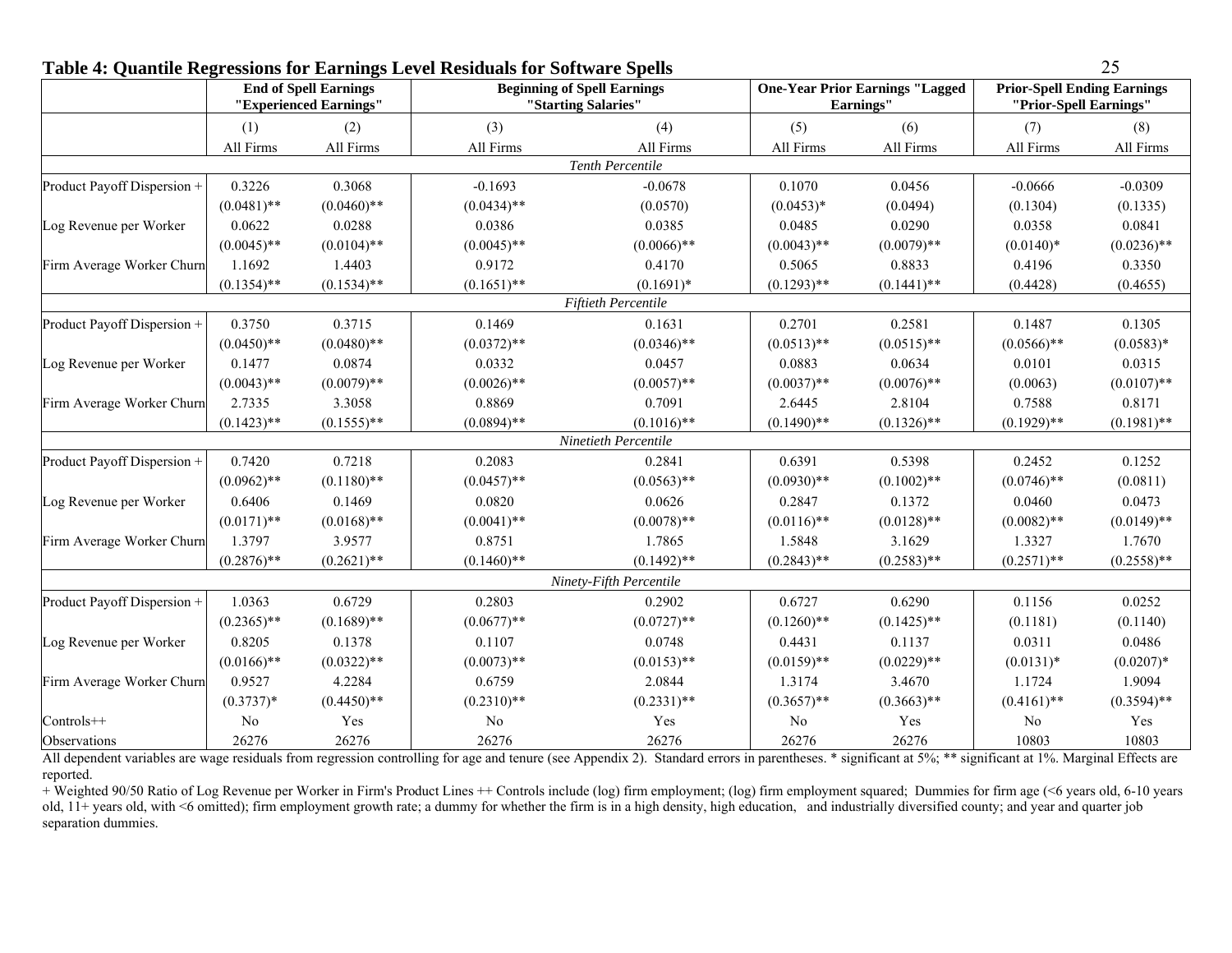#### <span id="page-25-0"></span>**Figure 3**

 $\overline{a}$ 



Controls include payoff potential, log revenue per worker, employment, employment squared,<br>firm age dummies, firm employment growth rate, location dummies, and year and quarter dummies.

We also report some of the coefficients on the controls that are of particular interest. First, consider the effect of the firm's actual revenues on the different earnings measures. The earnings regression results show that workers are paid more when the firm does succeed; indeed, pay rises very significantly as a function of the firm's actual log revenue per employee.<sup>[2](#page-25-0)8</sup> The quantile analysis also suggests that high-wage workers are paid more for the firm's success.<sup>[29](#page-25-0)</sup> Note that this should be interpreted as a firm-specific fixed effect: the firm that is highly productive in 1997 (when we measure the firm's revenues) pays more to workers in adjacent years as well. We also find that firm's pay is increasing in the amount of worker churning. This control is another variable that helps capture effects that may be associated with compensating differentials since this is a control for job security. Our finding that the product market payoff dispersion results are robust to the inclusion of this control provides yet more evidence that the impact of

 $28$  In interpreting these results, it is useful again to emphasize that, while the product mix payoff risk measure varies across firms, it is not driven by the realized payoffs of the firm but rather the potential payoff distribution based upon the pool of firms with that product mix. This feature substantially mitigates concerns of contemporaneous endogeneity of the payoff mix measure. This payoff risk measure does reflect a choice by the firm (i.e., the choice of product mix), but this choice is likely made either at the founding of the firm or, at the very least, is made infrequently. After controlling for firm performance, the effects of the product market payoff remain unchanged, which should further reduce concerns about endogeneity.

<sup>&</sup>lt;sup>29</sup> For descriptions of forms of incentive pay for other knowledge workers, and models and empirical results, for the CEO literature, see Hallock and Murphy (1999), Gibbons and Murphy (1992), Jensen and Murphy (1990), and Murphy (1999).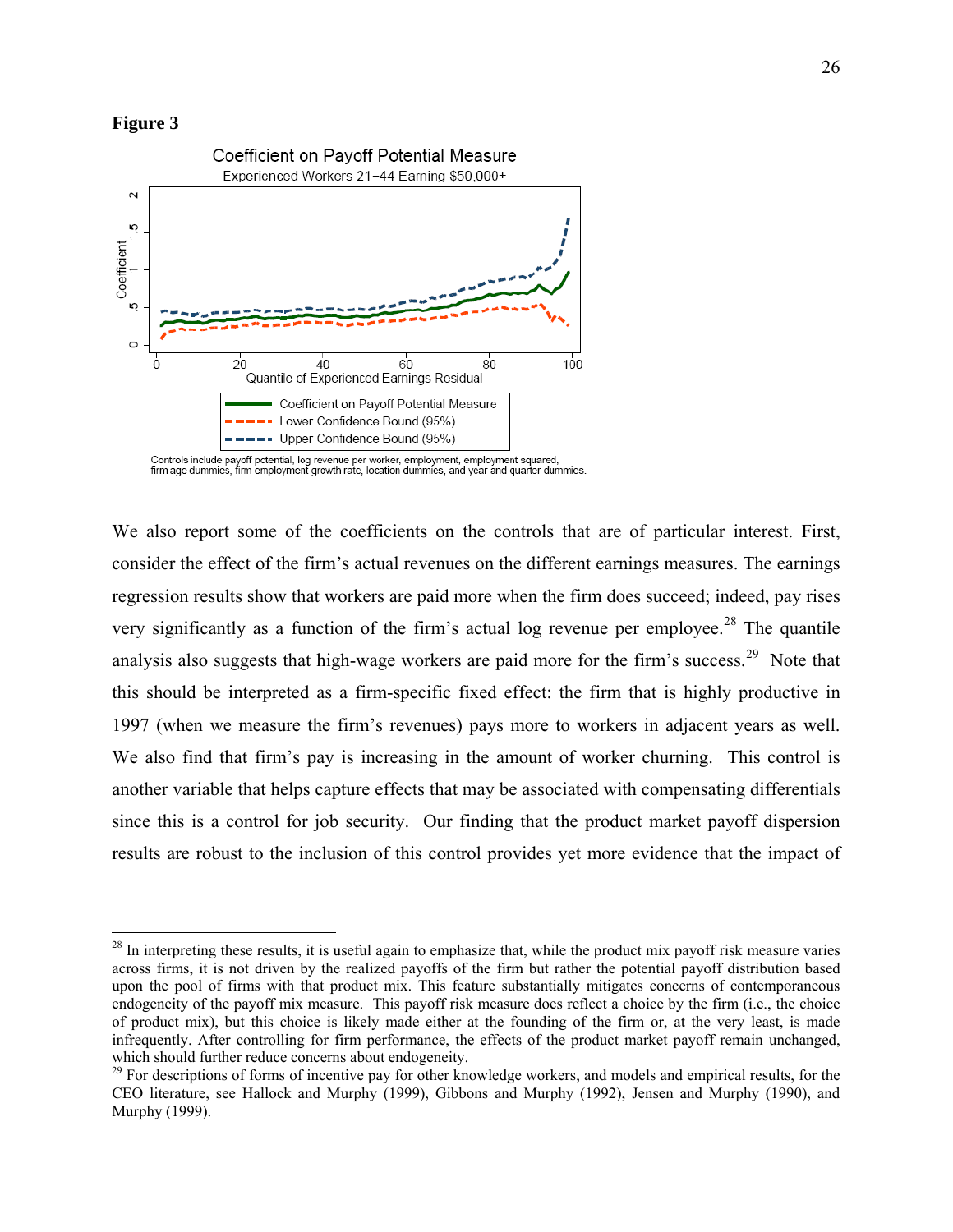<span id="page-26-0"></span>the latter variable is associated with attracting and retaining star workers rather than compensating for risk.

In sum, the quantile regressions show that earnings are higher when firms operate in high variance product markets and that earnings are higher when firms succeed by achieving high revenues. Moreover, those workers at the upper end of the earnings distribution are rewarded disproportionately when firms operate in high variance product markets and when firms succeed by achieving high revenues. These results are robust when we look at different measures of income as well as when we subset the data substantially to only look at individuals who are software programmers (thus excluding all managers and all other well-paid employees).  $30$ 

## *The Earnings Growth Rates for Software Workers*

1

The main results on the impact of payoff potential are mimicked when we use within-job earnings growth as the dependent variable instead of the earnings level (columns 1 and 2 of Table 5). Within-job earnings growth rises sharply with the potential payoff of the firm, and this impact is greatest for the highest earnings quantiles. In contrast, between-job earnings growth (columns 3 and 4) is not a function of the potential success of the firm: workers are rewarded for staying with the firm but not for hopping between firms. For the median worker, the effect of payoff potential for between-job earnings growth is actually negative, but at higher earnings quantiles, it is insignificant. Thus, even though starting salaries are higher for individuals working in high variance product classes (columns 3 and 4 of Table 4), firms in these high variance industries do not appear to be stealing stars from other firms by offering high starting salaries. Of course, we cannot observe whether firms are stealing stars by offering high stock option grants. But the point remains that even if they are, the stars typically stay with the firm four or more years to have their options pay out, and the stars must succeed at what they are doing. Job-hopping for higher future earnings may be a common strategy, but such job-hopping is not a viable short-term strategy for wage growth. In this sense, loyalty pays – workers must stay with firms to achieve income growth.

<sup>&</sup>lt;sup>30</sup> This is based on a match of the LEHD data to the long form of the 2000 Decennial Census data. The sample size is reduced substantially, which is why the match is not used in subsequent analysis.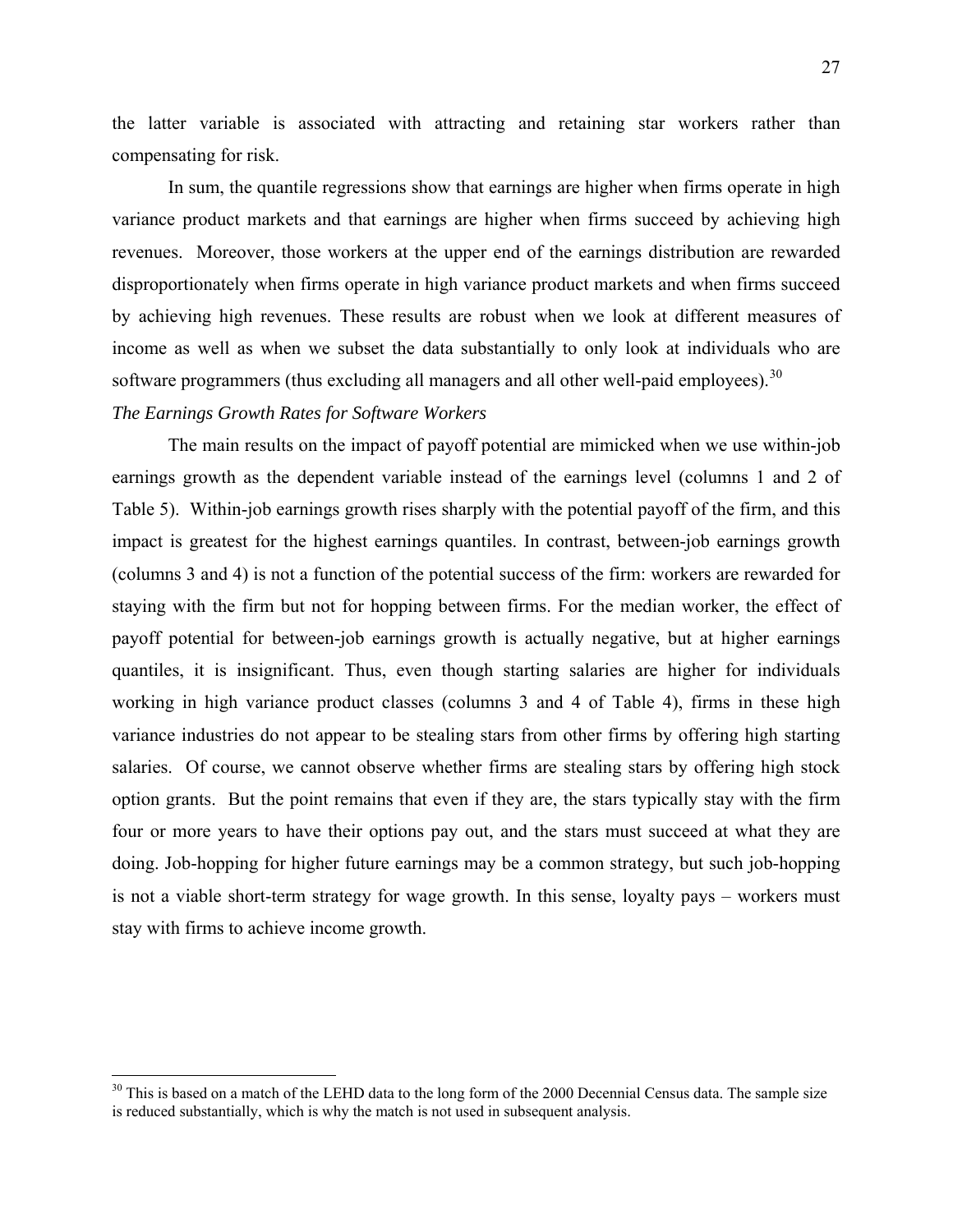|                             |                            | Within Job Earnings Growth |               | <b>Between Job Earnings Growth</b> |
|-----------------------------|----------------------------|----------------------------|---------------|------------------------------------|
|                             | (1)                        | (2)                        | (3)           | (4)                                |
|                             | All Firms                  | All Firms                  | All Firms     | All Firms                          |
|                             | <b>Tenth Percentile</b>    |                            |               |                                    |
| Product Payoff Dispersion + | $-0.0055$                  | $-0.0063$                  | $-0.2828$     | $-0.1768$                          |
|                             | (0.0068)                   | (0.0083)                   | $(0.0676)$ ** | $(0.0567)$ **                      |
| Log Revenue per Worker      | 0.0034                     | $-0.0040$                  | $-0.0216$     | 0.0232                             |
|                             | $(0.0008)$ **              | $(0.0016)*$                | $(0.0080)$ ** | (0.0124)                           |
| Firm Average Worker Churn   | 0.0271                     | 0.1419                     | 0.1269        | $-0.0886$                          |
|                             | (0.0207)                   | $(0.0272)$ **              | (0.2350)      | (0.2488)                           |
|                             | <b>Fiftieth Percentile</b> |                            |               |                                    |
| Product Payoff Dispersion + | 0.0882                     | 0.0716                     | $-0.2070$     | $-0.1636$                          |
|                             | $(0.0077)$ **              | $(0.0078)$ **              | $(0.0291)$ ** | $(0.0356)$ **                      |
| Log Revenue per Worker      | 0.0162                     | 0.0015                     | 0.0054        | 0.0254                             |
|                             | $(0.0008)$ **              | (0.0009)                   | (0.0032)      | $(0.0059)**$                       |
| Firm Average Worker Churn   | 0.2539                     | 0.3678                     | 0.2765        | 0.1494                             |
|                             | $(0.0257)$ **              | $(0.0166)$ **              | $(0.1031)$ ** | (0.1167)                           |
|                             | Ninetieth Percentile       |                            |               |                                    |
| Product Payoff Dispersion + | 0.2543                     | 0.2949                     | $-0.2194$     | $-0.1650$                          |
|                             | $(0.0264)$ **              | $(0.0346)$ **              | $(0.0939)*$   | (0.0873)                           |
| Log Revenue per Worker      | 0.0887                     | 0.0245                     | 0.0057        | $-0.0042$                          |
|                             | $(0.0027)$ **              | $(0.0047)$ **              | (0.0097)      | (0.0174)                           |
| Firm Average Worker Churn   | 0.6998                     | 1.1196                     | 0.5118        | 0.6335                             |
|                             | $(0.0762)$ **              | $(0.1063)$ **              | (0.3064)      | (0.3640)                           |
|                             | Ninety-Fifth Percentile    |                            |               |                                    |
| Product Payoff Dispersion + | 0.2251                     | 0.3123                     | $-0.1651$     | $-0.2133$                          |
|                             | $(0.0435)$ **              | $(0.0519)$ **              | (0.2776)      | (0.2728)                           |
| Log Revenue per Worker      | 0.1125                     | 0.0369                     | 0.0232        | 0.0228                             |
|                             | $(0.0040)$ **              | $(0.0091)$ **              | (0.0269)      | (0.0473)                           |
| Firm Average Worker Churn   | 0.7821                     | 1.4663                     | 0.8609        | 1.1838                             |
|                             | $(0.1194)$ **              | $(0.1655)$ **              | (0.6226)      | (0.6138)                           |
| Controls++                  | No                         | Yes                        | No            | Yes                                |
| Observations                | 26276                      | 26276                      | 10803         | 10803                              |

**Table 5: Quantile Regressions for Growth Rate Residuals for Software Spells** 

All dependent variables are wage residuals from regression controlling for age and tenure (see Appendix 2). Standard errors in parentheses. \* significant at 5%; \*\* significant at 1%.

+ Weighted 90/50 Ratio of Log Revenue per Worker in Firm's Product Lines ++ Controls include (log) firm employment; (log) firm employment squared; Dummies for firm age (<6 years old, 6-10 years old, 11+ years old, with <6 omitted); firm employment growth rate; a dummy for whether the firm is in a high density, high education, and industrially diversified county; and year and quarter job separation dummies.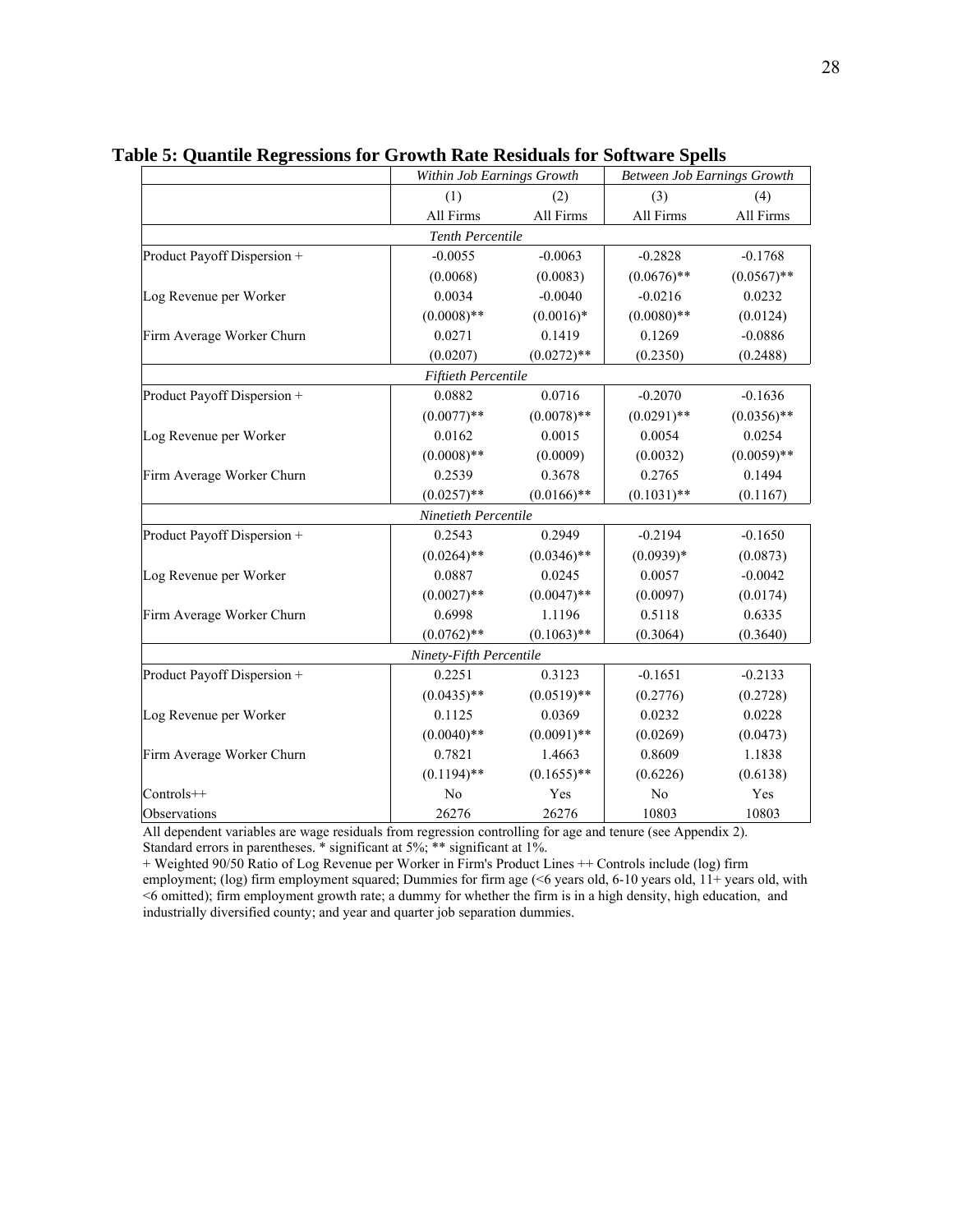## *How Much Do High Payoff Firms Pay for Stars?*

The results in Tables 4 and 5 show that firms operating in high variance product classes pay higher wages. How much more do they pay, and to whom?

Table 6 shows the predicted value of earnings for alternative combinations of worker wage classes and firm product market classes. The five columns represent the three wage classes: starting salary for the typical median worker; starting salary for the worker at the 90<sup>th</sup> wage percentile; experienced-worker salary for the median worker; the experienced-worker salary for the experienced worker in the  $90<sup>th</sup>$  wage percentile; and in the last column the annual earnings growth rates for median workers. The rows represent product classes across the extremes of variance: the first row is firms in the lowest variance product class (mainframe applications, with a product payoff dispersion of 0.55); the median product class (with a payoff dispersion of 1.00); and the high variance product class (video games, with a product payoff dispersion of 1.33). Thus, the middle row of the table anchors the different earnings measures at the actual median values of our data.

|                                                                                  | <b>Beginning of Spell Earnings</b><br>"Starting Salaries" |                 | <b>End of Spell Earnings</b><br>"Experienced Earnings" | Within-Job<br>Earnings Growth |        |
|----------------------------------------------------------------------------------|-----------------------------------------------------------|-----------------|--------------------------------------------------------|-------------------------------|--------|
|                                                                                  | Median                                                    | 90th Percentile | Median                                                 | 90th Percentile               | Median |
| Low Product Payoff Dispersion<br>Database software:<br>$90/50$ Ratio = 55        | \$54,394                                                  | \$94,845        | \$80,285                                               | \$195,047                     | 9.51%  |
| Median Product Payoff Dispersion<br>$(90/50 \text{ Ratio} = 1.00)$               | \$58,000                                                  | \$108,000       | \$95,000                                               | \$311,000                     | 13.32% |
| High Product Payoff Dispersion<br>Game/Entertainment Software: 90/50 Ratio 1.31) | \$61,023                                                  | \$118,184       | \$107,581                                              | \$437,573                     | 15.90% |

**Table 6: Predicted Earnings and Earnings Growth from Table 5 Regressions** 

The predicted values of Table 6 display two pronounced conclusions from the regressions. First, firms operating in high-risk product classes pay more for talent, even in starting salaries. For the median worker, starting salaries rise from \$54,394 to \$61,023 moving from low to high product class dispersion firms. More important, for the high skilled worker in the  $90<sup>th</sup>$  wage percentile, starting salaries rise from \$94,845 to \$118,184. Second, earnings growth is dramatically higher in firms operating in high dispersion product classes. Experienced workers earn much more in firms operating in higher variance product classes (looking at columns 3 and 4). Higher returns to experience arise because workers who stay with their firm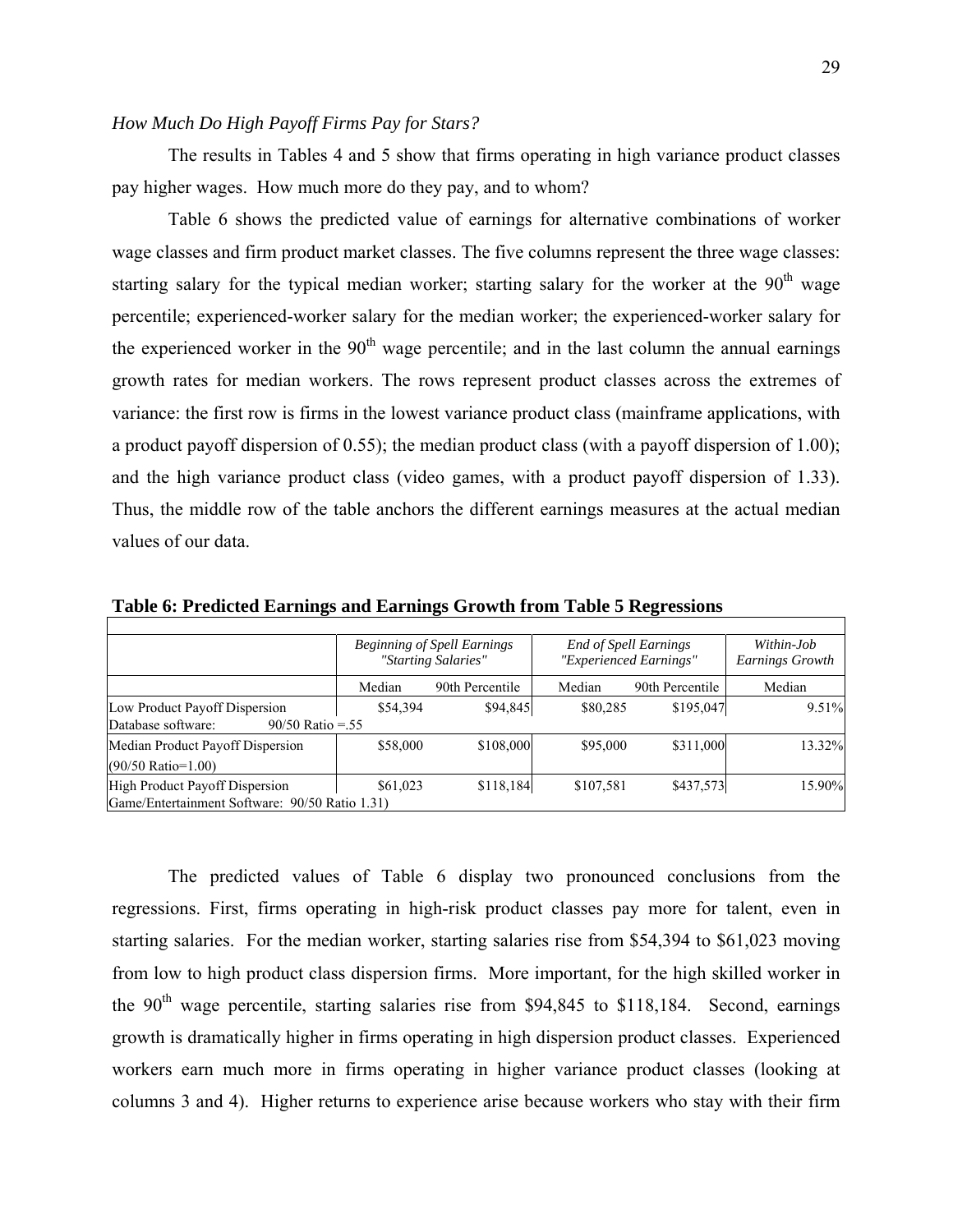<span id="page-29-0"></span>have strikingly high earnings growth in high variance product classes (looking at column 5). The regressions in Table 5 showed that high variance firms do not reward job hopping, so we don't present simulated wages from the between job earnings growth regressions. The overall conclusion is that loyalty pays, and it pays the most for workers in firms in high variance product classes.

We use the phrase "loyalty pays" to counter graphically the often heard phrase "job" hopping pays" to characterize software stars.<sup>[3](#page-29-0)1</sup> A typical perception of the software industry is that stars hop from firm to firm. We find that the typical worker is loyal and is rewarded for that loyalty with higher earnings: in other words, the typical worker stays at least five years, and workers with greater tenure boast much higher potential earnings than workers who hop between jobs. Moreover, the firms that reward such loyalty the most are the very firms that operate in high-risk (and thus high-payoff) product markets. We cannot assess why loyalty pays—it could be teamwork, the firm's protection of its intellectual property, or the long run development duration of projects—but it does pay.

We return finally to the raw data to lend support to our regression results that loyalty pays. Figure 4 divides the source of wage growth for workers into wage growth achieved by moving between jobs (or "job-hopping") versus wage growth achieved by staying with the same firm and experiencing pay increases (for the within firm pay). For the approximately 4% of the sample who earn over \$1 million in the last period in which we observe them, as we look back over their careers, over 95 percent of their wage growth arose within firms, and less than five percent from movement between firms.<sup>[3](#page-29-0)2</sup> By contrast, among software workers in the \$50-75K range, the final pay is achieved by a combination of changing jobs and by wage growth when they stay within a firm and experience wage increases. $33$ 

 $\overline{a}$ 

 $31$  See Fallick et al. (2005) for results focusing on geographic variation in job hopping among software workers.

<sup>&</sup>lt;sup>32</sup> Our definition of between-firm wage growth is annualized starting compensation minus the ending compensation at the last firm. The starting compensation does not include options granted, so in some sense we could say that we are underestimating the gains to job-hopping if software workers are moving between firms to achieve higher option grants. Nevertheless, our key point is that options granted are not yet compensation – the individual must stay with the firm four years (typically) to vest the options granted and the options must be "in-the-money" as a result of performance. Thus, even if options are granted with job change, the pay is only realized from within firm pay increases – the person must stay and perform.

 $33$  See Appendix 3 for more analysis of wage growth as a function of the number of different employers.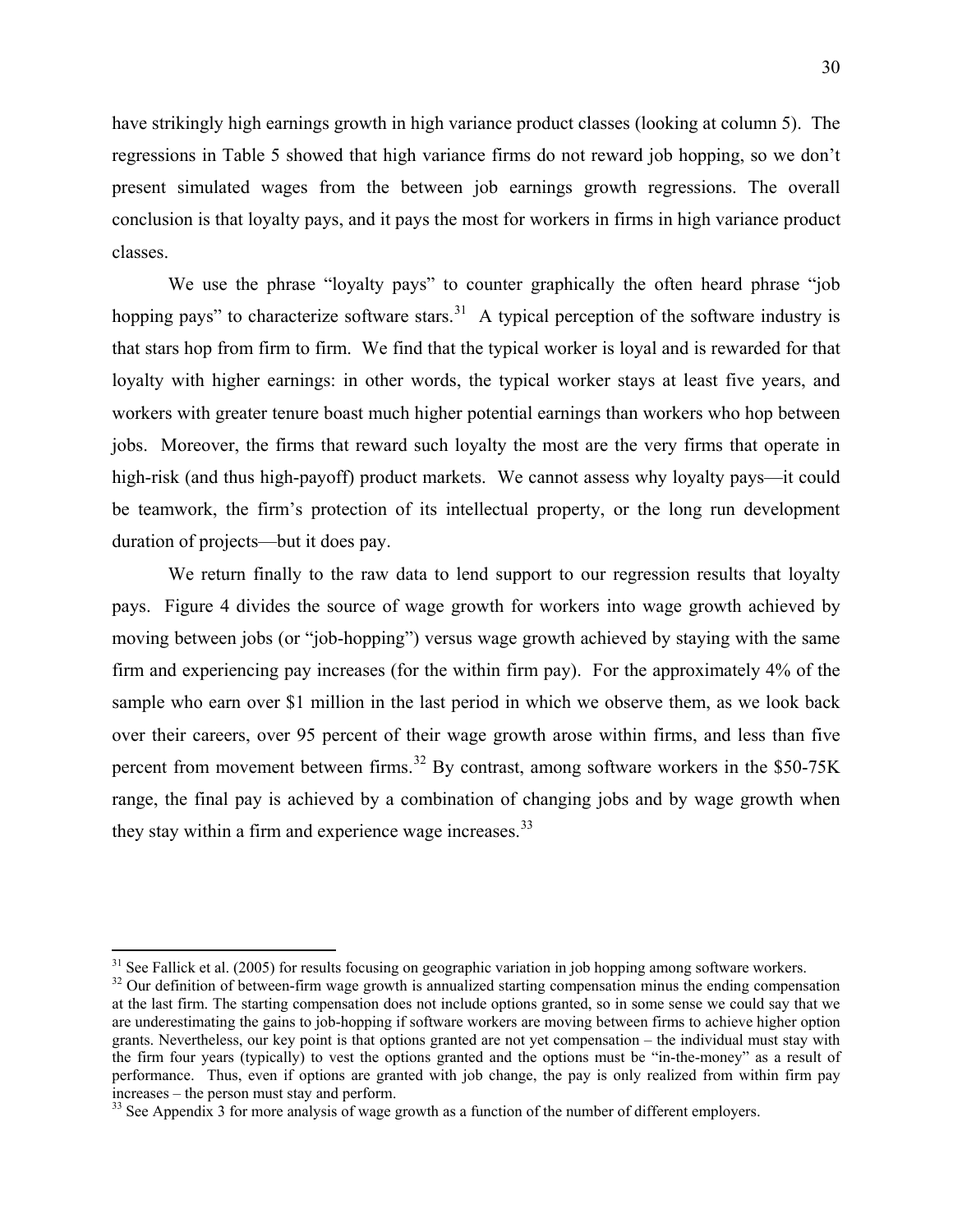<span id="page-30-0"></span>



Thus, the striking result from Figure 4 is that even within the software industry, workers earn more from loyalty to their employer. That is, by far the greatest wage gains come not from hopping between employers, but rather from staying with an employer and earning higher pay over time. The figure corroborates our regression results: high wage growth arises for workers in high payoff product markets when they stay with their current employer—for these workers, the return to loyalty can be very high.

## *The Variance of Pay Within Firms*

Given that high product variance firms pay their stars very well, an auxiliary set of questions emerge along the following lines: is the variance of earnings greater within firms operating in high variance product classes? Because we have earnings data on all individuals within all our firms, we are uniquely able to answer this question with the data.

There is no clear-cut theoretical answer to the question.<sup>[34](#page-30-0)</sup> Consider the relationship:

$$
(3) \qquad \sigma^{W}_{\phantom{M}jt} = \theta_0 + \theta_1(\sigma^p_{\phantom{p}jt}) + \upsilon_{jt}
$$

 $\overline{a}$ 

where  $\sigma_{j}^{W}$  is the within firm variance in wages for firm j. In our data (and all other data sets), the earnings variance rises within firms with workers' tenure levels. The question is whether the variance of wages is greater for firms in high variance payoff markets (a positive  $\theta_1$ ) than for firms in low variance payoff markets. The answer depends on the nature of the production

<sup>&</sup>lt;sup>34</sup> For a model of the segregation of jobs into high-skill firms and low-skill firms and implications for wage inequality, see Kremer and Maskin (forthcoming).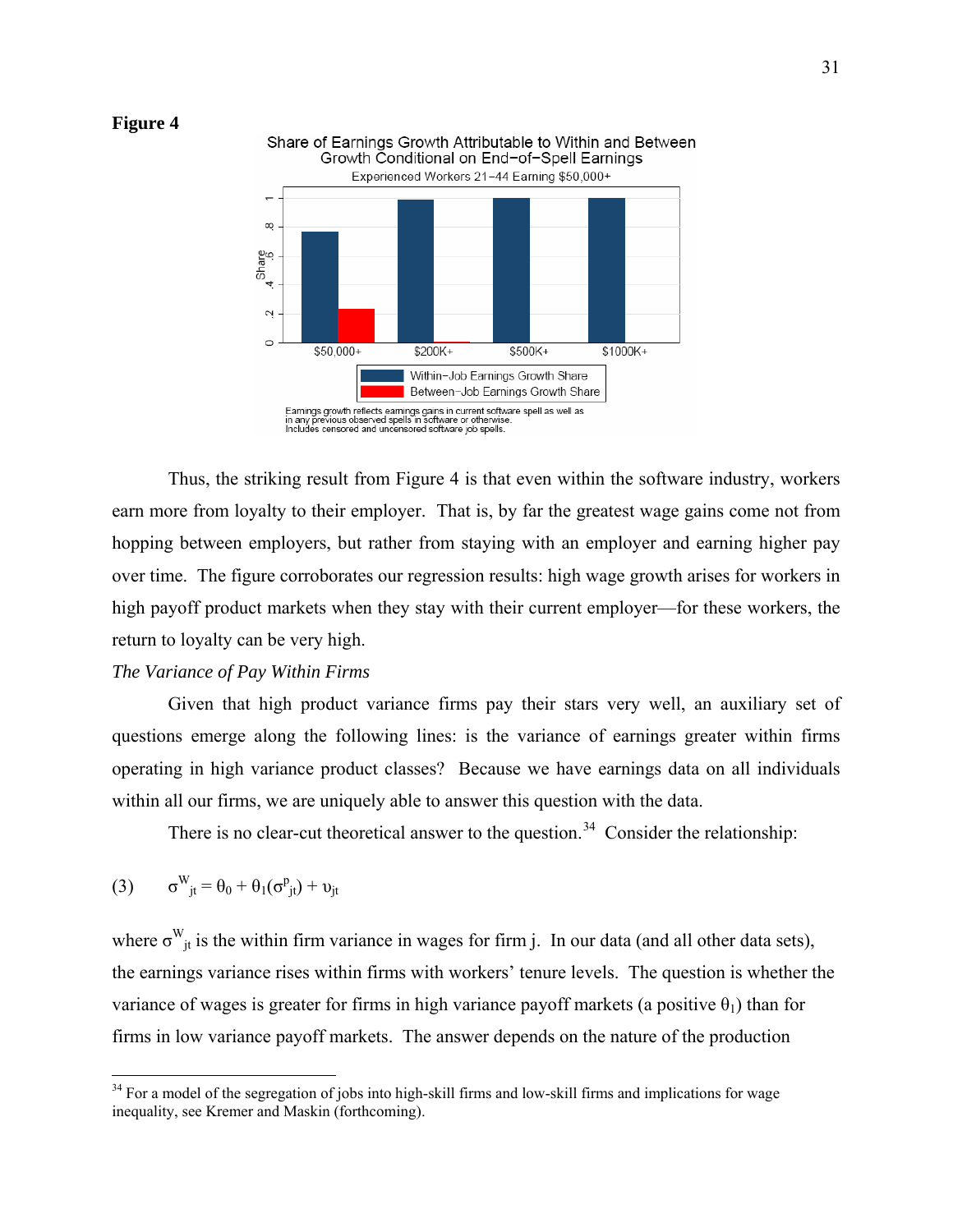<span id="page-31-0"></span>function within firms. Do firms that have a high payoff,  $\sigma_{jt}^p$  a) want to employ only stars within the firm, so all are high paying (i.e.,  $\theta_1 < 0$  or  $\theta_1 = 0$ ), or do firms that a high payoff b) want to employ some stars than other firms have (i.e.,  $\theta_1$ >0)? The theoretical answer depends upon the complementarity between stars and non-stars. In addition, if a substantial part of the compensation is group-based pay (as in bonuses), then  $\theta_1 < 0$ .

Our data provide the answer. For the most part, earnings inequality is greater within firms operating in high variance product classes. In Table 7, we use the individual earnings data, but with a dependent variable that is each worker's experienced earnings minus the median experienced earnings in his firm.<sup>[35](#page-31-0)</sup> The product payoff dispersion has a very strong positive effect  $(\theta_1)$  on earnings inequality, and the effect grows with firm size. The rising effect with firm size is not surprising; it is well known that executive pay rises with firm size, as CEO's in larger firms control more capital. What we show is that large firms operating in high payoff product markets have the highest within firm earnings inequality.

|                            | All Firms      |               | <b>Small Firms</b> |                                                   | Large Firms    |               |
|----------------------------|----------------|---------------|--------------------|---------------------------------------------------|----------------|---------------|
|                            | (1)            | (2)           | (3)                | (4)                                               | (5)            | (6)           |
| Product Payoff Dispersion+ | 0.3738         | 0.2912        | 0.1405             | 0.1495                                            | 0.8989         | 0.4256        |
|                            | $(0.0385)$ **  | $(0.0388)$ ** | $(0.0440)$ **      | $(0.0430)$ <sup>**</sup> $(0.0731)$ <sup>**</sup> |                | $(0.0972)$ ** |
| Log Revenue per Worker     | 0.1071         | 0.0357        | $-0.0042$          | 0.0010                                            | 0.1187         | 0.0634        |
|                            | $(0.0048)$ **  | $(0.0068)$ ** | (0.0098)           | (0.0103)                                          | $(0.0063)$ **  | $(0.0111)$ ** |
| Firm Average Worker Churn  | $-0.3363$      | $-0.6089$     | 0.3485             | $-0.2093$                                         | $-1.0988$      | $-1.3821$     |
|                            | $(0.1011)$ **  | $(0.1200)$ ** | $(0.1134)$ **      | (0.1358)                                          | $(0.1811)$ **  | $(0.2729)$ ** |
| $Controls++$               | N <sub>0</sub> | Yes           | No.                | Yes                                               | N <sub>0</sub> | Yes           |
| Observations               | 26276          | 26276         | 7840               | 7840                                              | 18436          | 18436         |

**Table 7: Regressions of Individual Wage Levels minus Firm-specific Median Wages** 

All dependent variables are wage residuals from regression controlling for age and tenure (see Appendix 2).

Standard errors in parentheses. \* significant at 5%; \*\* significant at 1%.

 $\overline{a}$ 

+ Weighted 90/50 Ratio of Log Revenue per Worker in Firm's Product Lines ++ Controls include (log) firm employment; (log) firm employment squared; dummies for firm age (<6 years old, 6-10 years old,  $11+$  years old, with <6 omitted); firm employment growth rate; a dummy for whether the firm is in a high density, high education, and industrially diversified county; and year and quarter job separation dummies.

These results are largely replicated in Table 8, when the dependent variable is the 90/50 ratio of the earnings within the firm. The disadvantage of this approach is that the sample size decreases substantially when the unit of observation is the firm, for 688 firms, and thus we are losing the information on every person's position in the earnings distribution. The estimated  $\theta_1$ is significantly positive for starting salaries. For experienced earnings, the  $\theta_1$  is typically twice as

 $35$  In Tables 7 and 8, we continue to restrict the sample to the same earnings (\$50K+) and age categories in all of the prior analysis. Thus, our findings on dispersion of earnings within the firm reflect the dispersion of earnings in the upper tail of the distribution of earnings (i.e., minimum earnings is \$50K).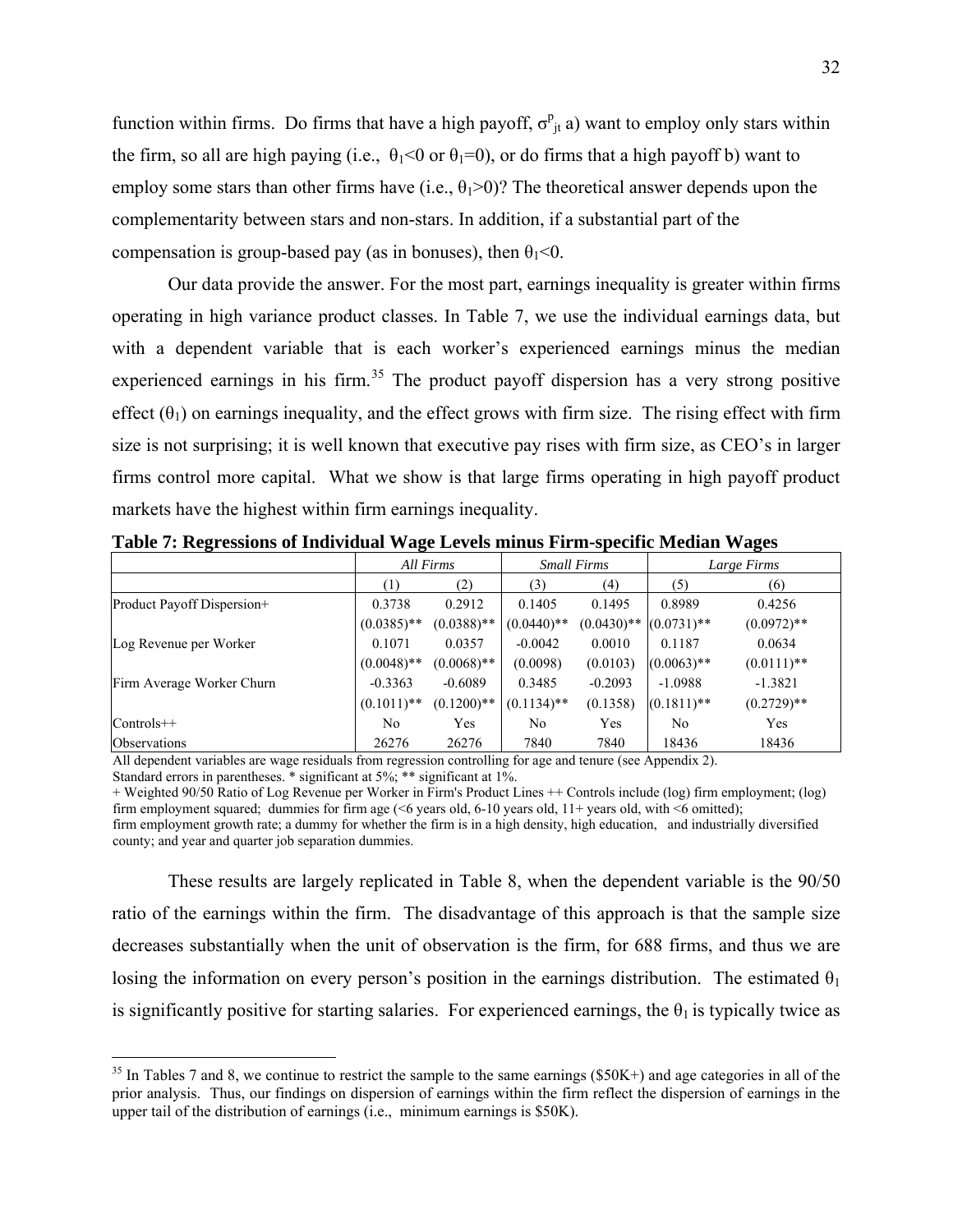large, but less precisely estimated. We do not detect firm size differences in  $\theta_1$  in this smaller data set. However, most notably, in the lower panel of Table 8, we show that when we take most stock options out of the data, the  $\theta_1$  remains positive.

|                             | <b>Beginning of Spell</b><br>Earnings<br>"Starting Salaries" |                             | <b>End of Spell Earnings</b><br>"Experienced<br>Earnings" |               | One-Year Prior<br>Earnings | "Lagged Earnings" |
|-----------------------------|--------------------------------------------------------------|-----------------------------|-----------------------------------------------------------|---------------|----------------------------|-------------------|
|                             | (1)                                                          | (2)                         | (3)                                                       | (4)           | (5)                        | (6)               |
| Product Payoff Dispersion + | 0.3060                                                       | 0.2985                      | 0.7685                                                    | 0.7178        | 0.5273                     | 0.4582            |
|                             |                                                              | $(0.1084)$ ** $(0.0965)$ ** | (0.5585)                                                  | $(0.2705)$ ** | (0.3133)                   | $(0.1985)^*$      |
| Log Sales per Worker        | 0.0707                                                       | 0.0206                      | 0.6225                                                    | 0.1183        | 0.3006                     | 0.1069            |
|                             | $(0.0235)$ **                                                | (0.0287)                    | $(0.1613)$ **                                             | (0.0954)      | $(0.0725)$ **              | (0.0579)          |
| Firm Average Worker Churn   | 0.2521                                                       | 0.6981                      | $-1.5985$                                                 | 2.8754        | 0.9884                     | 2.8380            |
|                             | (0.7097)                                                     | (0.4461)                    | (4.1871)                                                  | (1.7730)      | (2.1438)                   | $(1.2434)^*$      |
| Constant                    | $-0.1704$                                                    | $-0.0426$                   | $-2.9961$                                                 | $-0.2612$     | $-1.3989$                  | $-0.5440$         |
|                             | (0.1842)                                                     | (0.1876)                    | $(1.0964)$ **                                             | (0.6083)      | $(0.5538)*$                | (0.3848)          |
| $Controls++$                | No.                                                          | Yes                         | N <sub>0</sub>                                            | Yes           | N <sub>0</sub>             | Yes               |
| <b>Observations</b>         | 688                                                          | 688                         | 688                                                       | 688           | 688                        | 688               |
| R-squared                   | 0.26                                                         | 0.36                        | 0.67                                                      | 0.89          | 0.59                       | 0.76              |

**Table 8: Within-Firm Earnings Residual Dispersion Regressions** 

All dependent variables are wage residuals from regression controlling for age and tenure (see Appendix 2). Standard errors in parentheses. \* significant at 5%; \*\* significant at 1%.

+ Weighted 90/50 Ratio of Log Revenue per Worker in Firm's Product Lines ++ Controls include (log) firm employment; (log) firm employment squared; dummies for firm age (<6 years old, 6-10 years old, 11+ years old, with <6 omitted); firm employment growth rate; a dummy for whether the firm is in a high density, high education, and industrially diversified county; and year and quarter job separation dummies.

Finally, consider how these results fit into the picture portrayed by our earlier earnings regression results. The earnings regression results presented in Tables 4 and 5 provide an explanation for the increasing variance of wages over time across firms in the economy and within sectors and occupations: the increasing movement of the economy towards knowledge workers has increased the value of stars to firms, and thus increased the variance of pay. The variance of pay across all workers is rising due to the nature of the production function (the need for stars), and the sorting and rewarding of stars to high payoff firms. The within-firm regression results of Tables 7 and 8 show that the variance of within-firm earnings is also a function of the variance of the product market payoffs that firms face.

## **5. Conclusion**

The process of innovation in the U.S. economy is fundamentally dependent on employing and rewarding highly talented workers to produce new products. This paper makes a key connection between talent and firms in markets with risky product innovations – we show that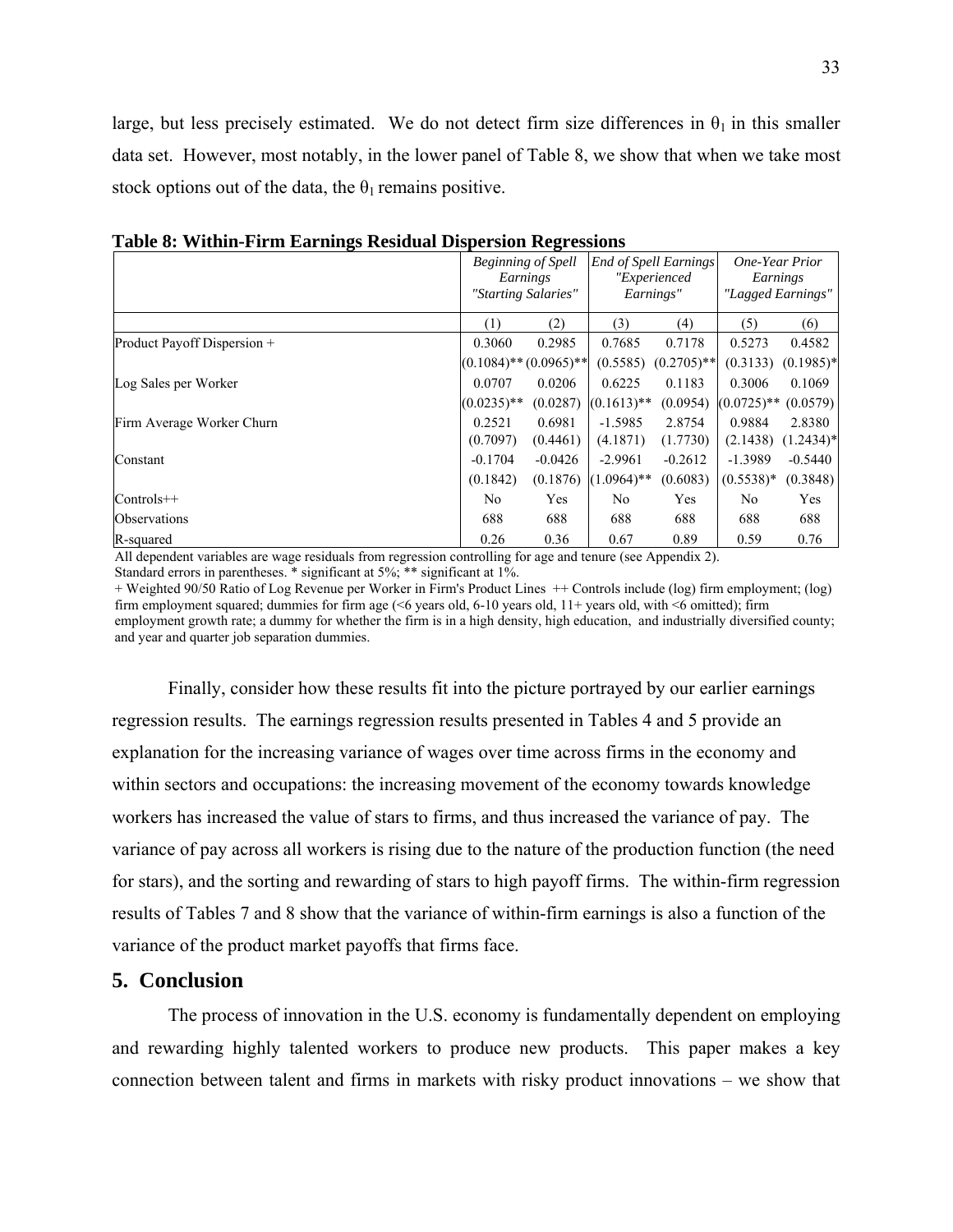software firms that operate in product markets with highly skewed returns to innovation, or high variance payoffs, are more likely to attract and pay for star workers. Thus, firms in high variance product markets pay more up-front—in starting salaries—to attract and motivate star employees, because if these star workers produce home-run innovations, the firm's winnings will be huge. These same firms also pay highly for loyalty: employees that stay with a firm have much higher earnings in firms with high variance product market payoffs. These striking effects are robust to the inclusion of a wide range of controls for both workers and firm characteristics. In addition, we show that in firms that have actually hit home runs, with high revenues, the rewards for star talent are even greater.

There may be many factors underlying the finding that loyalty is rewarded more in firms operating in risky product markets. In these firms, workers are likely to have firm-specific human capital, and also worker quality is identified and rewarded with performance bonuses slowly on the job. However, much of their human capital is likely to be product-specific (such as a knowledge of wireless software), not firm specific. Thus, firms tie workers to their firms through deferred compensation – they offer options that become vested only after the employee is with the firm four years. And clearly the deferred compensation is performance pay – stock options pay off only if the firm performs. However, our model emphasizes that firms pay high wages to employees just to be in the game – to play in the market where there are potential big winners – whether the firm actually wins or not.

Though the focus of this paper is on the software industry, our results should generalize to other industries that utilize knowledge workers. There were very pragmatic reasons for focusing on the software industry: the ability to examine one production function as well as use a dataset that matches data on software workers to data on software firms. In addition, firms in the software industry have several attractive features: firms are innovative, and hence have the greatest payoff potential from star talent; the activities of knowledge workers can be directly tied to the performance of the firm; and workers perform the same tasks within and across firms, so we can describe and model the production function for these workers. However, all industries that value project development that pays off should pay high wages to attract the most talented employees.

Overall, our results, which document a link between income variance and innovation, complement results in the literature on rising income inequality, changing skill demand, and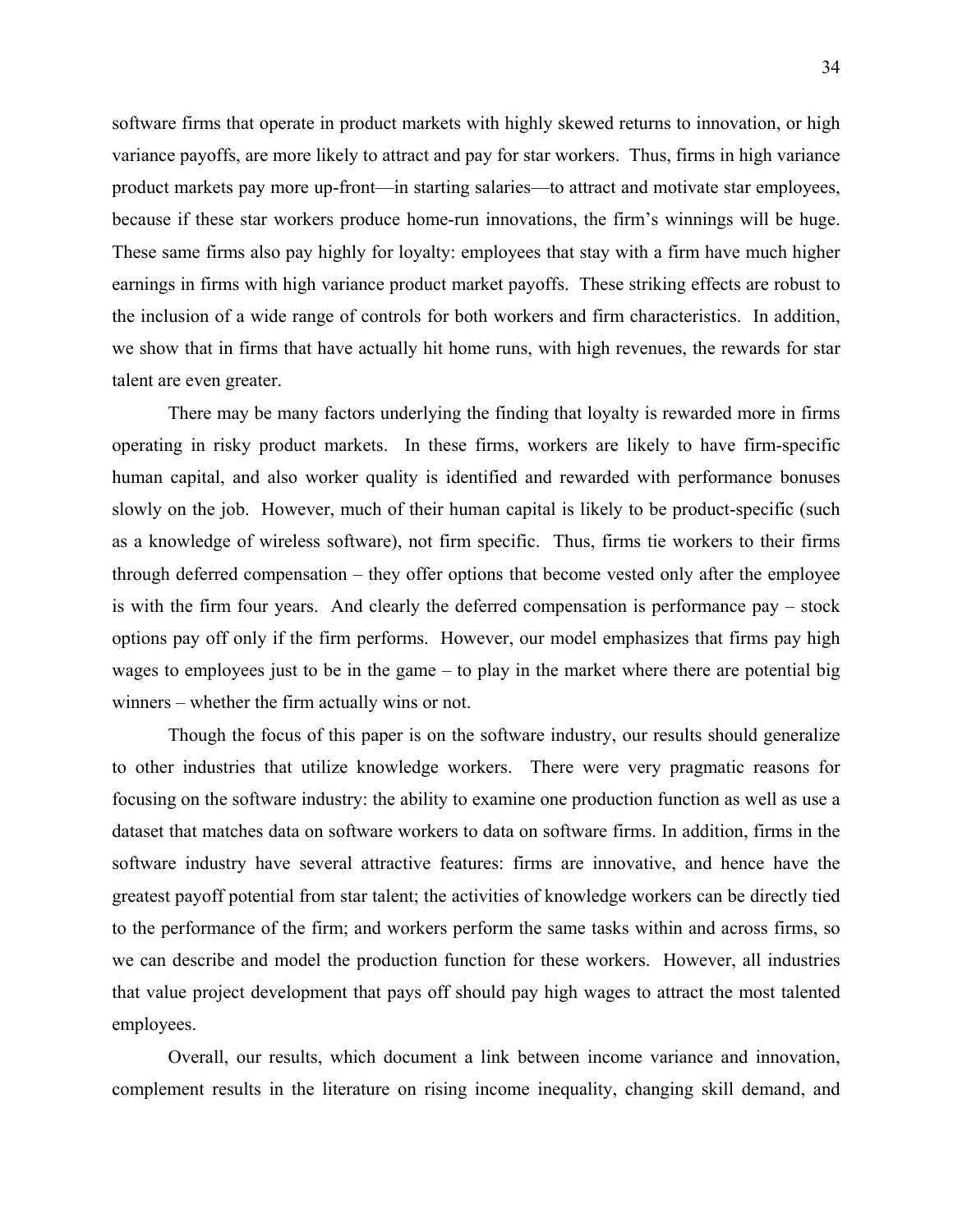economic growth. The income inequality literature has shown that there has been an increasing return to skill both within occupations and industries as well as across occupations and industries. Autor et al. (2005, 2006) and Lemieux (2006) show that rising income inequality reflects an increasing polarization of the job market, noting that income inequality in the upper tail of the income distribution has grown markedly: wages for workers at the  $90<sup>th</sup>$  percentile of the wage distribution have risen dramatically since 1980 relative to wages of workers at the median, at the same time that there has been no increase in the pay differential between workers at the median and the low wage end at the  $10<sup>th</sup>$  percentile of the wage distribution.

The rising polarization of the wage distribution suggests that there has been an increase in the demand for highly skilled workers. Those workers in occupations requiring high educational attainment, and in particular those workers in occupations that would be classified as "knowledge" occupations, have seen the greatest growth in demand (Autor et al. 2005, 2006; Autor et al. 2003). Our focus on software therefore provides insights into the wage determination and demand patterns of an industry that may shed light into wage changes occurring in other industries or occupations. The findings are of particular interest since workers in the industry tend to have the same basic education levels and tend to work in firms with similar basic production functions. Therefore, unlike previous studies, we are also able to look very closely at the product demand side of the firm and tie it to skill demand. Our conclusion is that software firms with the highest potential return to innovation activities by skilled workers are the very firms that are increasing their demand for very highly talented workers and are paying these high talent workers much more. The high pay that innovating firms offer top knowledge workers increases the variance of pay in software — both across firms and within firms. But we interpret this increasing income inequality within software as a positive force. The firms paying for high talent among software workers are aiming to increase the skills and effort of software workers. Finally, it is also likely to be a positive force for economic growth. Our data show that firms operating in the most innovative software areas – those firms in product markets that have very high variance value-added payoffs – are those that demand and pay for top talent. Firms such as these, which focus on innovations, have certainly been a source of growth in the U.S. economy in recent years (as in the computer industry), and are likely to be among the biggest drivers of growth in the future.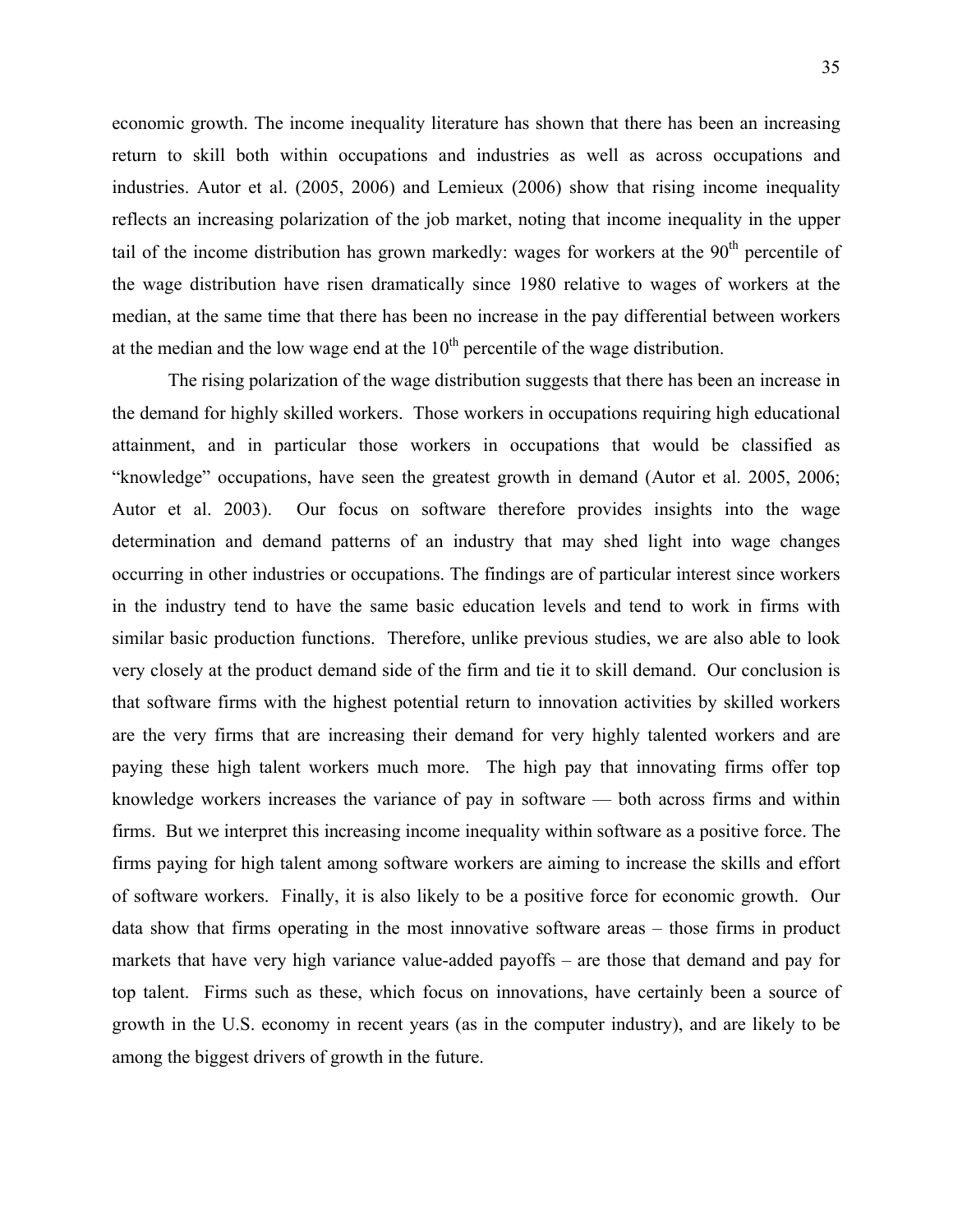#### **References**

- Abowd, John, John Haltiwanger and Julia Lane (2004). "Integrated Longitudinal Employee-Employer Data for the United States." *American Economic Review*. 224-229.
- Aggarwal, Rajesh K. and Samwick, Andrew A. (1999). "The Other Side of the Trade-off: The Impact of Risk on Executive Compensation." *Journal of Political Economy.* 107(1), 65-105.
- Autor, David, Lawrence Katz, and Melissa Kearney (2005). "Rising Wage Inequality: The Role of Composition and Prices." NBER Working Paper No. 11628.
- Autor, David, Lawrence Katz, and Melissa Kearney (2006). "The Polarization of the U.S. Labor Market." NBER Working Paper No. 11986.
- Autor, David, Frank Levy, and Richard J. Murname (2003). "The Skill Content of Recent Technological Change: An Empirical Exploration." *Quarterly Journal of Economics*. 118(4). 1279-1333.
- Baker, George P. and Brian J. Hall (2004). "CEO Incentives and Firm Size." *Journal of Labor Economics.* 22(4). 767-798.
- Baker, George P. and Thomas N. Hubbard (2003). "Make Versus Buy in Trucking: Asset Ownership, Job Design, and Information." *American Economic Review*. 23(3). 551-572.
- Buchinsky, Moshe (1994). "Changes in the U.S. Wage Structure 1963-1987: Application of Quantile Regression." *Econometrica*. 62(2). 405-58.
- Chevalier, Judith and Glenn Ellison (1999). "Career Concerns of Mutual Fund Managers." *Quarterly Journal of Economics.* 114(2). 389-432.
- Core, J.E., W. Guay, and David F. Larcker (2003). "Executive Equity Compensation and Incentives: A Survey." *FRBNY Economic Policy Research.* 9.
- Cusumano, Michael A and Richard W. Selby (1995). *Microsoft Secrets: How the World's Most Powerful Software Company Creates Technology, Shapes Markets, and Manages People.*  The Free Press: New York, NY.
- Fallick, Bruce, Charles A. Fleischman, and James B. Rebitzer (2005). "Job Hopping in Silicon Valley: The Microfoundations of a High-Technology Cluster." Case Western Reserve University Working Paper.
- Garicano, Luis and Thomas Hubbard (2005). "Managerial Leverage is Limited By the Extent of the Market: Hierarchies, Specialization and the Utilization of Lawyers' Human Capital." CEPR Discussion Paper No. 4924.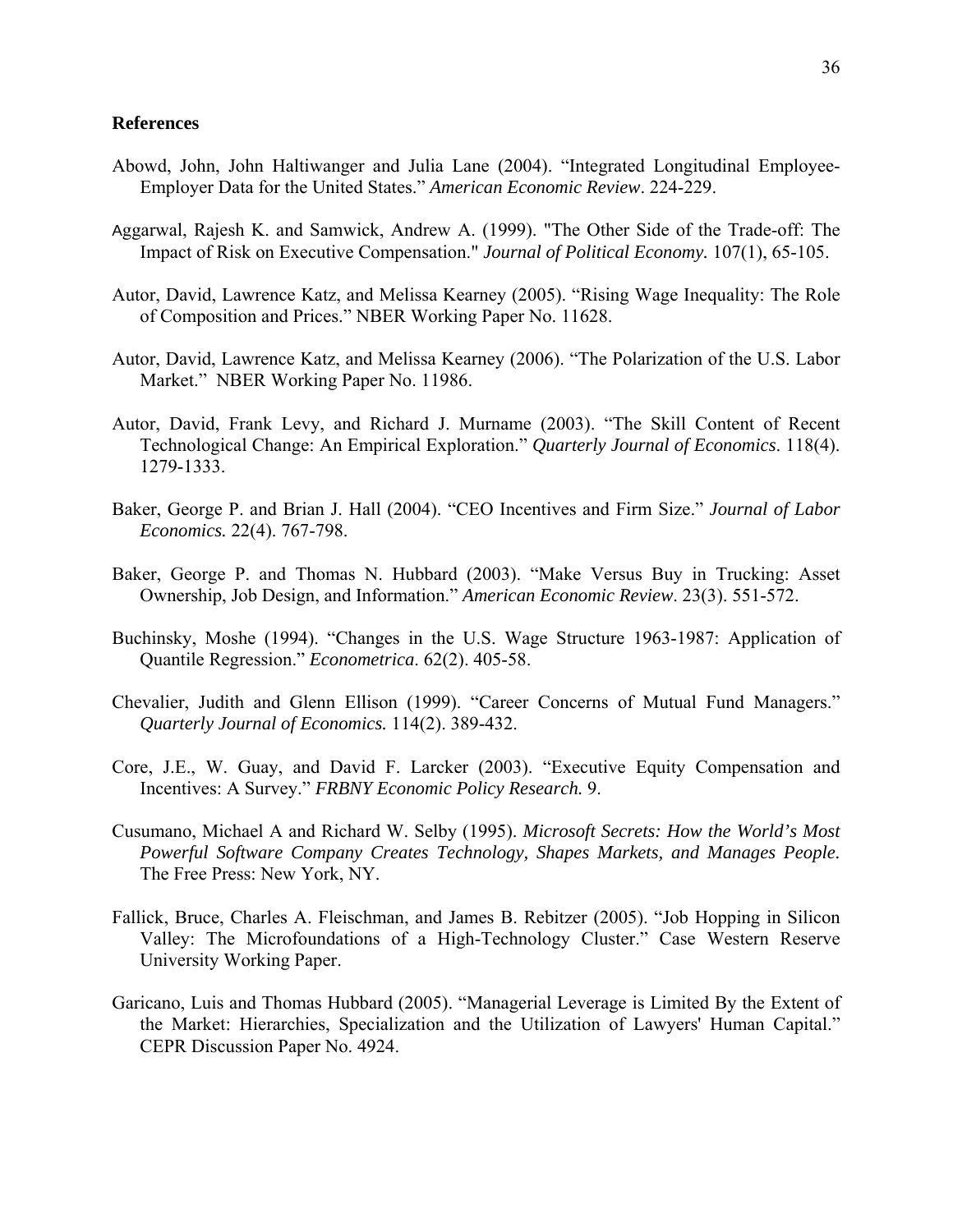- Gibbons, Robert and Kevin J. Murphy (1992). "Optimal Incentive Contracts in the Presence of Career Concerns: Theory and Evidence." *Journal of Political Economy*. 100(3). 468-505.
- Hallock, Kevin, Regina Madalozzo, and Clayton Reck (2004). "Uncovering Heterogeneity in Managerial Pay: Firm Performance Relationships Using Quantile Regression." Cornell University ILR School Working Paper.
- Hallock, Kevin and Kevin J. Murphy (1999). *The Economics of Executive Compensation, Volumes I and II.* Edward Elgar: Cheltenham, England.
- Hoch, Detlev J., Cyriac R. Roeding, Gert Purkert, and Sandro K. Lindner (2000). *Secrets of Software Success: Management Insights from 100 Software Firms around the World.*  Harvard Business School Press: Boston, MA.
- Ittner, Christopher D., Richard A. Lambert, and David F. Larcker (2003). "The structure and performance consequences of equity grants to employees of new economy firms." *Journal of Accounting and Economics.* 34. 89-127.
- Jensen, Michael C. and Kevin J. Murphy (1990). "Performance Pay and Top-Management Incentives." *Journal of Political Economy*. 98(2). 225-264.
- Kremer, Michael and Eric Maskin. (forthcoming). "Wage Inequality and Segregation by Skill." *Quarterly Journal of Economics.*
- Lazear, Edward P. and Sherwin Rosen (1981). "Rank-Order Tournaments as Optimum Labor Contracts." *Journal of Political Economy*. 89(5). 841-64.
- Lazear, Edward P. (2005). "Output-Based Pay: Incentives or Sorting?" *Research in Labor Economics*. 23. 1-25.
- Lemieux, Thomas (2006). "Post-Secondary Education and Increasing Wage Inequality." University of British Columbia Working Paper.
- Lerner, Josh and Julie Wulf (2005). "Innovation and Incentives: Evidence from Corporate R&D." Wharton School Working Paper*.*
- MacLeod, W. Bentley and Daniel Parent (1999). "Job Characteristics and the Form of Compensation." *Research in Labor Economics*. 18. 177-242.
- Murphy, Kevin J. (1986). "Incentives, Learning, and Compensation: A Theoretical and Empirical Investigation of Managerial Labor Contracts." *RAND Journal of Economics*. 17(1). 59-76.
- Murphy, Kevin J. (1999). "Pay, Performance and Executive Compensation." Eds. Orley Ashenfelter and David Card. *Handbook of Labor Economics.* 3. North Holland: New York, NY.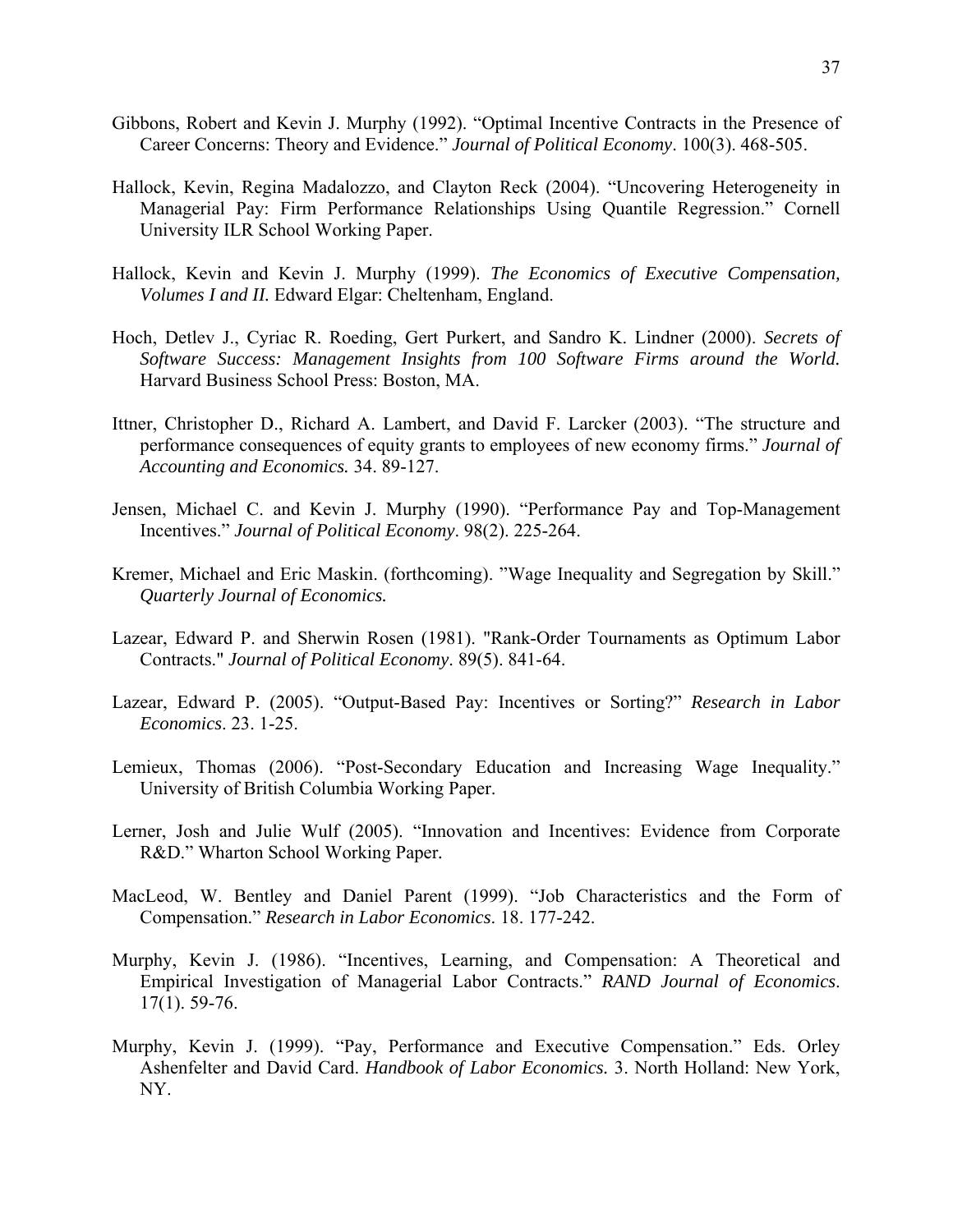- Oyer, Paul and Scott Schaeffer (2002). "Why Do Some Firms Give Stock Options to All Employees? An Empirical Examination of Alternative Theories." Stanford Research Paper No. 1772.
- Prendergast, Canice (2000). "What Trade-Off of Risk and Incentives?" *American Economic Review.* 90(2). 421-425.
- Prendergast, Canice (2002). "The Tenuous Trade-Off between Risk and Incentives." *Journal of Political Economy*. 110(5). 1071-1102.
- Russell, Kelly Danielle (2005). "The Relationship between Deferred Compensation and Employee Retention." Stanford Research Paper.
- Schaefer, Scott (1998). "The Dependence of Pay-Performance Sensitivity on the Size of the Firm." *Review of Economics and Statistics*. 80(3). 436-443.
- Stern, Scott (2004). "Do Scientists Pay to Be Scientists?" *Management Science.* 50(6). 835-853.
- Stevens, David (2002). "Employment that is not covered by state unemployment insurance laws." LEHD TP 2002-16. U.S. Census Bureau.
- Stross, Randall E. (1997). *The Microsoft Way: The Real Story of How the Company Outsmarts Its Competition.* Perseus Books Group: New York, New York.
- Wulf, Julie (2002). "Internal Capital Markets and Firm-Level Compensation Incentives for Division Managers." *Journal of Labor Economics*. 20(2). S219-S262.
- Wulf, Julie (2005). "Authority, Risk and Incentives: Evidence from Divisional Manager Positions Inside Firms." Wharton School Working Paper*.*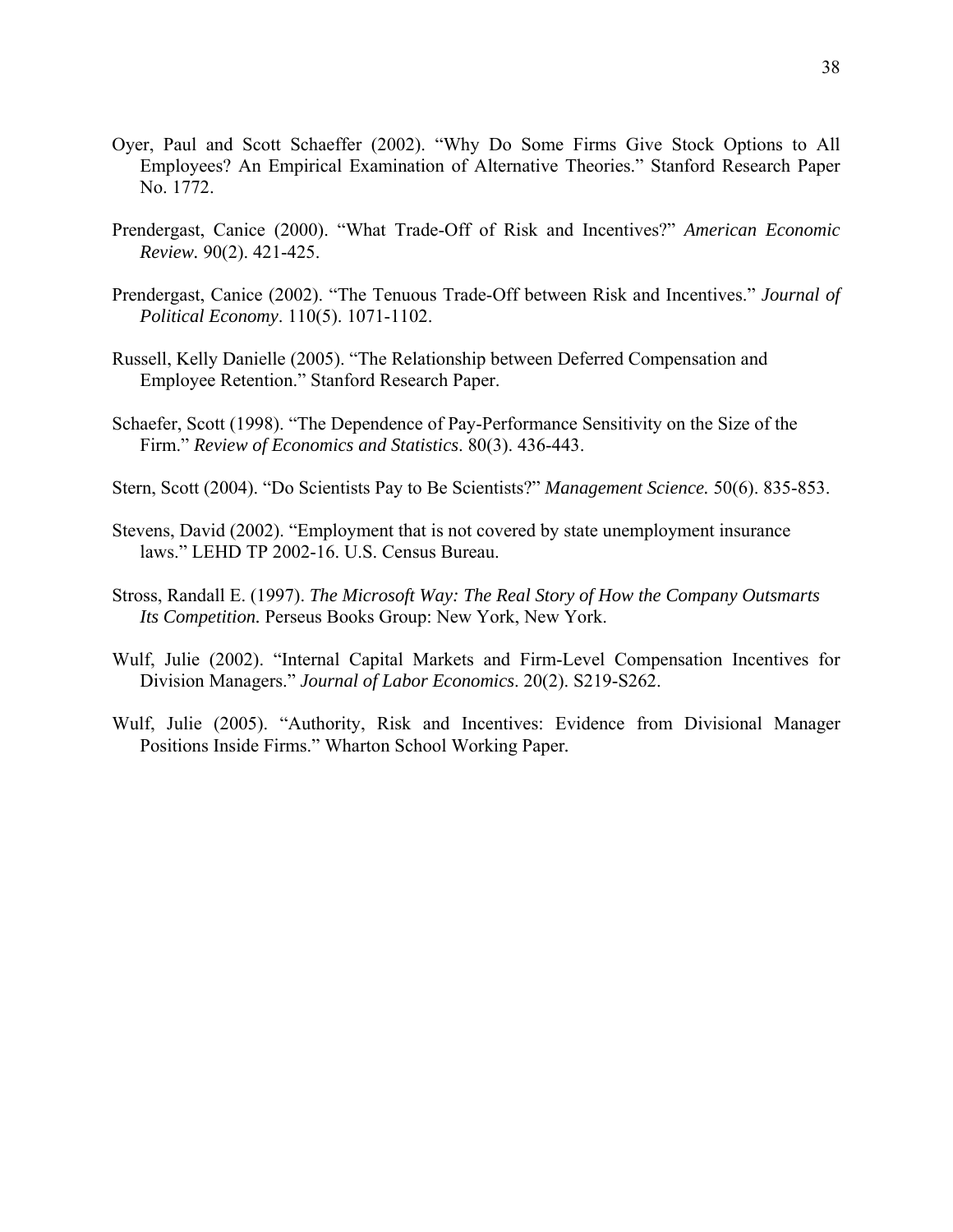## <span id="page-38-0"></span>**Appendix 1: Construction of the Data**

#### *Sample*

 $\overline{a}$ 

The Longitudinal Employer-Household Dynamics (LEHD) Program database links state level data on Unemployment Insurance earnings of all employees within firms to employer data from Census surveys (Abowd et al. 2004).<sup>[36](#page-38-0)</sup> Since the scope of the LEHD data is virtually the full universe of employers and workers, movements of workers through the earnings distribution as well as across employers can be tracked accurately.<sup>[3](#page-38-0)7</sup> Because these data are administrative in nature, both the employment and earnings measures are different from those usually found in surveys. The information in each wage record is simply the total earnings for each individual in a given quarter with a given employer; there is no information on hours or weeks worked, or indeed the duration of employment within the quarter. One key advantage of this administrative data is that the earnings measures are quarterly and include bonuses and exercised stock options.[38](#page-38-0)

 For the analysis of compensation over workers' careers, we use a subset of ten states for which we have data for a sufficiently large number of years that we can construct worker earnings histories from which to make meaningful inferences. We also limit our data to workers between the ages 21 and 44, which permits us to focus on the demand for workers in the prime of their careers. We use earnings for individuals who where full-quarter employed in the final quarter of 1997 and whose dominant employer (i.e., the employer at which the worker earned the most in a given quarter) was in the software industry.<sup>[39](#page-38-0)</sup> We focus on software-industry spells that span 1997 because software firms in existence that year are most readily matched to the 1997 Economic Census, which contains extensive information about businesses in the industry. We then construct complete employment and earnings histories for individuals in these firms, building backwards from their 1997 software spell and examining prior jobs, including those within the software industry and those in other industries. These distributions helped to inform our decision to set the \$50,000 (in \$2001) threshold for our primary sample of workers.

Using firm identifiers on the UI data, we match LEHD data to the Economic Census. The Economic Census of the services industry is conducted by the U.S. Census Bureau in years ending in "2" and "7." We use the 1997 Economic Census because it characterizes the products

 $36$  As of mid-2006, the LEHD had 40 partner states. This is an ongoing project and additional states are expected to join this program. Because of the sensitivity of these data it is worth noting that the data are anonymized before they are used in any Census Bureau projects; all standard identifiers and names are stripped and replaced by a unique "Protected Identification Key." Only Census Bureau employees or individuals who have Special Sworn Status are permitted to work with the data, and there are serious penalties for disclosing the identity of an individual or business. Any research must be for statistical purposes only, and must be reviewed by the Census Bureau and other data custodians. Under Title 13 of the U.S. code, any breach of confidentiality can result in prosecution in which violators are subject to a \$250,000 fine and/or 5 years in jail.

 $37$  Stevens (2002) describes coverage issues related to the LEHD database.

<sup>&</sup>lt;sup>38</sup> For the laws surrounding the reporting of options, see the example from the California Employment Development Department at http://www.edd.ca.gov/taxrep/de231sk.pdf. For analysis of options granted and data available on option values, see Oyer and Schaeffer (2004).

 $39<sup>39</sup>$  Due to the inability to capture hours or weeks in the data, we use a full quarter (FQ) earnings measure. This measure represents earnings for workers who have been employed by the same employer for a full quarter; that is, it represents earnings for a worker who is observed at a firm in quarter t, t-1 and t+1. While this does not rule out parttime work, it does rule out obviously truncated quarters.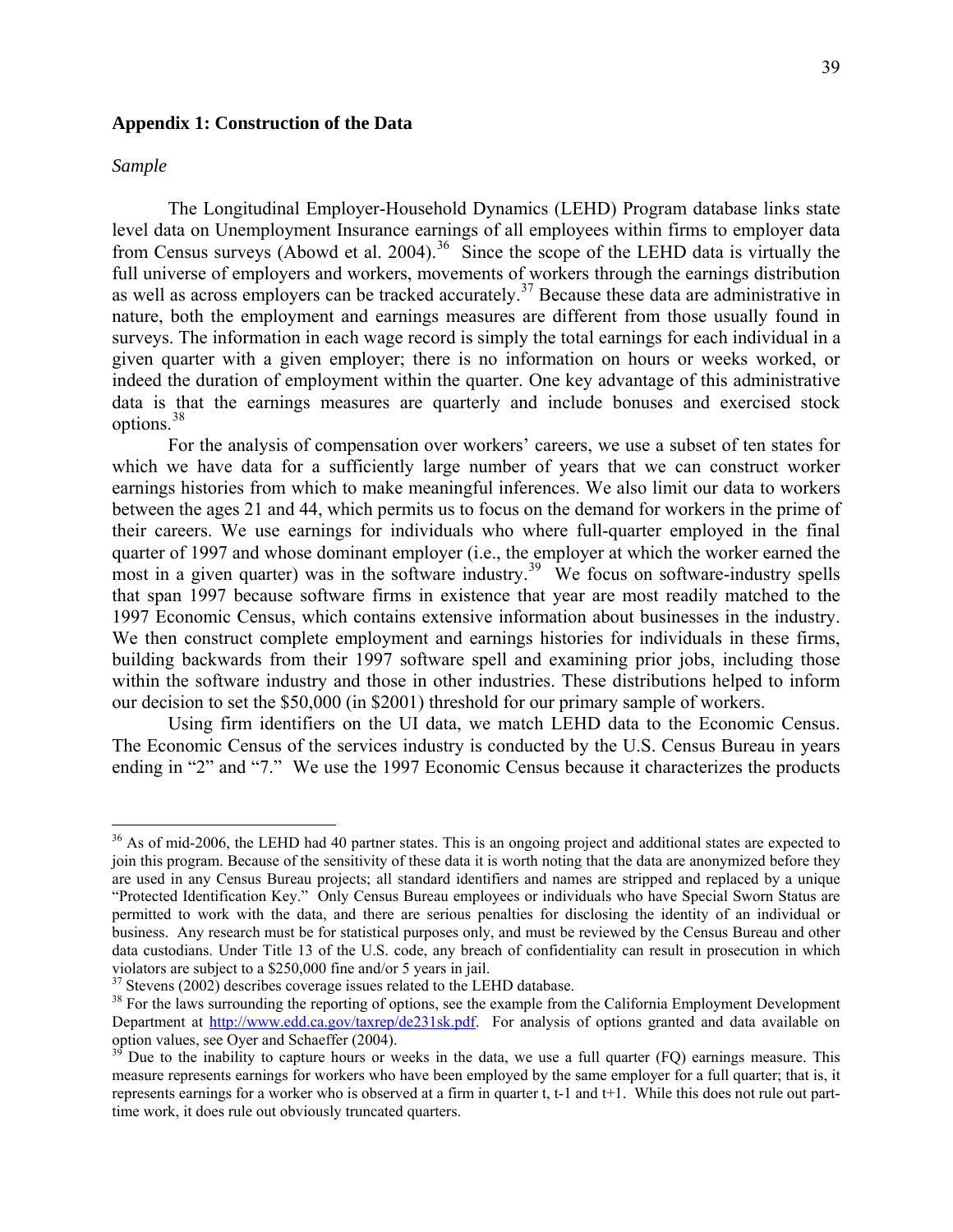<span id="page-39-0"></span>produced by firms in the software industry at a level of detail greater than in any prior year. Unfortunately, products cannot be matched across Census years.

 There were 83,497 job spells in software publishing that were ongoing in the fourth quarter of 1997 in the ten states in our sample.<sup>[4](#page-39-0)0</sup> When we condition on workers aged 21-44, the number of spells in the sample falls to 67,452. Finally, because we do not have occupational data in the full LEHD data set but would like to exclude administrative staff and other ancillary workers in the industry, we decide to limit our analysis to only spells that had annualized end-ofspell earnings greater than or equal to \$50,000 (in \$2001). This restriction, which limits the sample to 51,859 spells, is aimed at isolating computer programmers, developers, and managers while weeding out lower administrative and support staff. The \$50,000 threshold was set in light the results of two separate, but related exercises. We first turned to the 5% Public-Use Microdata Sample (PUMS) from the 2000 Decennial Census to get a sense of the distribution of earnings within the relevant set of software occupations (programmers, developers, engineers, and managers in the software industry).<sup>[4](#page-39-0)1 42</sup> We also matched our sample of workers with the Long-Form of the 2000 Decennial Census, which provided us with occupation information for slightly less than one-sixth of our sample. We then evaluated the earnings of those workers for whom we obtained occupational information. These exercises suggest that the \$50K threshold is quite reasonable for focusing on software developers, engineers, and managers. We also note that for the core specifications we consider in the empirical analysis, we have estimated the specifications using the restricted matched sample where we directly observe occupation. In unreported results, we show that the main implications of the analysis are robust to the use of this restricted sample.

 While most businesses in our \$50,000+ sample of workers aged 21-44 could be successfully matched to the Economic Census, a smaller subset had complete information, including size, age, revenue, and detailed product line information. There are 26,276 spells for which we have complete information regarding worker characteristics as well as firm characteristics. All told, 688 firms are represented in this sample.

#### *Measurement*

 $\overline{a}$ 

The firm-specific potential payoff measure is computed as follows. Beginning with establishment-level Economic Census data, we distribute each establishment's total sales revenue across its product lines according to the reported percentages. We then aggregate to the EINproduct line level, summing sales across establishments within this EIN-product line. Next, we aggregate to the EIN level since this is the common firm identifier in both the Economic Censuses and in the LEHD data. Total sales are summed by EIN, excluding the "other" product line categories. New percentages are then calculated (adjusted so they do not include "other" categories) at the EIN-product line level, and the payoff measure, which we calculate as the natural log of sales per worker, is distributed across all product lines within an EIN (after

 $40$  Counting the 1997 software spells and all the previous spells held by workers in these software jobs, we have 143,485 spells in the data.

<sup>&</sup>lt;sup>41</sup> The primary occupations on which we focused included Census industry occupation codes 100 (Computer and Information Scientists, Research), 101 (Computer Programmers), and 102 (Computer Software Engineers, Applications and Systems Software), as well as 001-043 (managerial occupations).<br><sup>42</sup> We also use information from the Decennial to obtain information regarding basic characteristics of the counties

in which people in the sample are employed, including population and employment densities, as well as average educational and income levels. These enter the control variables in the regressions.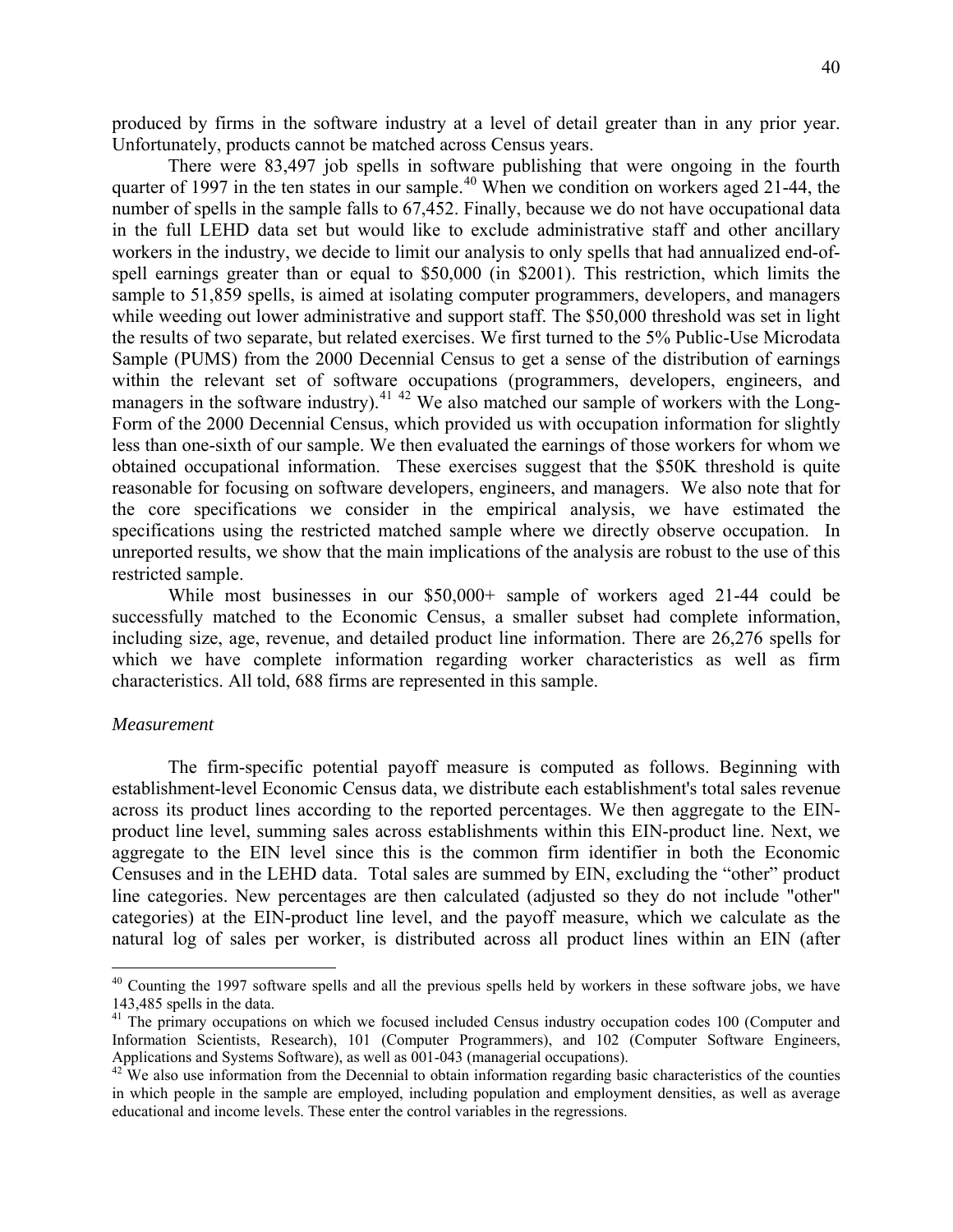adjusting EIN total employment downward by the same percentage that total employer sales were adjusted downward due to the exclusion of the "other" categories). This number is the same across all product lines within an employer (we thus assume that profitability is the same across all product lines within an employer). Then, treating each EIN-product line combination as if it were its own establishment, we obtain the difference between 90th percentile and 50th percentile of log sales per worker by product line. Finally, these 90-50 ratios are merged back onto the EIN-product line file, and the weighted average of the 90-50 ratios associated with all the product lines within an employer is what is used as our measure of potential payoffs.

By using the 90/50 ratio, we focus on the upper tail of the payoff distribution. It is highly correlated with other measures of skewness. However, note that we do not have data on the lower tail of the distribution – we only observe positive revenue for the firms, not negative revenue – so we focus on the returns to high payoffs.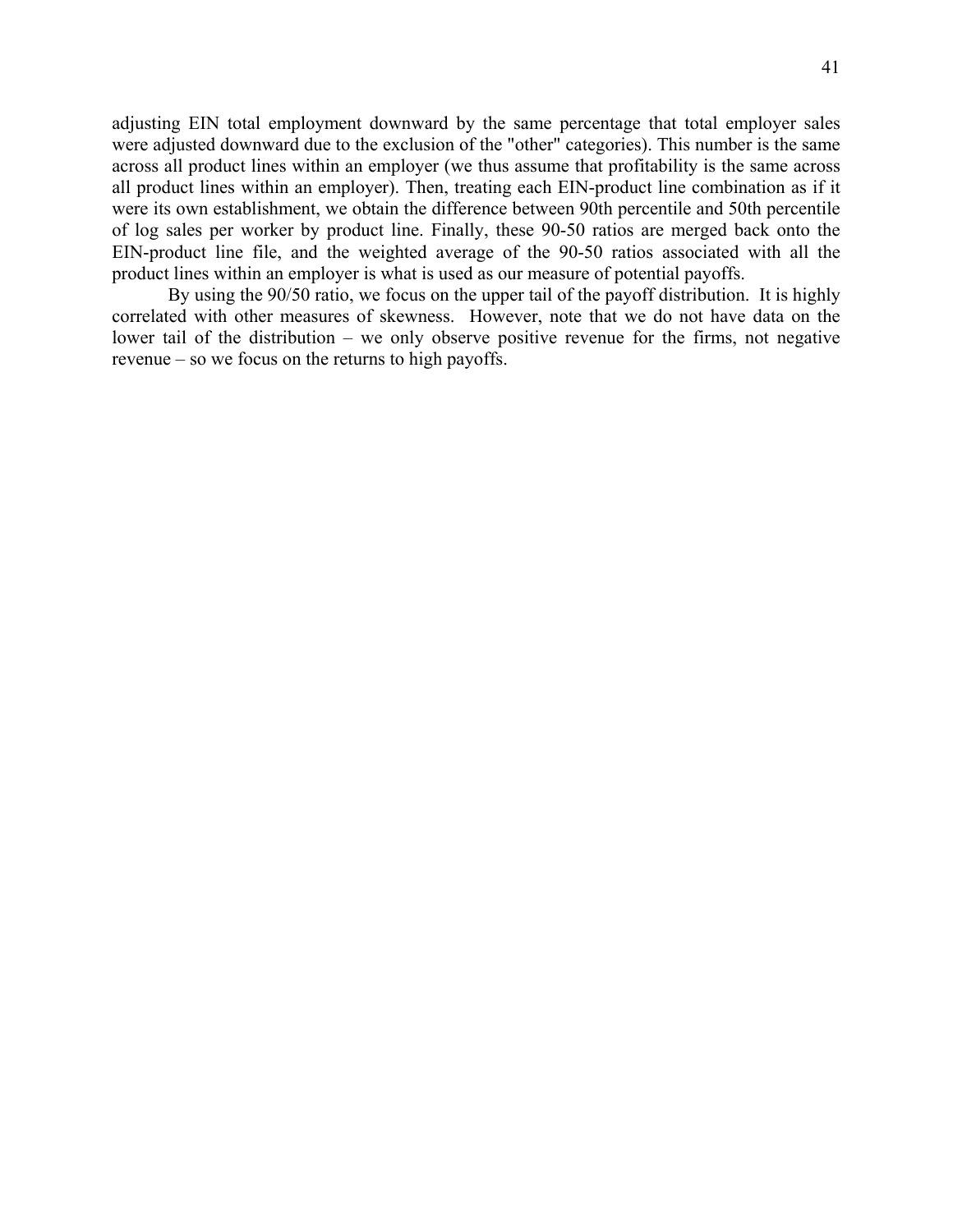#### **Appendix 2: Calculation of Residuals**

Using the worker-spells data, we wish to characterize what it means to be a star worker – a worker whose wage level and/or wage growth rate is abnormally high. We do so by deriving residuals from regressions of earnings levels and growth rates; the purpose of using residuals is to find those individuals who have abnormally high earnings levels and/or earnings growth after controlling for their age and experience.

We begin by computing earnings level residuals for individuals in the sample. We compute the end-of-software-spell earnings level residual for each spell in the sample as the residual from a regression of log end-of-spell earnings on quadratics of tenure at job, tenure in industry, and age, fully interacted with each other and with appropriate left and right censoring dummies. In a similar fashion, we compute beginning-of-software-spell earnings level residuals and lagged end-of-software-spell earnings level residuals.

We then compute within job earnings growth residuals and between job earnings growth residuals for individuals in the sample. The former is the residual from a regression of within job earnings growth for each spell in the sample on quadratics of tenure at job and age, fully interacted with each other and with appropriate left and right censoring dummies. The latter is the residual from a regression of between job earnings growth for each transition on tenure at (previous) job and age, fully interacted with each other and with appropriate left and right censoring dummies as well as dummies for a switch within industry and a switch between industries. We then form an earnings growth residual for each individual that is simply the sum of within job and between job residuals over their work histories.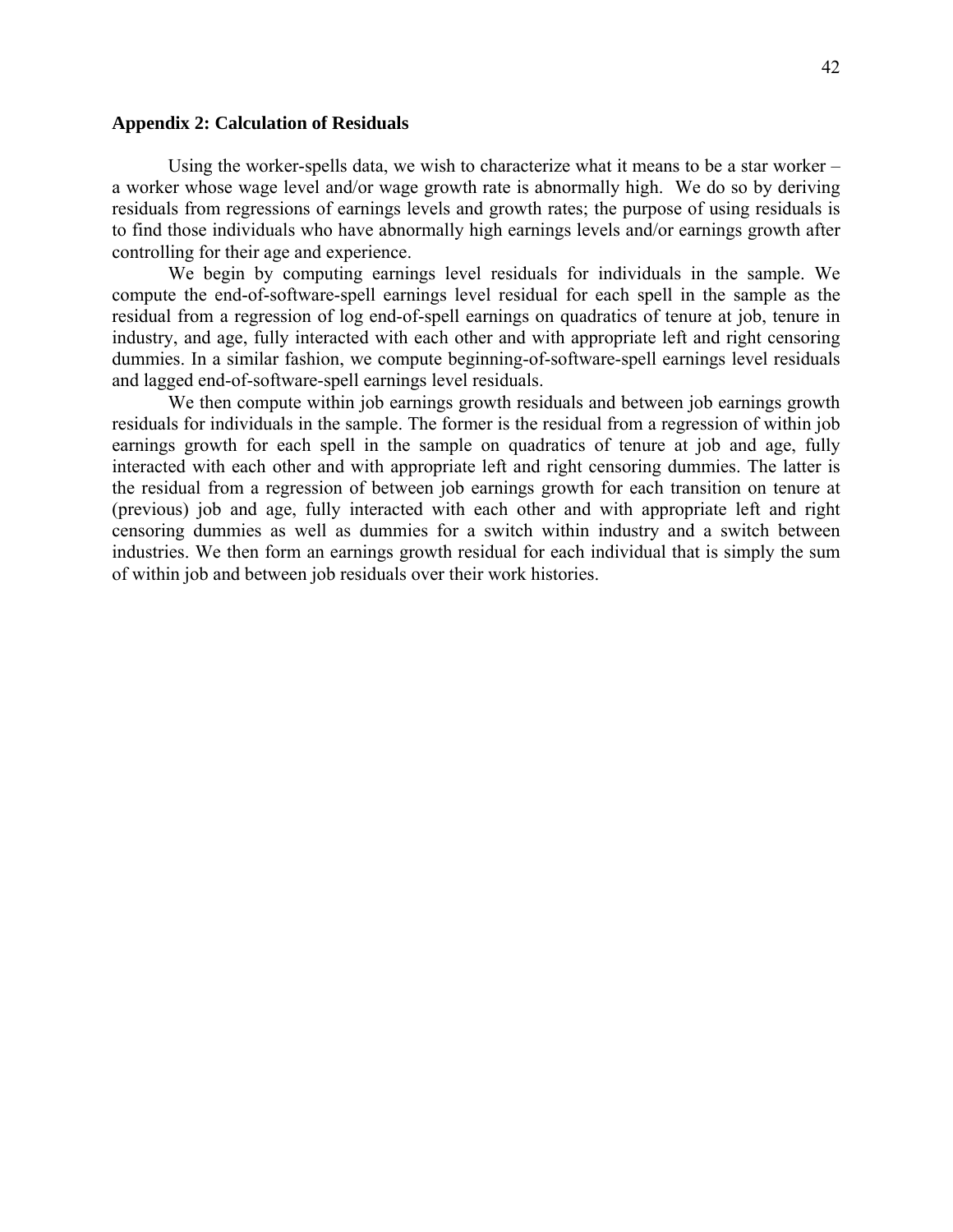| $\frac{1}{2}$<br>Dependent Variable: Log End-of-Spell Annualized Earnings |           |                         |                   |          |
|---------------------------------------------------------------------------|-----------|-------------------------|-------------------|----------|
| Observations                                                              | 143,485   |                         |                   |          |
| Parameter                                                                 |           | Estimate Standard Error | t Value           | Pr> t    |
| Intercept                                                                 | 6.4046    | 0.0347                  | 184.4000          | < 0001   |
| Tenure in Industry                                                        | 0.0545    | 0.0039                  | 14.1300           | < 0001   |
| Tenure in Industry Squared                                                | $-0.0010$ | 0.0001                  | $-12.0500$        | < 0001   |
| Tenure in Job                                                             | 0.0992    | 0.0040                  | 25.0300           | < 0001   |
| Tenure in Job Squared                                                     | $-0.0003$ | 0.0001                  | $-3.8800$         | 0.0001   |
| Age                                                                       | 0.1694    | 0.0017                  | 97.5500           | < 0001   |
| Age Squared                                                               | $-0.0016$ | 0.0000                  | $-75.0000$        | < 0001   |
| <b>Right Censored Spell</b>                                               | 0.8766    | 0.0687                  | 12.7600           | < 0001   |
| <b>Left Censored Spell</b>                                                | $-0.1425$ | 0.0133                  | $-10.7300$        | < .0001  |
| Tenure in Industry x Left Censored Industry Spell                         | $-0.0144$ | 0.0039                  | $-3.6800$         | 0.0002   |
| Tenure in Industry Squared x Left Censored Industry Spell                 | 0.0002    | 0.0001                  | 3.0300            | 0.0025   |
| Tenure in Job x Left Censored Job Spell                                   | $-0.0187$ | 0.0044                  | $-4.2200$         | < 0001   |
| Tenure in Job Squared x Left Censored Job Spell                           | 0.0003    | 0.0001                  | 3.1900            | 0.0014   |
| Tenure in Industry x Right Censored Industry Spell                        | $-0.0269$ | 0.0219                  | $-1.2200$         | 0.2207   |
| Tenure in Industry Squared x Right Censored Industry Spell                | 0.0003    | 0.0003                  | 0.9000            | 0.3691   |
| Tenure in Job x Right Censored Job Spell                                  | $-0.0418$ | 0.0219                  | $-1.9100$         | 0.0564   |
| Tenure in Job Squared x Right Censored Job Spell                          | 0.0011    | 0.0003                  | 3.2000            | 0.0014   |
| Tenure in Industry x Age                                                  | $-0.0004$ | 0.0001                  | $-4.1300$         | < 0001   |
| Tenure in Job x Age                                                       | $-0.0016$ | 0.0001                  | $-17.6900$        | < 0001   |
| Tenure in Industry x Age x Left Censored Industry Spell                   | 0.0004    | 0.0001                  | 4.4600            | < 0001   |
| Tenure in Job x Age x Left Censored Job Spell                             | 0.0002    | 0.0001                  | 2.1300            | 0.0336   |
| Tenure in Industry x Age x Right Censored Industry Spell                  | 0.0001    | 0.0003                  | 0.3600            | 0.7208   |
| Tenure in Job x Age x Right Censored Job Spell                            | $-0.0003$ | 0.0003                  | $-0.8600$         | 0.3913   |
| Separated Q1                                                              | 0.0378    | 0.0072                  | 5.2900            | < 0001   |
| Separated Q3                                                              | 0.0595    | 0.0070                  | 8.4700            | < 0001   |
| Separated Q4                                                              | 0.0436    | 0.0074                  | 5.8700            | < 0001   |
|                                                                           |           | Sum of                  |                   |          |
| Source                                                                    | DF        | Squares                 | Mean Square       | F Value  |
| Model                                                                     | 25        | 43,074.80               | 1,722.99          | 2,309.20 |
| Error                                                                     | 143,459   | 107,040.92              | 0.7461            |          |
| <b>Corrected Total</b>                                                    | 143,484   | 150, 115.72             |                   |          |
| R-Square                                                                  | Coeff Var | Root MSE                | LHS Variable Mean |          |
| 0.286944                                                                  | 7.844303  | 0.863796                | 11.01176          |          |

# **Table A1: Log End-of-Spell Annualized Earnings**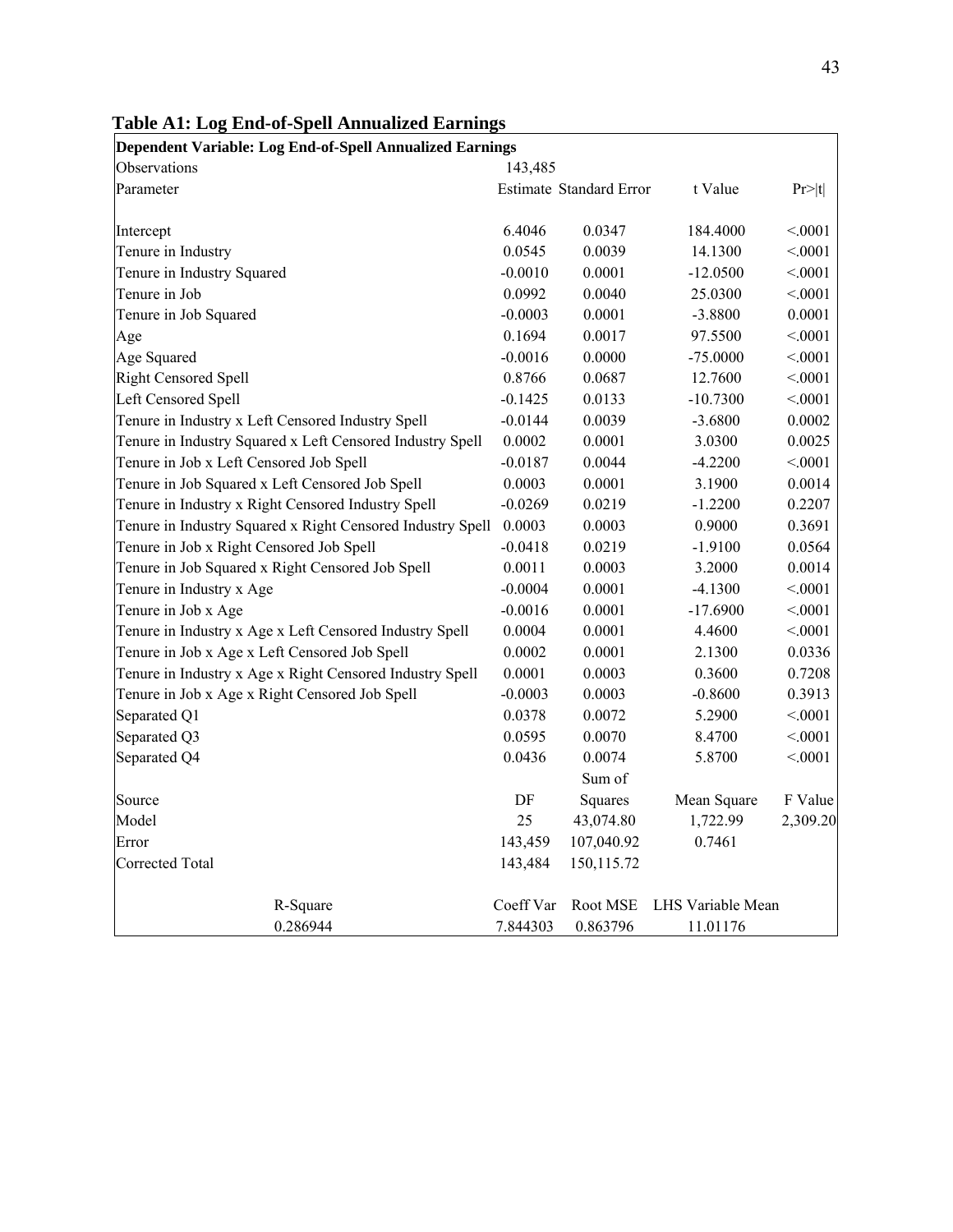| Dependent Variable: Log Beginning-of-Spell Annualized Earnings |           |                       |                   |          |
|----------------------------------------------------------------|-----------|-----------------------|-------------------|----------|
| Observations                                                   | 143,485   |                       |                   |          |
| Parameter                                                      | Estimate  | <b>Standard Error</b> | t Value           | Pr >  t  |
| Intercept                                                      | 6.8097    | 0.0257                | 265.3500          | < 0.001  |
| Age                                                            | 0.1829    | 0.0013                | 138.2700          | < 0.001  |
| Age Squared                                                    | $-0.0019$ | 0.0000                | $-117.1200$       | < 0.001  |
| Left Censored Spell                                            | $-0.1313$ | 0.0052                | $-25.0700$        | < 0.001  |
| Accessed Q1                                                    | $-0.0862$ | 0.0057                | $-15.1600$        | < 0.001  |
| Accessed Q3                                                    | 0.0134    | 0.0054                | 2.4900            | 0.0128   |
| Accessed Q4                                                    | $-0.0296$ | 0.0058                | $-5.0800$         | < 0.001  |
|                                                                |           | Sum of                |                   |          |
| Source                                                         | DF        | Squares               | Mean Square       | F Value  |
| Model                                                          | 6         | 16,191.69             | 2,698.62          | 5,946.98 |
| Error                                                          | 143,478   | 65,107.30             | 0.45              |          |
| <b>Corrected Total</b>                                         | 143,484   | 81,298.99             |                   |          |
| R-Square                                                       | Coeff Var | Root MSE              | LHS Variable Mean |          |
| 0.199162                                                       | 6.300298  | 0.673631              | 10.69205          |          |

## **Table A2: Log Beginning-of-Spell Annualized Earnings**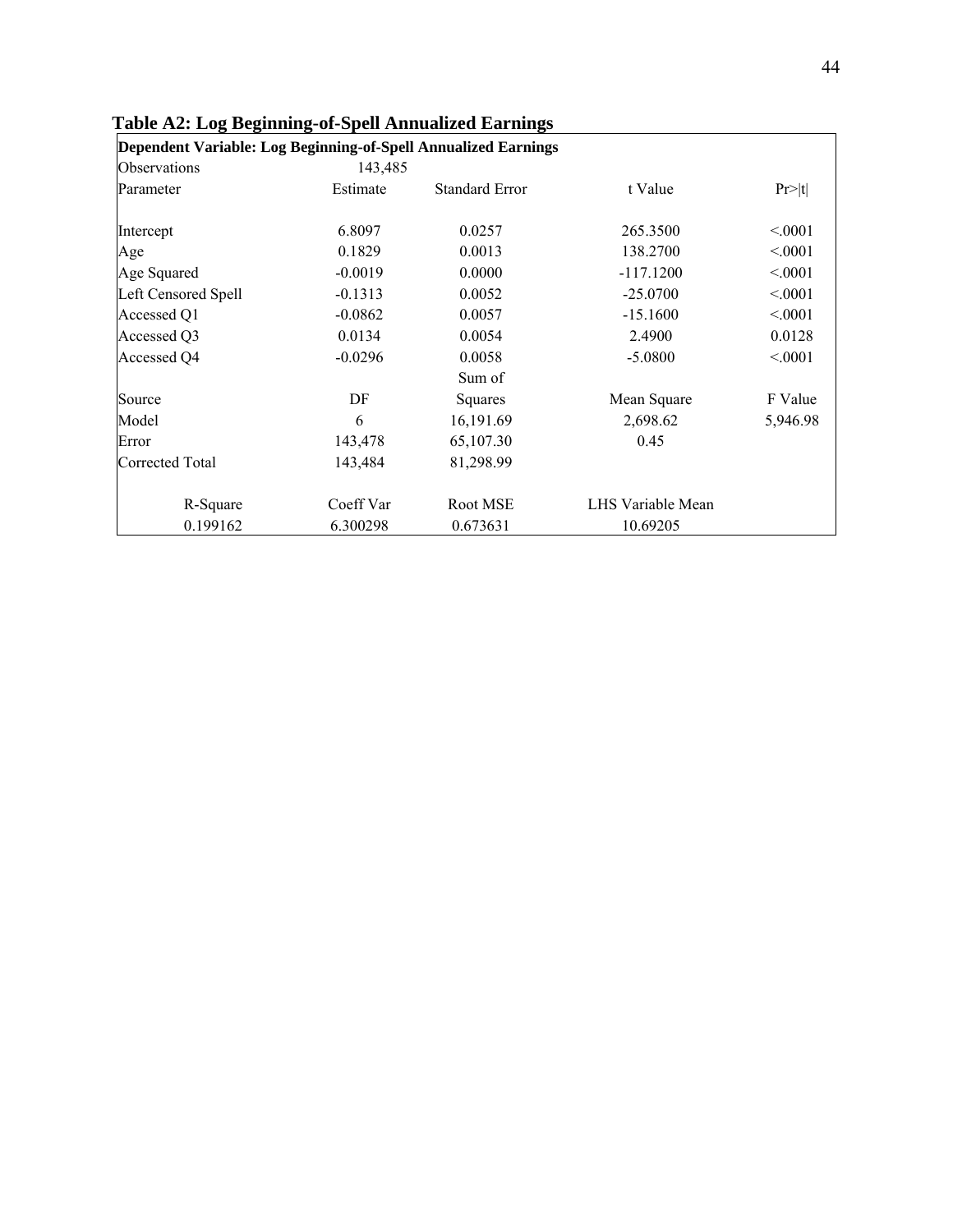| Dependent Variable: Lagged Log End-of-Spell Annualized Earnings       |           |                         |                   |         |
|-----------------------------------------------------------------------|-----------|-------------------------|-------------------|---------|
| Observations                                                          | 143,485   |                         |                   |         |
| Parameter                                                             |           | Estimate Standard Error | t Value           | Pr> t   |
| Intercept                                                             | 6.4128    | 0.0328                  | 195.5500          | < 0001  |
| Tenure (Adjusted) in Industry                                         | 0.0313    | 0.0041                  | 7.7200            | < 0001  |
| Tenure (Adjusted) in Industry Squared                                 | $-0.0005$ | 0.0001                  | $-4.7700$         | < 0001  |
| Tenure (Adjusted) in Job                                              | 0.1602    | 0.0042                  | 38.2400           | < 0001  |
| Tenure (Adjusted) in Job Squared                                      | $-0.0023$ | 0.0001                  | $-23.6400$        | < 0001  |
| Age                                                                   | 0.1683    | 0.0017                  | 99.9600           | < 0001  |
| Age Squared                                                           | $-0.0017$ | 0.0000                  | $-77.8300$        | < 0001  |
| <b>Right Censored Spell</b>                                           | 0.5539    | 0.0363                  | 15.2400           | < 0001  |
| Left Censored Spell                                                   | 0.0352    | 0.0085                  | 4.1500            | < 0001  |
| Tenure (Adjusted) in Industry x Left Censored Industry Spell          | 0.0006    | 0.0045                  | 0.1300            | 0.8958  |
| Tenure (Adjusted) in Industry Squared x Left Censored Industry Spell  | $-0.0003$ | 0.0001                  | $-2.4100$         | 0.0161  |
| Tenure (Adjusted) in Job x Left Censored Job Spell                    | $-0.0777$ | 0.0048                  | $-16.0300$        | < 0001  |
| Tenure (Adjusted) in Job Squared x Left Censored Job Spell            | 0.0019    | 0.0001                  | 17.0800           | < 0001  |
| Tenure (Adjusted) in Industry x Right Censored Industry Spell         | $-0.0367$ | 0.0196                  | $-1.8800$         | 0.0606  |
| Tenure (Adjusted) in Industry Squared x Right Censored Industry Spell | 0.0009    | 0.0003                  | 2.6300            | 0.0085  |
| Tenure (Adjusted) in Job x Right Censored Job Spell                   | $-0.0271$ | 0.0197                  | $-1.3800$         | 0.1689  |
| Tenure (Adjusted) in Job Squared x Right Censored Job Spell           | 0.0007    | 0.0003                  | 2.1500            | 0.0314  |
| Tenure (Adjusted) in Industry x Age                                   | $-0.0003$ | 0.0001                  | $-2.9200$         | 0.0035  |
| Tenure (Adjusted) in Job x Age                                        | $-0.0017$ | 0.0001                  | $-18.0700$        | < 0001  |
| Tenure (Adjusted) in Industry x Age x Left Censored Industry Spell    | 0.0004    | 0.0001                  | 3.8300            | 0.0001  |
| Tenure (Adjusted) in Job x Age x Left Censored Job Spell              | 0.0005    | 0.0001                  | 4.4300            | < 0001  |
| Tenure (Adjusted) in Industry x Age x Right Censored Industry Spell   | $-0.0003$ | 0.0003                  | $-1.0500$         | 0.2947  |
| Tenure (Adjusted) in Job x Age x Right Censored Job Spell             | 0.0003    | 0.0003                  | 0.8100            | 0.4184  |
| Quarter 1 Dummy                                                       | $-0.0231$ | 0.0070                  | $-3.3100$         | 0.0009  |
| Quarter 2 Dummy                                                       | 0.1038    | 0.0068                  | 15.1600           | < .0001 |
| Quarter 4 Dummy                                                       | 0.1318    | 0.0072                  | 18.2100           | < 0.001 |
|                                                                       |           | Sum of                  |                   |         |
| Source                                                                | DF        | Squares                 | Mean Square       | F Value |
| Model                                                                 | 25        | 53929.872               | 2157.1949         | 3041.4  |
| Error                                                                 | 143459    | 101752.14               | 0.7093            |         |
| Corrected Total                                                       | 143484    | 155682.01               |                   |         |
| R-Square                                                              |           | Coeff Var Root MSE      | LHS Variable Mean |         |
| 0.34641                                                               | 7.752834  | 0.842186                | 10.86294          |         |

## **Table A3: Lagged Log End-of-Spell Annualized Earnings**

 $\mathsf{r}$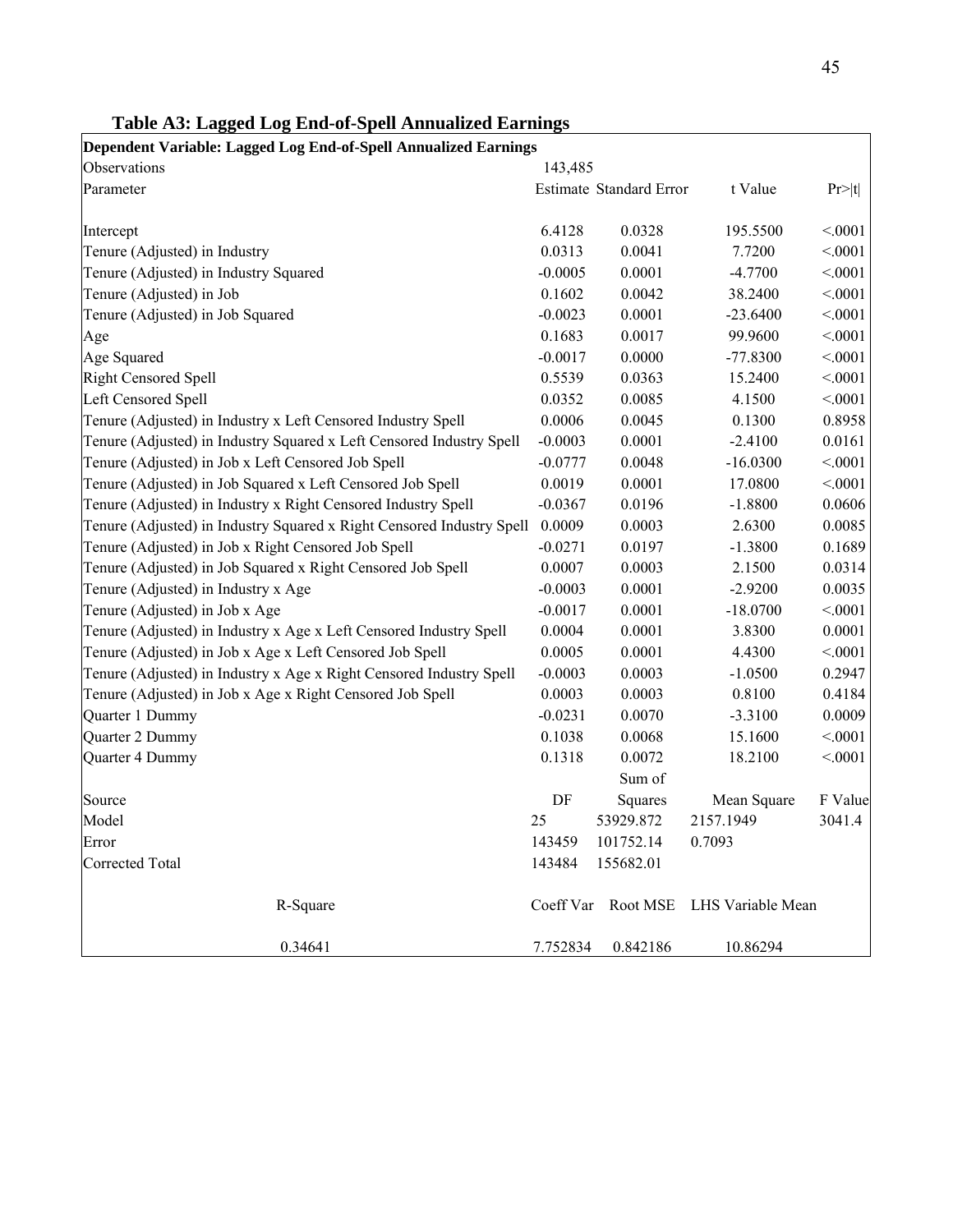| Dependent Variable: Annualized Within-Job Earnings Growth |           |                         |                   |         |
|-----------------------------------------------------------|-----------|-------------------------|-------------------|---------|
| Observations                                              | 143,485   |                         |                   |         |
| Parameter                                                 |           | Estimate Standard Error | t Value           | Pr> t   |
| Intercept                                                 | 0.0877    | 0.0122                  | 7.2200            | < 0001  |
| Tenure in Job                                             | 0.0143    | 0.0006                  | 23.6300           | < 0001  |
| Tenure in Job Squared                                     | $-0.0002$ | 0.0000                  | $-12.6600$        | < 0001  |
| Age                                                       | $-0.0037$ | 0.0006                  | $-6.2100$         | < 0001  |
| Age Squared                                               | 0.0000    | 0.0000                  | 4.1400            | < 0001  |
| <b>Right Censored Spell</b>                               | 0.3153    | 0.0234                  | 13.4600           | < 0001  |
| <b>Left Censored Spell</b>                                | 0.0097    | 0.0048                  | 2.0100            | 0.0449  |
| Tenure in Job x Left Censored Job Spell                   | $-0.0039$ | 0.0008                  | $-4.7900$         | < 0001  |
| Tenure in Job Squared x Left Censored Job Spell           | 0.0001    | 0.0000                  | 4.5900            | < 0001  |
| Tenure in Job x Right Censored Job Spell                  | $-0.0283$ | 0.0019                  | $-14.7000$        | < 0001  |
| Tenure in Job Squared x Right Censored Job Spell          | 0.0005    | 0.0000                  | 14.3900           | < 0001  |
| Tenure in Job x Age                                       | $-0.0001$ | 0.0000                  | $-9.1400$         | < 0001  |
| Tenure in Job x Age x Left Censored Job Spell             | 0.0000    | 0.0000                  | 0.4800            | 0.6339  |
| Tenure in Job x Age x Right Censored Job Spell            | 0.0000    | 0.0000                  | 0.9100            | 0.3627  |
| Separated Q1                                              | $-0.0021$ | 0.0025                  | $-0.8300$         | 0.4091  |
| Separated Q3                                              | 0.0242    | 0.0025                  | 9.8400            | < 0.001 |
| Separated Q4                                              | 0.0263    | 0.0026                  | 10.1200           | < 0001  |
| Accessed Q1                                               | 0.0153    | 0.0026                  | 5.9800            | < .0001 |
| Accessed Q3                                               | $-0.0049$ | 0.0024                  | $-2.0200$         | 0.0433  |
| Accessed Q4                                               | $-0.0200$ | 0.0026                  | $-7.6000$         | < 0001  |
|                                                           |           | Sum of                  |                   |         |
| Source                                                    | DF        | Squares                 | Mean Square       | F Value |
| Model                                                     | 19        | 310.60719               | 16.34775          | 179.97  |
| Error                                                     | 143,465   | 13,031.52               | 0.09083           |         |
| <b>Corrected Total</b>                                    | 143,484   | 13,342.13               |                   |         |
| R-Square                                                  | Coeff Var | Root MSE                | LHS Variable Mean |         |
| 0.02328                                                   | 399.5266  | 0.301387                | 0.075436          |         |

**Table A4: Annualized Within-Job Earnings Growth**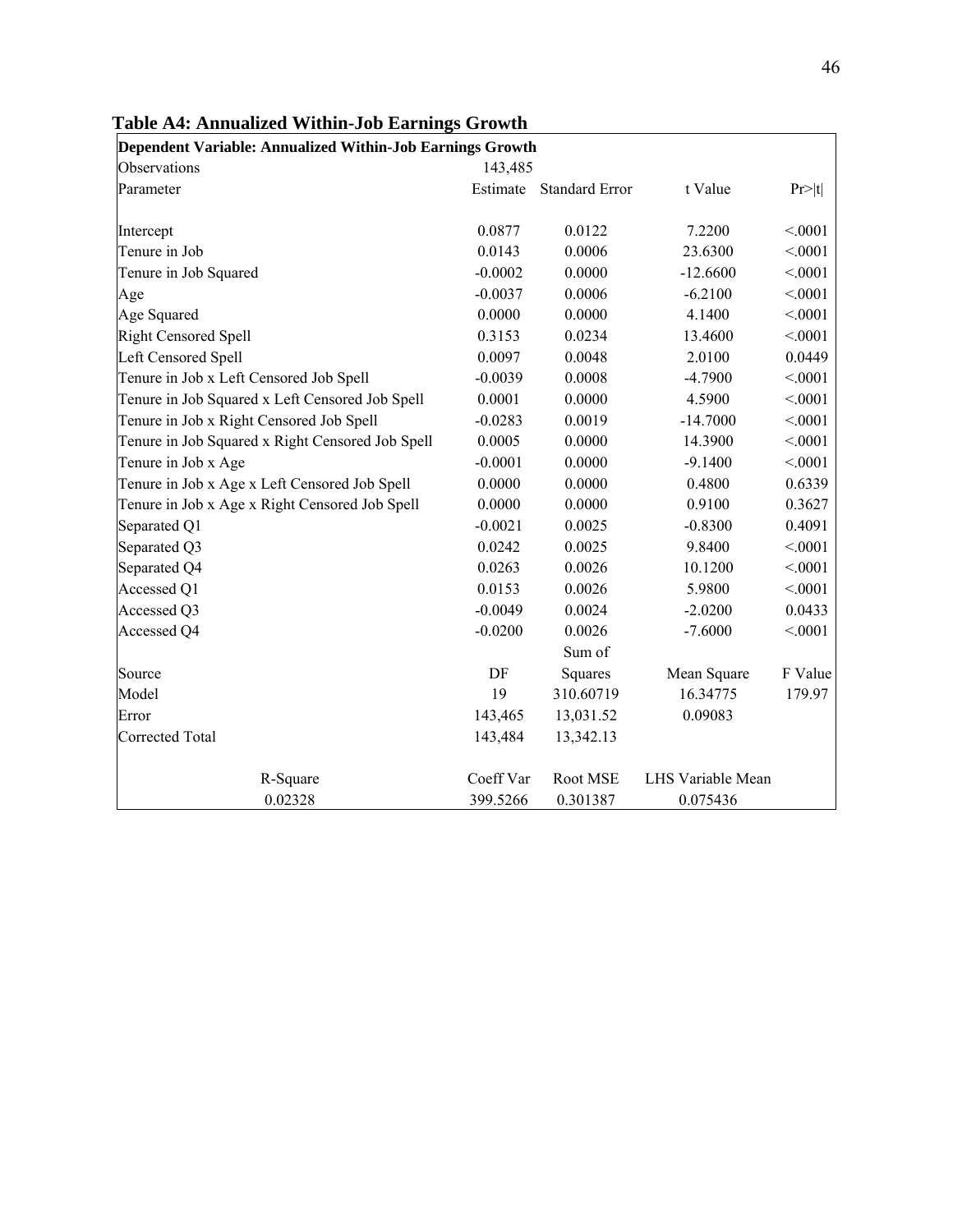| Dependent Variable: Annualized Between-Job Earnings Growth        |           |                                |                   |         |
|-------------------------------------------------------------------|-----------|--------------------------------|-------------------|---------|
| Observations                                                      | 59,538    |                                |                   |         |
| Parameter                                                         |           | <b>Estimate Standard Error</b> | t Value           | Pr> t   |
| Intercept                                                         | 1.6536    | 0.0382                         | 43.3100           | < 0001  |
| Age                                                               | $-0.0588$ | 0.0019                         | $-30.4600$        | < 0001  |
| Age Squared                                                       | 0.0006    | 0.0000                         | 23.6500           | < .0001 |
| Tenure in Previous Job                                            | $-0.0491$ | 0.0045                         | $-10.8900$        | < 0001  |
| Tenure in Previous Job Squared                                    | 0.0016    | 0.0002                         | 7.2700            | < 0001  |
| Left Censored Tenure in Previous Job                              | $-0.1683$ | 0.0130                         | $-12.9400$        | < 0001  |
| Tenure in Previous Job x Left Censored Previous Job Spell         | 0.0482    | 0.0054                         | 8.9400            | < 0001  |
| Tenure in Previous Job Squared x Left Censored Previous Job Spell | $-0.0012$ | 0.0003                         | $-4.2500$         | < 0001  |
| Age x Tenure in Previous Job                                      | 0.0005    | 0.0001                         | 4.8000            | < 0001  |
| Age x Tenure in Previous Job x Left Censored Previous Job Spell   | $-0.0007$ | 0.0001                         | $-7.1100$         | < .0001 |
| Switch Within Industries                                          | $-0.1002$ | 0.0068                         | $-14.8200$        | < 0001  |
| <b>Switch Between Industries</b>                                  | (omitted) |                                |                   |         |
| Separated Q1                                                      | $-0.0132$ | 0.0073                         | $-1.8000$         | 0.0716  |
| Separated Q3                                                      | $-0.0038$ | 0.0063                         | $-0.6100$         | 0.5427  |
| Separated Q4                                                      | $-0.0253$ | 0.0078                         | $-3.2400$         | 0.0012  |
| Accessed Q1                                                       | 0.0051    | 0.0066                         | 0.7700            | 0.4411  |
| Accessed Q3                                                       | $-0.0049$ | 0.0064                         | $-0.7600$         | 0.4463  |
| Accessed Q4                                                       | 0.0712    | 0.0071                         | 10.1000           | < 0001  |
|                                                                   |           | Sum of                         |                   |         |
| Source                                                            | DF        | Squares                        | Mean Square       | F Value |
| Model                                                             | 16        | 1,581.45                       | 98.84088          | 293.17  |
| Error                                                             | 59,521    | 20,066.95                      | 0.33714           |         |
| Corrected Total                                                   | 59,537    | 21,648.40                      |                   |         |
| R-Square                                                          | Coeff Var | Root MSE                       | LHS Variable Mean |         |
| 0.073052                                                          | 294.0657  | 0.580638                       | 0.197452          |         |

## **Table A5: Annualized Between-Job Earnings Growth**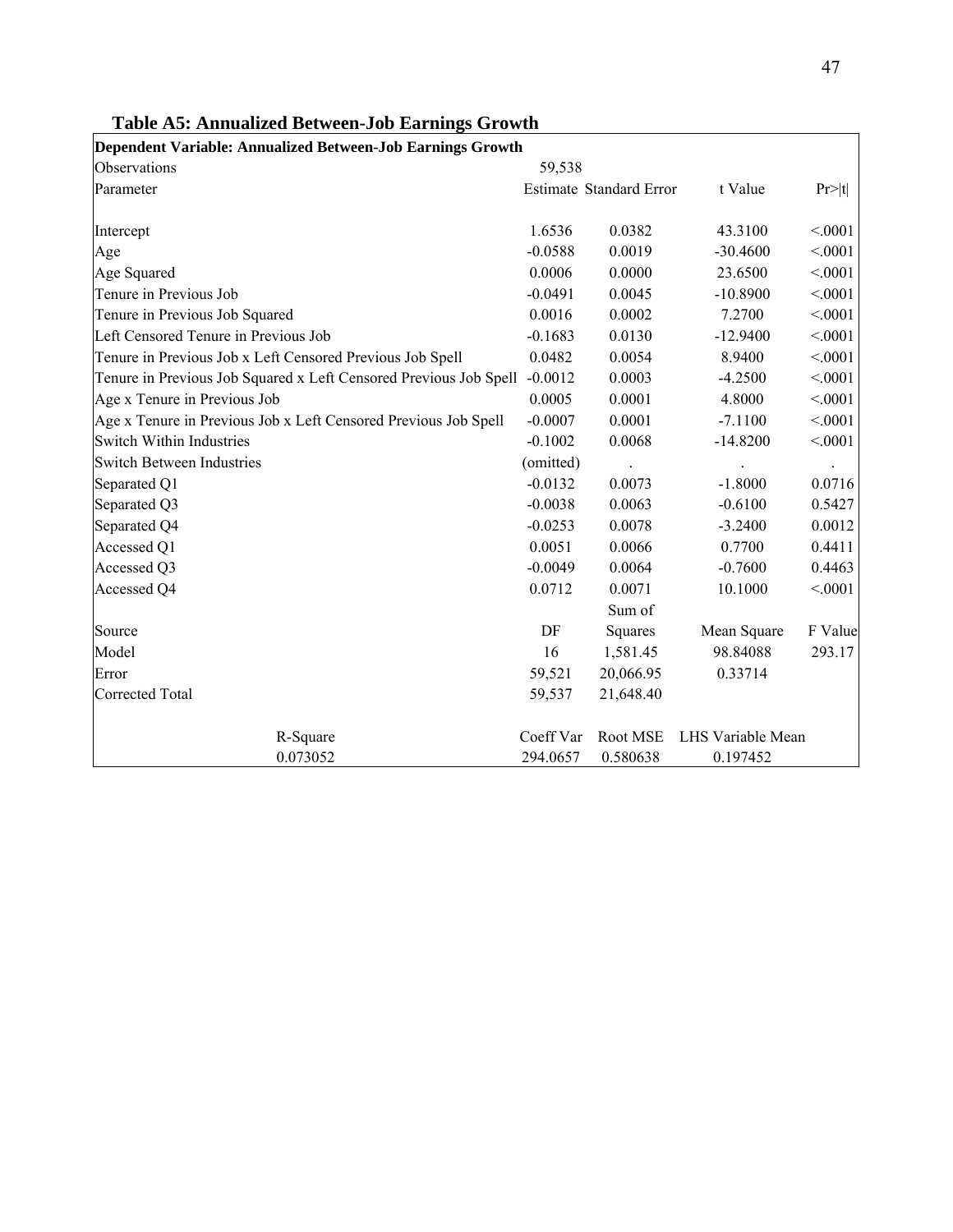#### **Appendix 3: Supplementary Analysis of Wage Growth**

 As Figure 5 in Section 5 suggests, individuals with relatively high earnings levels who were in the midst of software spells in 1997 experienced much of their earnings growth through within-job earnings growth over the course of their entire employment histories including the software spell and prior spells. However, one might be suspicious of these results given that some spells may be censored and that those who are not observed to transition between jobs necessarily have shares attributable to within-job earnings growth equal to one. Yet, as Figure A1 reveals, even for those who are observed to transition at least once, the share of growth attributable to within-job earnings growth is substantially higher among the highest earners.





growth attributable to within-job earnings growth and between-job earnings growth by number of spells. While the share of earnings growth attributable to within-job earnings growth falls with the number of job transitions observed, those with the highest end-of-spell earnings tend to be individuals observed in relatively few spells.

Share of Earnings Growth Attributable to Within and Between

#### **Figure A2**



Earnings growth reflects earnings gains in current software spell as well as<br>in any previous observed spells in software or otherwise.<br>Includes censored and uncensored software job spells.